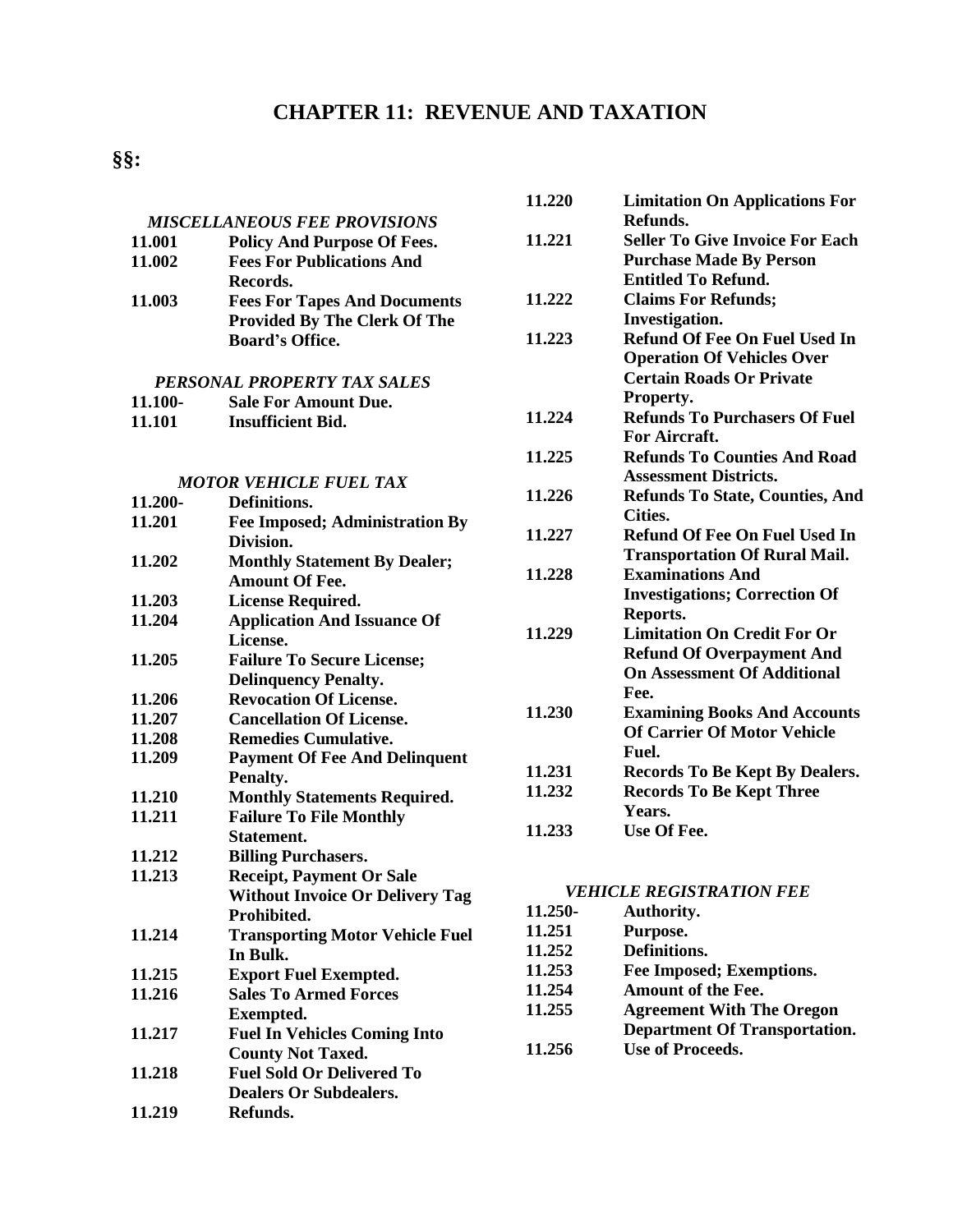# **CHAPTER 11: REVENUE AND TAXATION**

2

### *[MOTOR VEHICLE RENTAL TAX](#page-18-0)*

| 11.300- | Definitions.                         |
|---------|--------------------------------------|
| 11.301  | <b>Imposition Of Tax.</b>            |
| 11.302  | <b>Collection Of Tax; Remittance</b> |
|         | Records; Tax As Debt.                |
| 11.303  | <b>Tax Evasion Or Deficiency</b>     |
|         | Determination.                       |
| 11.304  | <b>Use Of Taxes.</b>                 |
| 11.305  | <b>Exemptions.</b>                   |
| 11.306  | <b>License Required.</b>             |
| 11.307  | Director's Rules.                    |
| 11.399  | Penalty.                             |
|         |                                      |

# *[TRANSIENT LODGINGS TAX](#page-22-0)*

| 11.400- | Definitions.                           |
|---------|----------------------------------------|
| 11.401  | <b>Tax Imposed.</b>                    |
| 11.402  | <b>Use of Proceeds.</b>                |
| 11.403  | <b>Collection Of Tax By Operator.</b>  |
| 11.404  | <b>Tax Administrator's Duties.</b>     |
| 11.405  | <b>Exemptions.</b>                     |
| 11.406  | <b>Registration Of Operator;</b>       |
|         | <b>Certification Of Authority.</b>     |
| 11.407  | <b>Due Date; Returns And</b>           |
|         | Payments.                              |
| 11.408  | <b>Tax Deficiency Determination.</b>   |
| 11.409  | <b>Fraud; Refusal To Collect;</b>      |
|         | <b>Evasion.</b>                        |
| 11.411  | Redeterminations.                      |
| 11.412  | <b>Security For Collection Of Tax.</b> |
| 11.413  | <b>Records Maintained By</b>           |
|         | <b>Operator; Administrator</b>         |
|         | Examination.                           |
| 11.414  | <b>Confidential Character Of</b>       |
|         | <b>Information; Disclosure</b>         |
|         | Prohibited.                            |
| 11.415  | <b>Appeals To Board.</b>               |
| 11.416  | <b>Refunds By County To</b>            |
|         | Operator.                              |
| 11.417  | <b>Refunds By County To</b>            |
|         | Transient.                             |
| 11.418  | <b>Refunds By Operator To Tenant.</b>  |
| 11.419  | <b>Credit Against City Tax.</b>        |
| 11.420  | <b>Delinquency And Interest.</b>       |
| 11.421  | <b>Repealed by Ord. 941</b>            |
| 11.499  | Penalty.                               |

# *[PRESCHOOL FOR ALL PROGRAM INCOME](#page-30-0)*

| <b>TAX</b> |                                                      |  |
|------------|------------------------------------------------------|--|
| 11.500-    | Title.                                               |  |
| 11.502     | <b>Effective Date.</b>                               |  |
| 11.504     | <b>Conformity to State Income Tax Law.</b>           |  |
| 11.506     | <b>Adoption of Oregon Revised Statutes</b>           |  |
|            | and Oregon Administrative Rules by                   |  |
|            | Reference.                                           |  |
| 11.508     | <b>Administrative Authority.</b>                     |  |
| 11.510     | Definitions.                                         |  |
| 11.512     | <b>Personal Income Tax Imposed.</b>                  |  |
| 11.514     | Program Administration; Use of Rev-                  |  |
|            | enues.                                               |  |
| 11.516     | Preschool for All Program Advisory                   |  |
|            | Committee.                                           |  |
| 11.518     | <b>Tax Exemptions.</b>                               |  |
| 11.520     | <b>Individuals Required to File a Tax Re-</b>        |  |
|            | turn.                                                |  |
| 11.522     | <b>Taxfiler Identification Number.</b>               |  |
| 11.524     | <b>Deduction for Pass-Through Income.</b>            |  |
| 11.526     | Proration of Income for Part-Year                    |  |
|            | Residents.                                           |  |
| 11.528     | <b>Credit for Personal Income Taxes</b>              |  |
|            | Paid by Residents to Another State Ju-               |  |
|            | risdiction.                                          |  |
| 11.530     | <b>Payment Date; Extensions.</b>                     |  |
| 11.532     | Overpayments of Personal Income                      |  |
|            | Tax.                                                 |  |
| 11.534     | <b>Withholding Tax on Wages.</b>                     |  |
| 11.536     | Withholding Reconciliation by Em-                    |  |
|            | ployer for Payment of Withheld Tax.                  |  |
| 11.538     | Interest.                                            |  |
| 11.540     | <b>Penalties.</b>                                    |  |
| 11.542     | <b>Deficiencies and Refunds.</b>                     |  |
| 11.544     | <b>Protests</b><br>Appeals;<br><b>Penalty</b><br>and |  |
|            | Waiver.                                              |  |
| 11.546     | <b>Payment of Estimated Tax.</b>                     |  |
| 11.548     | <b>Schedule for Payment of Estimated</b>             |  |
|            | Tax.                                                 |  |
| 11.550     | Final Tax Return(s) of Deceased                      |  |
|            | <b>Taxfilers.</b>                                    |  |
| 11.552     | Confidentiality.                                     |  |
| 11.554     | Persons to Whom Information May be                   |  |
|            | <b>Furnished.</b>                                    |  |
| 11.556     | <b>Taxfiler Representation.</b>                      |  |
| 11.558     | <b>Subpoena Powers.</b>                              |  |
| 11.560     | Severability.                                        |  |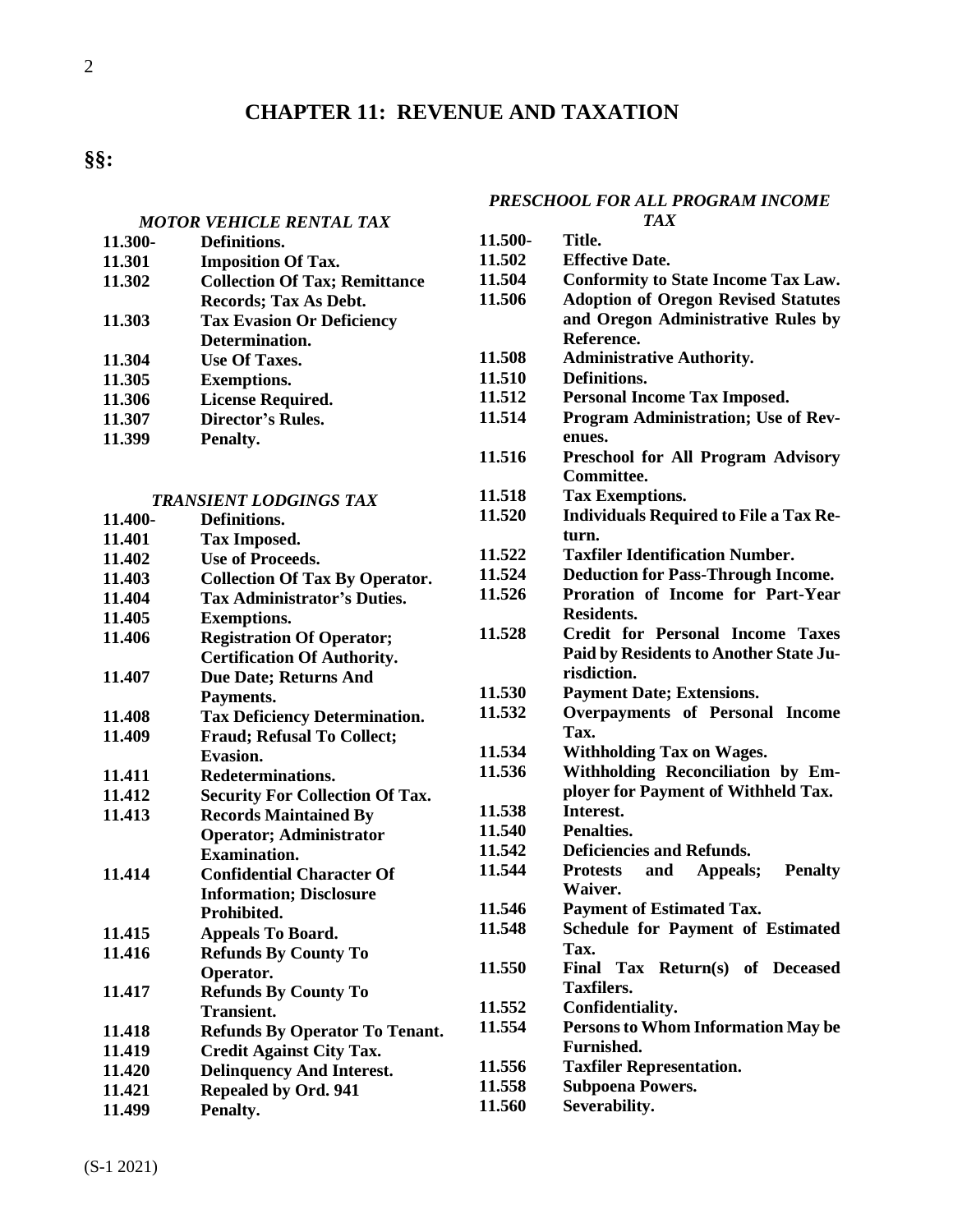*Cross-reference: Auditor, see Charter § 8.10 Statutory reference: Assessment of property for taxation, see ORS, Ch. 308 Collection of property taxes, see ORS, Ch. 311 County financial administration, see ORS, Ch. 294 Equalization of property taxes, see ORS, Ch. 309 Foreclosure of property tax liens, see ORS, Ch. 312 Levy of property taxes; tax reduction, see ORS, Ch. 310 Property subject to taxation; exemptions, see ORS, Ch. 307 Property taxation generally, see ORS, Ch. 306 Revenue and tax laws, see ORS, Ch. 305*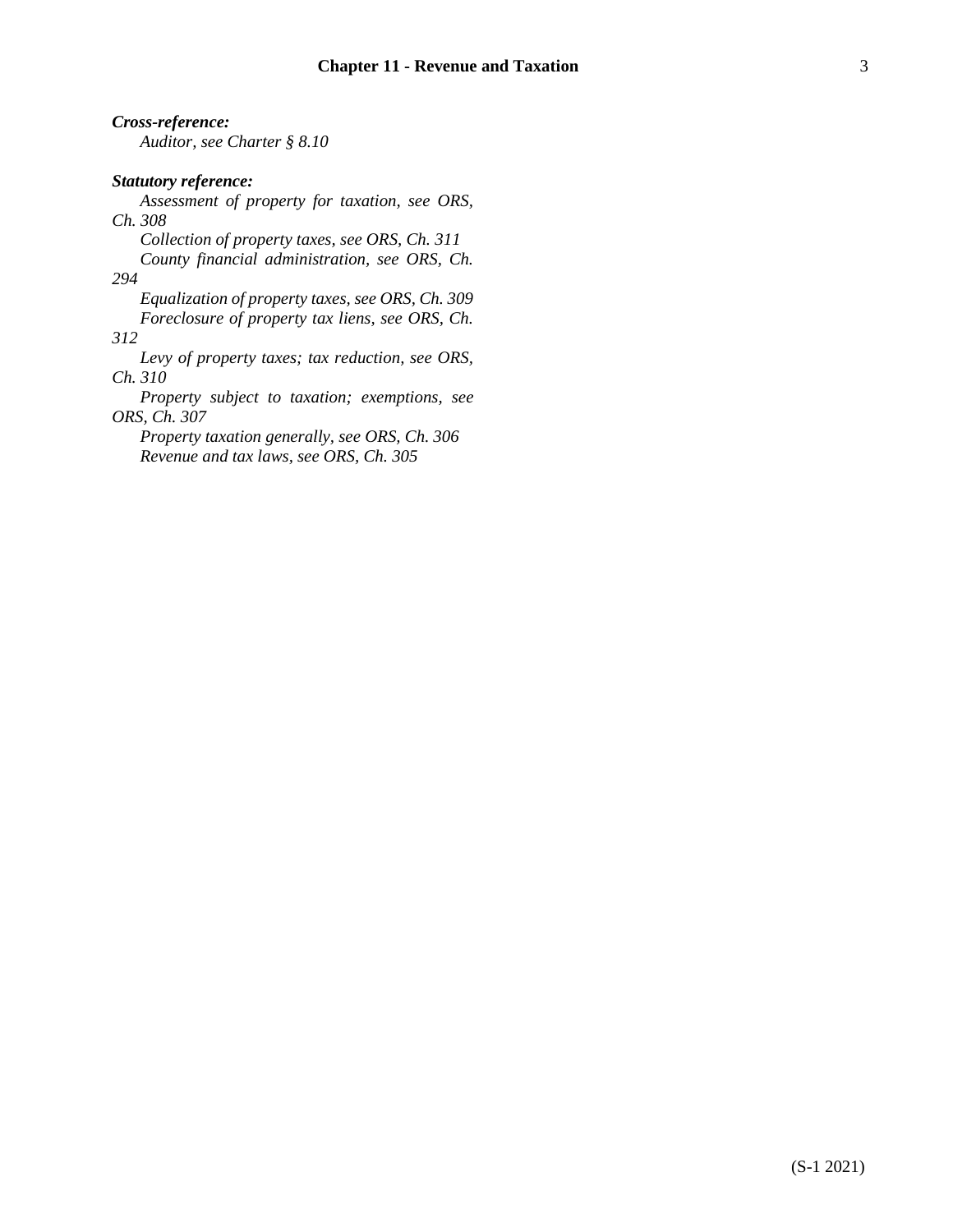### **Chapter 11 - Revenue and Taxation**

#### <span id="page-3-0"></span>*MISCELLANEOUS FEE PROVISIONS*

### <span id="page-3-1"></span>**§ 11.001 POLICY AND PURPOSE OF FEES.**

Because of the increasing costs to the county of providing services to the public and of discharging the legal responsibilities of the county, and because of the decreased availability of general county revenue to defray costs, the Board declares it to be in the interests of the people of the county for the fees established in this code of ordinances to be imposed and collected by the county from the persons directly served or affected by the provision of such services and the performance of such responsibilities. (' 90 Code, § 5.10.005, 07/01/1998; Ord. 105, passed,

07/10/1975)

# <span id="page-3-2"></span>**§ 11.002 FEES FOR PUBLICATIONS AND RECORDS.**

The director of each department of the county shall establish a schedule of fees, which shall be conspicuously posted at appropriate locations, for publications and copies of records provided by the department. The fees for copies of records shall, where appropriate, differentiate between and specify fees for copies according to the method and format of reproduction. The fees authorized by this section shall be based upon actual cost as determined by the directors. (' 90 Code, § 5.10.060, 07/01/1998; Ord. 157, passed, 12/29/1977)

# <span id="page-3-3"></span>**§ 11.003 FEES FOR TAPES AND DOCUMENTS PROVIDED BY THE CLERK OF THE BOARD'S OFFICE.**

The fees for the code and duplication of the records of the Board shall be set by the office of the Board clerk to cover the actual cost of printing and distribution.

(' 90 Code, § 5.10.080, 07/01/1998; Ord. 706, passed, 12/05/1991; Ord. 459, passed, 02/28/1985; Ord. 390, passed, 09/01/1983)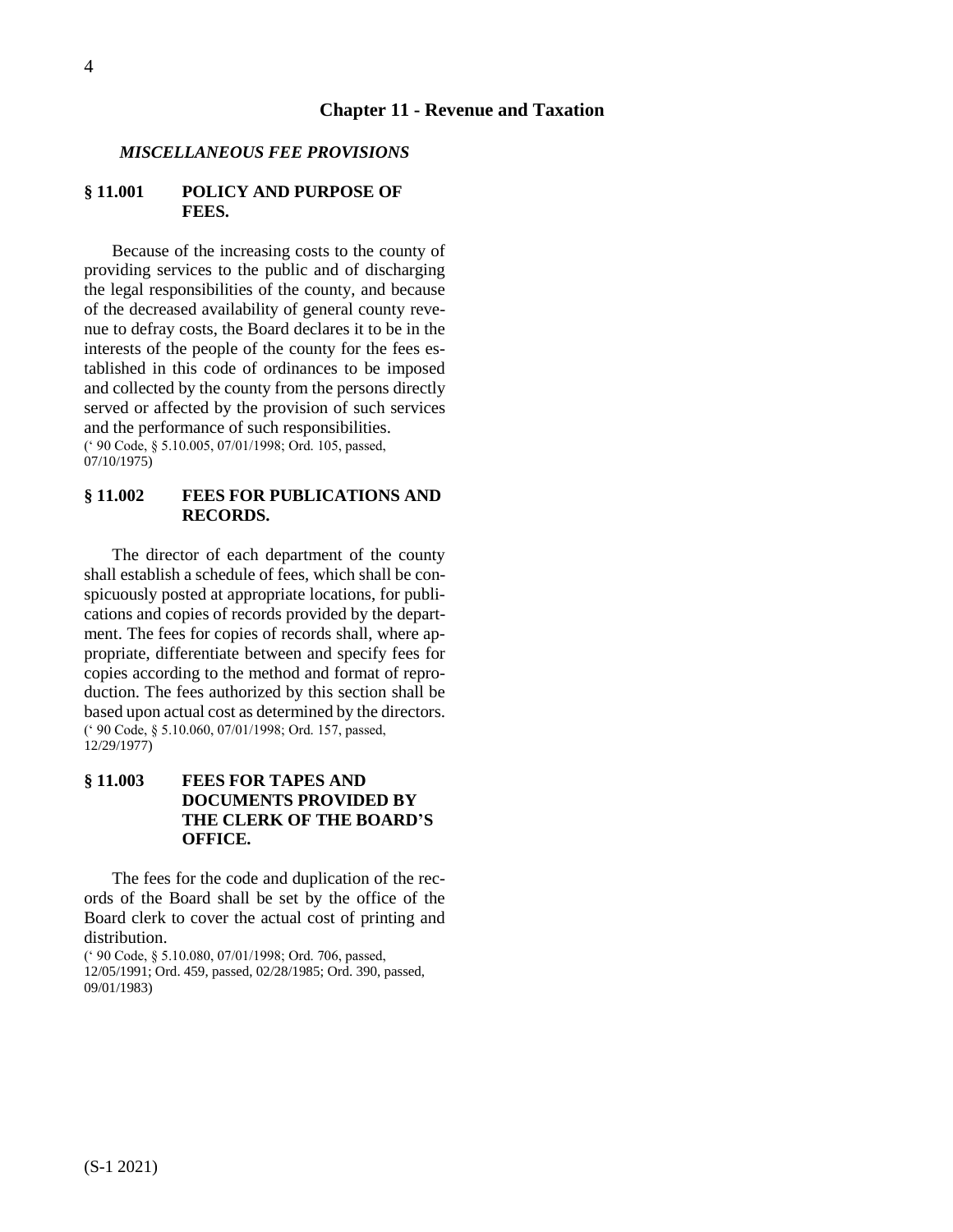# *PERSONAL PROPERTY TAX SALES*

# <span id="page-4-1"></span><span id="page-4-0"></span>**§ 11.100- SALE FOR AMOUNT DUE.**

The personal property tax collector or any deputy or agent shall first attempt at public auction to sell seized personal property for the taxes, interest and penalties due.

(' 90 Code, § 5.20.005, 07/01/1998; Ord. 734, passed, 10/01/1992)

### <span id="page-4-2"></span>**§ 11.101 INSUFFICIENT BID.**

(A) If no bidder at the sale offers to pay the amount due, the personal property tax collector may then attempt to sell the property at the same auction.

(B) The personal property tax collector shall sell the property at the auction if, based on the information available at the time, it is determined that:

(1) The county may incur significant costs to keep the property until a later sale;

(2) The county may not get the best possible price at a later sale. (' 90 Code, § 5.20.010, 07/01/1998; Ord. 734, passed,  $10/01/1992)$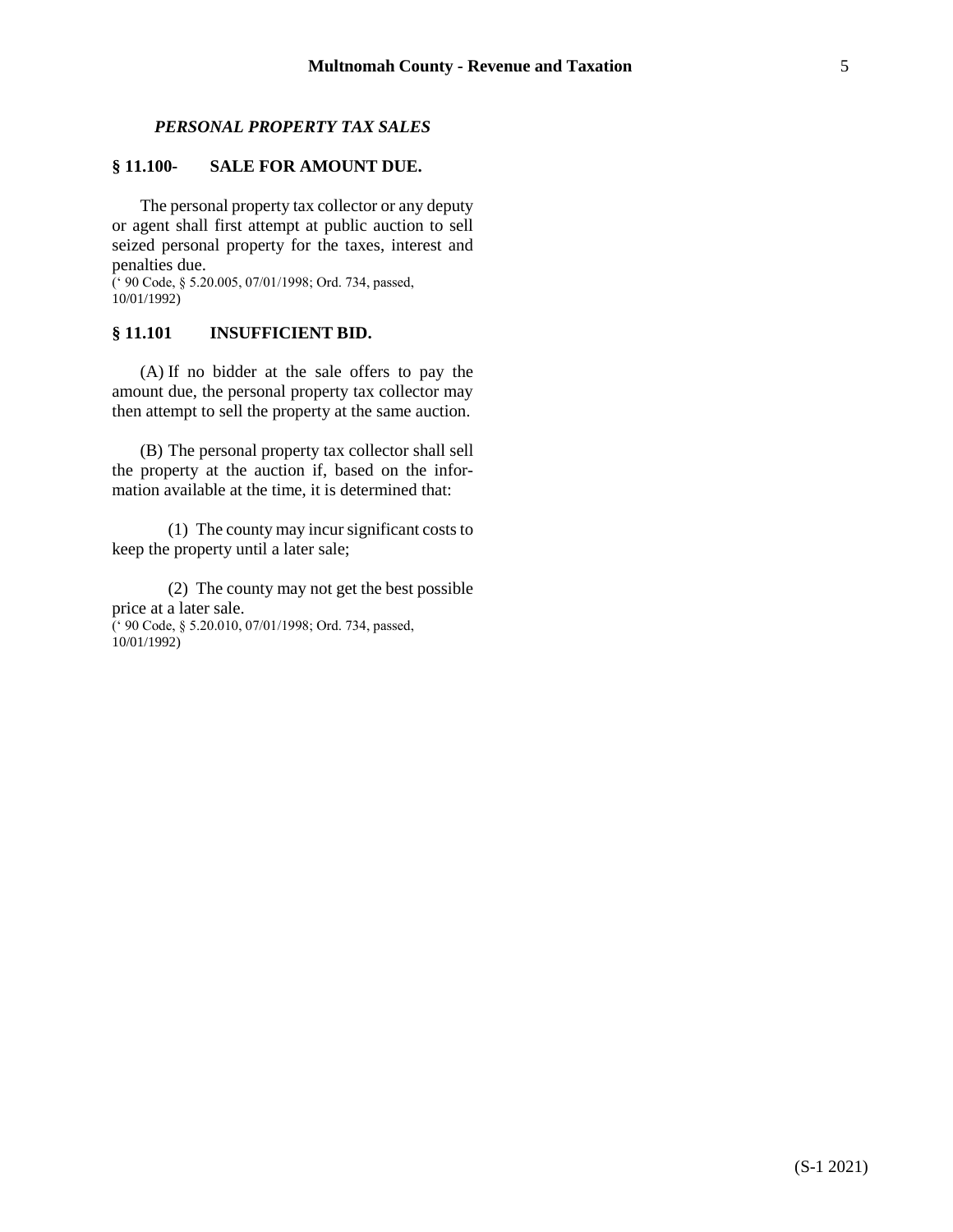#### *MOTOR VEHICLE FUEL TAX*

#### <span id="page-5-1"></span><span id="page-5-0"></span>**§ 11.200- DEFINITIONS.**

For the purpose of this subchapter, the following definitions shall apply unless the context requires a different meaning.

*AIRCRAFT FUEL.* Any gasoline and any other flammable or combustible gas or liquid, by whatever name that gasoline, gas or liquid is known or sold, usable as fuel for the operation of aircraft, except gas or liquid, the chief use of which, as determined by the Division, is for purposes other than the propulsion of aircraft.

*DEALER.* Any person who:

(1) Imports or causes to be imported motor vehicle fuel for sale, use or distribution in, and after the same reaches the county. *DEALER* does not include any person who imports into the county motor vehicle fuel in quantities of 500 gallons or less purchased from a supplier who is licensed as a dealer under this subchapter and who assumes liability for the payment of the applicable license fee to the county; or

(2) Produces, refines, manufactures or compounds motor vehicle fuels in the county for use, distribution or sale in the county; or

(3) Acquires in the county for sale, use or distribution in the county motor vehicle fuels with respect to which there has been no license fee previously incurred.

**DISTRIBUTION.** In addition to its ordinary meaning, also includes the delivery of motor vehicle fuel by a dealer or subdealer to any service station or into any tank, storage facility or series of tanks or storage facilities connected by pipelines, from which motor vehicle fuel is withdrawn directly for sale or for delivery into the fuel tanks of motor vehicles whether or not the service station, tank or storage facility is owned, operated or controlled by the dealer or subdealer.

*DIVISION.* The Motor Vehicles Division of the Department of Transportation.

*HIGHWAY.* Every way, thoroughfare and place of whatever nature, open for use of the public for the purpose of vehicular travel.

*MOTOR VEHICLE.* All vehicles, engines or machines, movable or immovable, operated or propelled by the use of motor vehicle fuel.

*MOTOR VEHICLE FUEL.* Includes gasoline and any other flammable or combustible gas or liquid, by whatever name that gasoline, gas or liquid is known or sold, usable as fuel for the operation of motor vehicles, except gas or liquid, the chief use of which, as determined by the Division, is for purposes other than the propulsion of motor vehicles upon the highways of the state. The term shall not include diesel fuel.

*SERVICE STATION.* Includes any place operated for the purpose of retailing and delivering motor vehicle fuel into the fuel tanks of motor vehicles.

*SUBDEALER.* Includes every person other than a dealer engaging in the business of handling motor vehicle fuel for sale and distribution both within and without the county.

(' 90 Code, § 5.30.010, 07/01/1998; Ord. 123, passed, 04/15/1976)

# <span id="page-5-2"></span>**§ 11.201 FEE IMPOSED; ADMINISTRATION BY DIVISION.**

A business license fee is imposed on every dealer or subdealer. The fee imposed shall be paid monthly to the Division, as agent for the county. The Division is designated the agent of the county for the purposes of administering the business license fee imposed by this subchapter and is authorized to exercise all supervisory and administrative powers with regard to the enforcement, collection and administration of the fee as it is authorized under ORS 319.010 to 319.430 with regard to the business license tax imposed by these provisions.

(' 90 Code, § 5.30.020, 07/01/1998; Ord. 123, passed, 04/15/1976)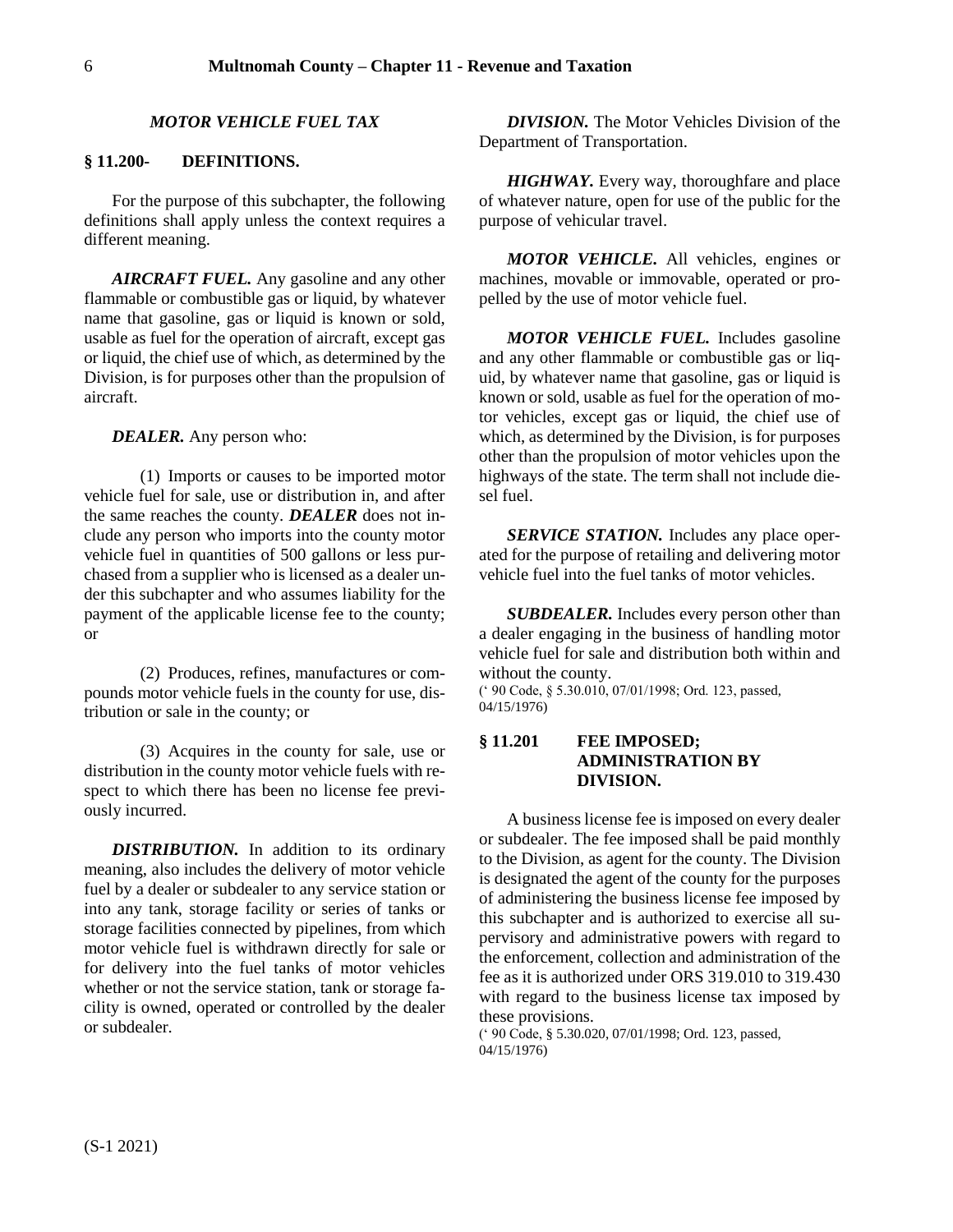# <span id="page-6-0"></span>**§ 11.202 MONTHLY STATEMENT BY DEALER; AMOUNT OF FEE.**

(A) Subject to subsections (B) and (C), below, in addition to any fees or taxes otherwise provided for by law, every dealer and subdealer engaging in his own name, or in the name of others, or in the name of his representatives or agents in the county, in the sale, use or distribution of motor vehicle fuel or withdrawal of motor vehicle fuel for sale, use or distribution within areas in the county within which the county has the power to tax the sale, use or distribution of motor vehicle fuel, shall:

(1) No later than the 25th day of each calendar month, render a statement to the Division of all motor vehicle fuel sold, used, distributed or so withdrawn by him in the county as well as all such fuel sold, used or distributed in the county by a purchaser thereof upon which sale, use or distribution the dealer is liable for the applicable license fee during the preceding calendar month.

(2) Pay a license fee computed as of October 1, 1981, on the basis of \$0.03 per gallon of such motor vehicle fuel, upon which no license fee has previously been paid or is otherwise due under this subchapter, so sold, used, distributed or withdrawn as shown by such statement in the manner and within the time provided in this subchapter.

(B) In lieu of claiming refund of the fee paid as to motor vehicle fuel consumed by the dealer or subdealer in non-highway uses as provided in §§ 11.219, 11.220, and 11.223, or of any prior erroneous payment of license fee made to the county by the dealer or subdealer, the dealer or subdealer may show such motor vehicle fuel as a credit or deduction on the monthly statement and payment of fee.

(C) The license fee shall not be imposed wherever it is prohibited by the constitution or laws of the United States or the state.

(Ord. 1280, Amended, 02/20/20; ' 90 Code, § 5.30.030, 07/01/1998; Ord. 273, passed, 05/14/1981; Ord. 123, passed, 04/15/1976)

#### <span id="page-6-1"></span>**§ 11.203 LICENSE REQUIRED.**

No dealer shall sell, use or distribute any motor vehicle fuel until he has secured a dealer's license as required by this subchapter. No subdealer shall sell, use or distribute any motor vehicle fuel until he has secured a subdealer's license as required by this subchapter.

(' 90 Code, § 5.30.040, 07/01/1998; Ord. 123, passed, 04/15/1976)

### <span id="page-6-2"></span>**§ 11.204 APPLICATION AND ISSUANCE OF LICENSE.**

(A) Every person, before becoming a dealer or subdealer in motor vehicle fuel in the county, shall make an application to the Division for a license authorizing such person to engage in business as a dealer or subdealer.

(B) Applications for the license must be made on forms prescribed, prepared and furnished by the Division.

(C) The applications shall be accompanied by a duly acknowledged certificate containing the following:

(1) The business name under which the dealer or subdealer is transacting business within the county;

(2) The place of business and location of distributing stations in the county; and

(3) The name and address of the managing agent, the names and addresses of the several persons constituting the firm or partnership and, if a corporation, the corporate name under which it is authorized to transact business and the names and addresses of its principal officers and registered agent.

(D) The application for a motor vehicle fuel dealer's or subdealer's license having been accepted for filing, the Division shall issue to the dealer or subdealer a license in such form as the Division may prescribe to transact business in the county. The license so issued is not assignable, and is valid only for the dealer or subdealer in whose name issued.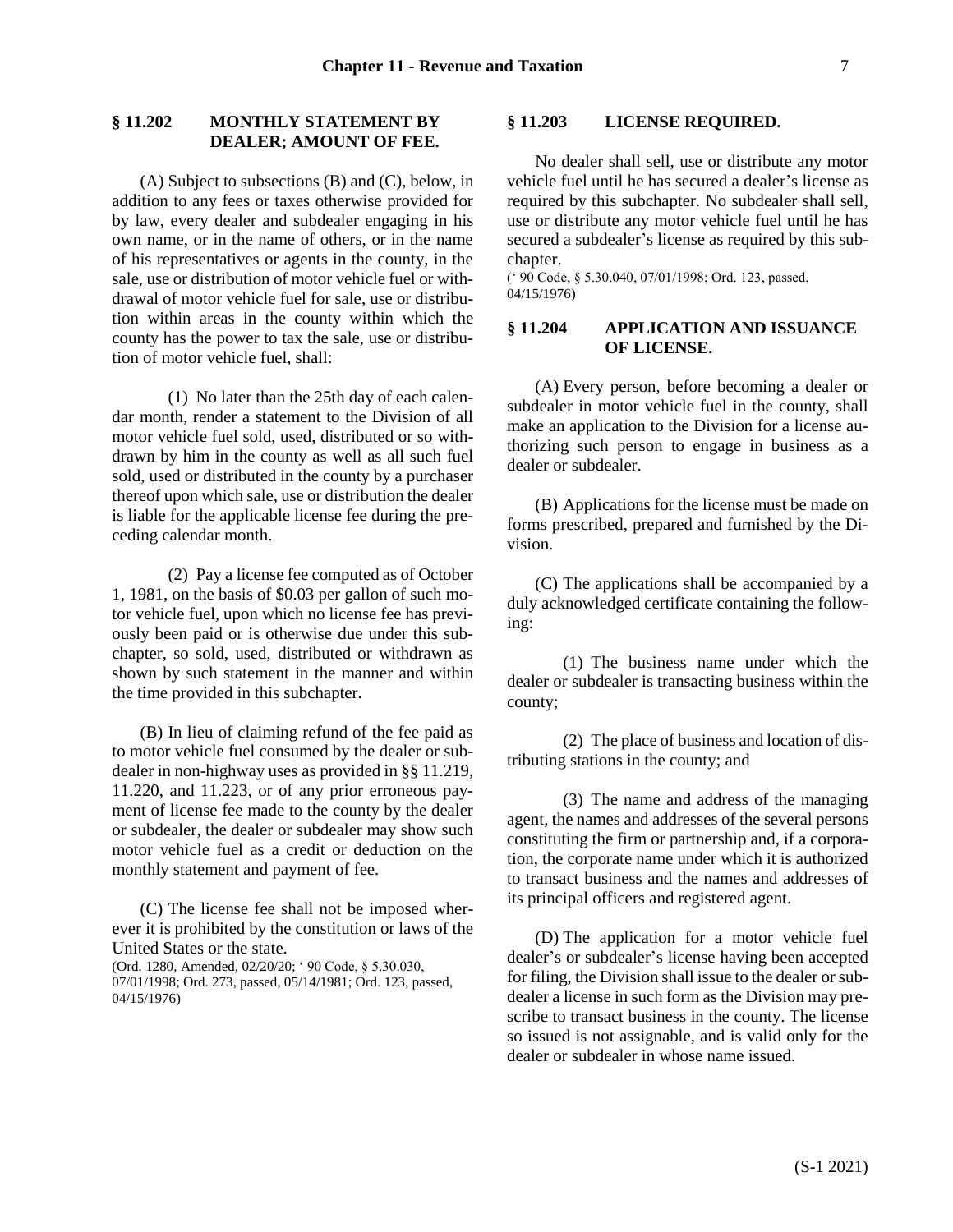(E) The Division shall keep and file all applications with an alphabetical index thereof, together with a record of all licensed dealers and subdealers. (' 90 Code, § 5.30.050, 07/01/1998; Ord. 123, passed, 04/15/1976)

# <span id="page-7-0"></span>**§ 11.205 FAILURE TO SECURE LICENSE; DELINQUENCY PENALTY.**

(A) If any dealer or subdealer sells, distributes or uses any motor vehicle fuel without first filing the certificate and securing the license required by § 11.204, the license fee shall immediately be due and payable on account of all motor vehicle fuel so sold, distributed or used.

(B) The Division shall proceed forthwith to determine, from the best available sources, the amount of such fee, and it shall assess the fee in the amount found due, together with a penalty of 100% of the fee, and shall make its certificate of such assessment and penalty. In any suit or proceeding to collect such fee or penalty or both, the certificate is prima facie evidence that the dealer or subdealer therein named is indebted to the county in the amount of the fee and penalty therein stated.

(C) Any fee or penalty so assessed may be collected in the manner prescribed in § 11.209 with reference to delinquency in payment of the fee or by an action at law, which the Division, through the Attorney General, shall commence and prosecute to final determination at the request of the Division. (' 90 Code, § 5.30.060, 07/01/1998; Ord. 123, passed, 04/15/1976)

### <span id="page-7-1"></span>**§ 11.206 REVOCATION OF LICENSE.**

The Division shall revoke the license of any dealer or subdealer refusing or neglecting to comply with any provision of this subchapter. The Division shall mail by registered mail addressed to such dealer or subdealer at his last known address appearing on the files of the Division, a notice of intention to cancel. The notice shall give the reason for the cancellation. The cancellation shall become effective without further notice if within ten days from

the mailing of the notice the dealer or subdealer has not made good its default or delinquency. (' 90 Code, § 5.30.070, 07/01/1998; Ord. 123, passed, 04/15/1976)

#### <span id="page-7-2"></span>**§ 11.207 CANCELLATION OF LICENSE.**

(A) The Division may, upon written request of a dealer or subdealer, cancel any license issued to such dealer or subdealer, the cancellation to become effective 30 days from the date of receipt of the written request.

(B) If the Division ascertains and finds that the person to whom a license has been issued is no longer engaged in the business of a dealer or subdealer, the Division may cancel the license of such dealer or subdealer upon investigation after 30 days' notice has been mailed to the last-known address of the dealer or subdealer.

(' 90 Code, § 5.30.080, 07/01/1998; Ord. 123, passed, 04/15/1976)

#### <span id="page-7-3"></span>**§ 11.208 REMEDIES CUMULATIVE.**

Except as otherwise provided in §§ 11.209 and 11.211, the remedies provided in §§ 11.205 to 11.207 are cumulative. No action taken pursuant to those sections shall relieve any persons from the penalty provisions of this subchapter.

 $($  ' 90 Code, § 5.30.090, 07/01/1998; Ord. 123, passed, 04/15/1976)

### <span id="page-7-4"></span>**§ 11.209 PAYMENT OF FEE AND DELINQUENT PENALTY.**

(A) The license fee imposed by §§ 11.201 and 11.202 shall be paid on or before the 25th day of each month to the division which, upon request, shall provide a receipt to the dealer or subdealer therefor.

(B) Except as provided in subsection (D), to any license fee not paid as required by subsection (A) there shall be added a penalty of 1% of such license fee.

(C) Except as provided in subsection (D), below, if the fee and penalty required by subsection (B) are not received on or before the close of business on the last day of the month in which the payment is due, a further penalty of 10% shall be paid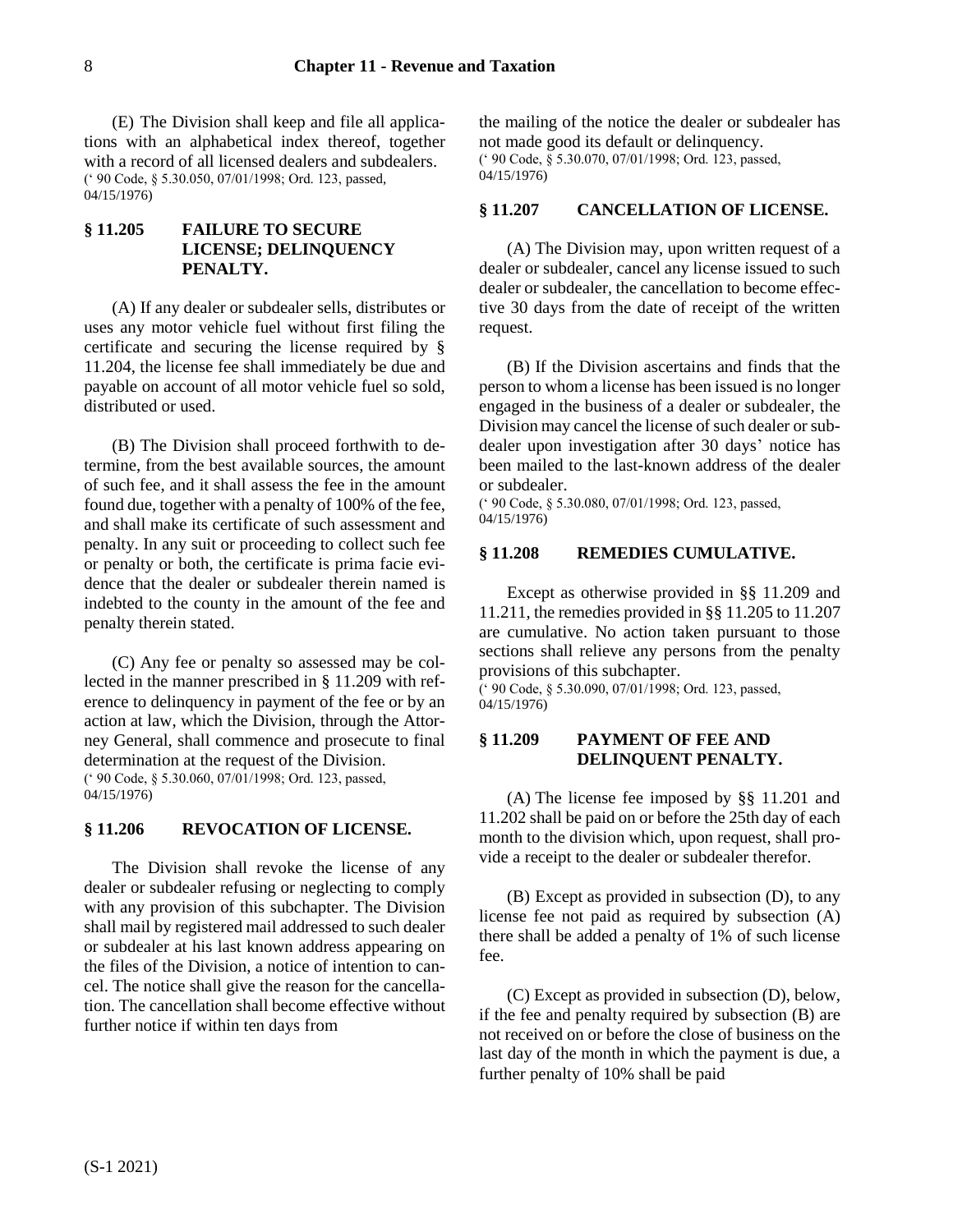in addition to the penalty provided for in subsection (B).

(D) If the Division determines that the delinquency was due to reasonable cause and without any intent to avoid payment, the penalties provided by subsections (B) and (C) shall be waived. Penalties imposed by this section shall not apply when the penalty provided in § 11.205 has been assessed.

(E) If any person fails to pay the license fee or any penalty provided for by this subchapter, the amounts thereof shall be collected from such person for the use of the county. The Division, through the Attorney General, shall commence and prosecute to final determination in any court of competent jurisdiction an action at law to collect the same.

(F) No dealer who collects from any person the fee provided for in this subchapter shall knowingly and willfully fail to report and pay the same to the Division as required by this subchapter. (Ord. 1280, Amended, 02/20/20; ' 90 Code, § 5.30.100,

07/01/1998; Ord. 123, passed, 04/15/1976)

### <span id="page-8-0"></span>**§ 11.210 MONTHLY STATEMENTS REQUIRED.**

Every dealer or subdealer in motor vehicle fuel shall render to the Division, on or before the 25th day of each month, on forms prescribed, prepared and furnished by the Division, a signed statement of the number of gallons of motor vehicle fuel sold, distributed or used by him during the preceding calendar month. The statement shall be signed by one of the principal officers, or by an authorized agent in the case of a corporation; or by the managing agent or owner in case of a firm or association. All statements filed with the Division, as required in this section, are public records.

(' 90 Code, § 5.30.110, 07/01/1998; Ord. 123, passed, 04/15/1976)

### <span id="page-8-1"></span>**§ 11.211 FAILURE TO FILE MONTHLY STATEMENT.**

If any dealer or subdealer, except one subject to § 11.205, fails to file the report required by § 11.210, the Division shall proceed forthwith to determine from the best available source the amount of motor vehicle fuel sold, distributed or used by such dealer or subdealer for the period unreported, and such determination shall be prima facie evidence of the amount of such fuel sold, distributed or used. The Division immediately shall assess the license fee in the amount so determined, adding thereto a penalty of 10% for failure to report. The penalty shall be cumulative to other penalties provided in this subchapter. In any suit brought to enforce the rights of the county under this section, the certificate of the Division showing the amount of fees, penalties and costs unpaid by any dealer or subdealer and that the same are due and unpaid to the county is prima facie evidence of the facts as shown.

(' 90 Code, § 5.30.120, 07/01/1998; Ord. 123, passed, 04/15/1976)

#### <span id="page-8-2"></span>**§ 11.212 BILLING PURCHASERS.**

Bills shall be rendered to all purchasers of motor vehicle fuel by dealers or subdealers in motor vehicle fuel. The bills shall separately state and describe to the satisfaction of the Division the different products shipped thereunder and shall be serially numbered except where other sales invoice controls acceptable to the Division are maintained. The bills required hereunder may be the same as or incorporated in those required under ORS 319.210.

(' 90 Code, § 5.30.130, 07/01/1998; Ord. 123, passed, 04/15/1976)

# <span id="page-8-3"></span>**§ 11.213 RECEIPT, PAYMENT OR SALE WITHOUT INVOICE OR DELIVERY TAG PROHIBITED.**

No person shall receive and accept any shipment of motor vehicle fuel from any dealer or subdealer, or pay for the same, or sell or offer the shipment for sale, unless the shipment is accompanied by an invoice or delivery tag showing the date upon which shipment was delivered and the name of the dealer or subdealer in motor vehicle fuel.

(' 90 Code, § 5.30.140, 07/01/1998; Ord. 123, passed, 04/15/1976)

## <span id="page-8-4"></span>**§ 11.214 TRANSPORTING MOTOR VEHICLE FUEL IN BULK.**

Every person operating any conveyance for the purpose of hauling, transporting or delivering motor vehicle fuel in bulk shall, before entering upon the public highways of the county with such conveyance, have and possess during the entire time of his hauling or transporting such motor vehicle fuel an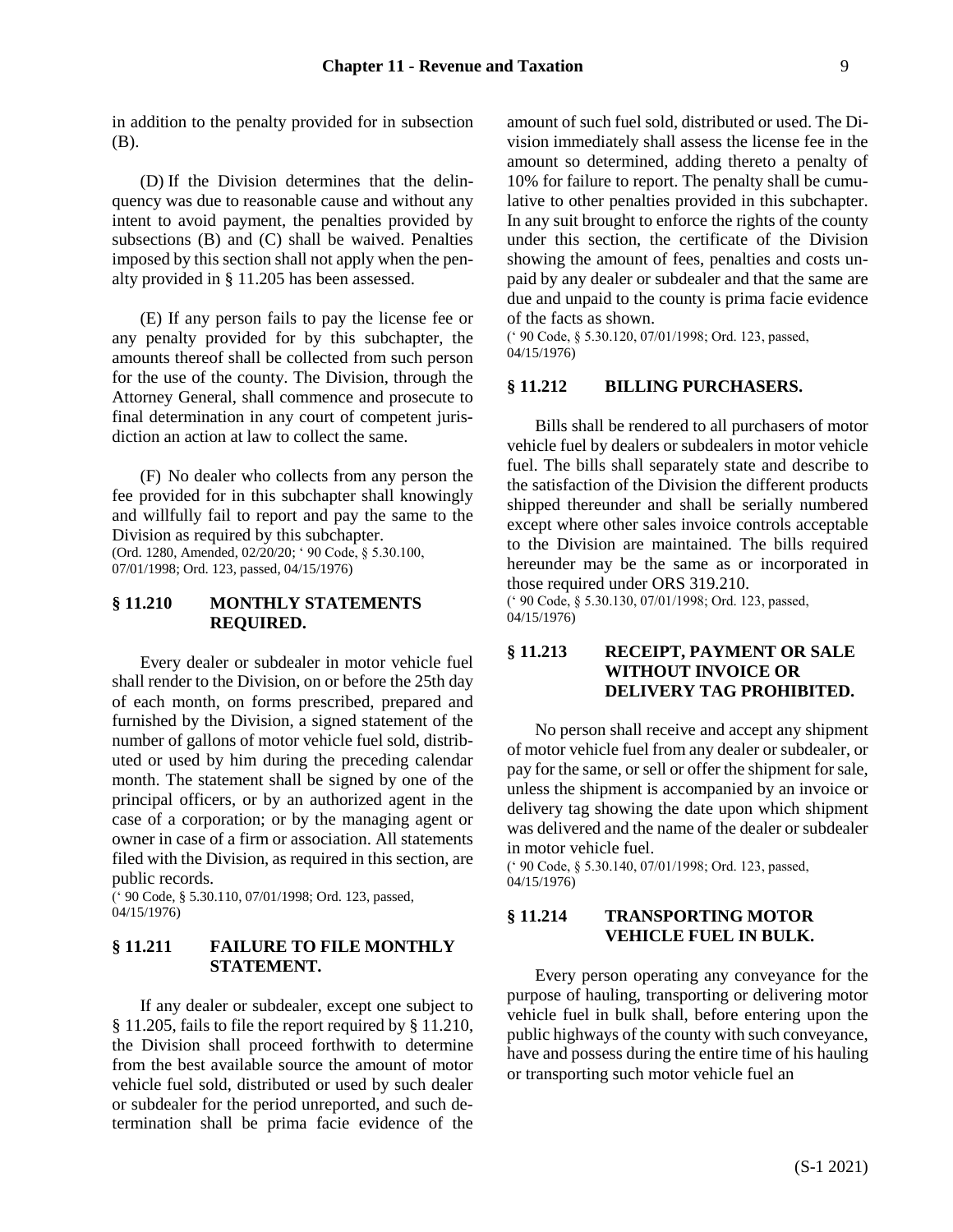invoice, bill of sale or other written statement showing the number of gallons, the true name and address of the seller or consignor, and the true name and address of the buyer or consignee, if any, of the same. The person hauling such motor vehicle fuel shall at the request of any sheriff, deputy sheriff, constable, state police or other officer authorized by law to inquire into or investigate such matters, produce and offer for inspection the invoice, bill of sale or other statement.

(' 90 Code, § 5.30.150, 07/01/1998; Ord. 123, passed, 04/15/1976)

# <span id="page-9-0"></span>**§ 11.215 EXPORT FUEL EXEMPTED.**

(A) The license fee imposed by §§ 11.201 and 11.202 shall not be imposed on motor vehicle fuel:

(1) Exported from the county by a dealer or subdealer; or

(2) Sold by a dealer or subdealer in individual quantities of 500 gallons or less for export by the purchaser to an area or areas outside the county in containers other than the fuel tank of a motor vehicle, but every dealer or subdealer shall be required to report such exports and sales to the division in such detail as may be required.

(B) In support of any exemption from license fees claimed under this section other than in the case of stock transfers or deliveries in his own equipment, every dealer or subdealer must execute and file with the Division an export certificate in such form as shall be prescribed, prepared and furnished by the Division, containing a statement, made by some person having actual knowledge of the fact of such exportation, that the motor vehicle fuel has been exported from the county, and giving such details with reference to such shipment as the Division may require. The Division may demand of any dealer or subdealer such additional data as is deemed necessary in support of any such certificate, and failure to supply such data will constitute a waiver of all right to exemption claimed by virtue of such certificate. The Division may, in a case where it believes no useful purpose would be served by filing of an export certificate, waive the certificate.

(C) Any motor vehicle fuel carried from the county in the fuel tank of a motor vehicle shall not be considered as exported from the county, except that a refund of the fee may be paid on such fuel as provided in § 11.219.

(D) No person shall, through false statement, trick or device, or otherwise, obtain motor vehicle fuel for export as to which the county fee has not been paid and fail to export the same, or any portion thereof, or cause the motor vehicle fuel or any portion thereof not to be exported, or divert or cause to be diverted the motor vehicle fuel or any portion thereof to be used, distributed or sold in the county and fail to notify the Division and the dealer or subdealer from whom the motor vehicle fuel was originally purchased of his act.

(E) No dealer, subdealer or other person shall conspire with any person to withhold from export, or divert from export or to return motor vehicle fuel to the county for sale or use so as to avoid any of the fees imposed by this subchapter.

(F) In support of any exemption from fees on account of sales of motor vehicle fuel in individual quantities of 500 gallons or less for export by the purchaser, the dealer shall retain in his files for at least three years an export certificate executed by the purchaser in such form and containing such information as is prescribed by the Division. This certificate shall be prima facie evidence of the exportation of the motor vehicle fuel to which it applies only if accepted by the dealer in good faith.

(' 90 Code, § 5.30.160, 07/01/1998; Ord. 123, passed, 04/15/1976)

# <span id="page-9-1"></span>**§ 11.216 SALES TO ARMED FORCES EXEMPTED.**

The license fee imposed by §§ 11.201 and 11.202 shall not be imposed on any motor vehicle fuel sold to the armed forces of the United States for use in ships, aircraft or for export from the county; but every dealer or subdealer shall be required to report such sales to the Division in such detail as may be required. A certificate by an authorized officer of such armed forces shall be accepted by the dealer as sufficient proof that the sale is for the purpose specified in the certificate.

(' 90 Code, § 5.30.170, 07/01/1998; Ord. 123, passed, 04/15/1976)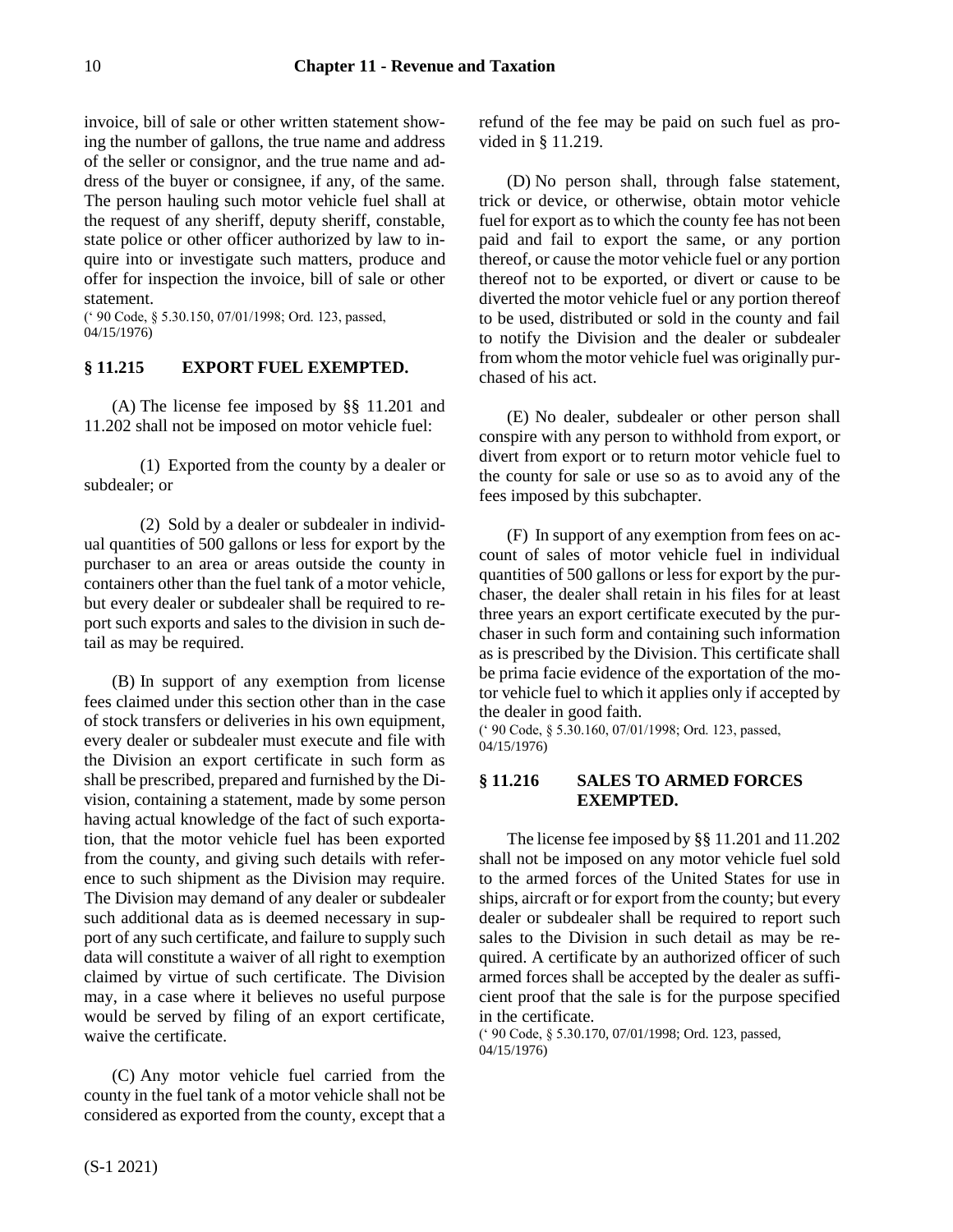## <span id="page-10-0"></span>**§ 11.217 FUEL IN VEHICLES COMING INTO COUNTY NOT TAXED.**

Any person coming into the county in a motor vehicle may transport in the fuel tank of such vehicle motor vehicle fuel for his own use only and for the purpose of operating such motor vehicle without securing a license or paying the fee provided in §§ 11.201 and 11.202, or complying with any of the provisions imposed upon dealers by this subchapter, but if the motor vehicle fuel so brought into the county is removed from the fuel tank of the vehicle or used for any purpose other than the propulsion of the vehicle, the person is so importing the fuel into the county and shall be subject to all the provisions in this subchapter applying to dealers.

(' 90 Code, § 5.30.180, 07/01/1998; Ord. 123, passed, 04/15/1976)

### <span id="page-10-1"></span>**§ 11.218 FUEL SOLD OR DELIVERED TO DEALERS OR SUBDEALERS.**

(A) A dealer or subdealer selling or delivering motor vehicle fuel to dealers or subdealers is not required to pay a license fee thereon.

(B) The dealer or subdealer in rendering monthly statements to the Division as required by §§ 11.201 and 11.210 shall show separately the number of gallons of motor vehicle fuel sold or delivered to dealers or subdealers.

(' 90 Code, § 5.30.190, 07/01/1998; Ord. 123, passed, 04/15/1976)

# <span id="page-10-2"></span>**§ 11.219 REFUNDS.**

(A) Any person who has paid any fees on motor vehicle fuel imposed or directed to be paid under this subchapter either directly by the collection of the fee by the vendor from the consumer, or indirectly by adding the amount of the fee to the price of the fuel and paid by the consumer, shall be reimbursed and repaid the amount of such fee paid by him, except as provided in §§ 11.220 and 11.223, if such person has:

(1) Purchased and used such fuel for the purpose of operating or propelling stationary gas engines, tractors or motorboats if the motorboat is used for commercial purposes at any time during the period for which the refund is claimed;

(2) Purchased and used such fuel for cleaning or dyeing or other commercial use, except when used in motor vehicles operated upon any highway;

(3) Purchased and exported such fuel from the county, in containers other than fuel supply tanks of motor vehicles; or

(4) Purchased and exported such fuel in the fuel supply tank of a motor vehicle and has used such fuel to operate the vehicle upon the highways of another state, if the user has paid to the other state a similar motor vehicle fuel fee or tax on the same fuel, or has paid any other highway use tax the rate for which is increased because such fuel was not purchased in, and the fee or tax thereon paid, to such state.

(B) When a motor vehicle with auxiliary equipment uses fuel and there is no auxiliary motor for such equipment or separate tank for such a motor, a refund may be claimed and allowed as provided by subsection (D), except as otherwise provided by this subsection (B), without the necessity of furnishing proof of the amount of fuel used in the operation of the auxiliary equipment. The person claiming the refund may present to the Division a statement of his claim and be allowed a refund as follows:

(1) For fuel used in pumping aircraft fuel, motor vehicle fuel, fuel or heating oils or other petroleum products by a power takeoff unit on a delivery truck, refund shall be allowed claimant for the fee paid on fuel purchased at the rate of ¾ of one gallon for each 1,000 gallons of petroleum products delivered.

(2) For fuel used in operating a power takeoff unit on a cement mixer truck or on a garbage truck, claimant shall be allowed a refund of 25% of the fee paid on all fuel used in such a truck.

(C) When a person purchases and uses motor vehicle fuel in a vehicle equipped with a power takeoff unit, a refund may be claimed for fuel used to operate the power takeoff unit provided the vehicle is equipped with a metering device approved by the Division and designed to operate only while the vehicle is stationary and the parking brake is engaged;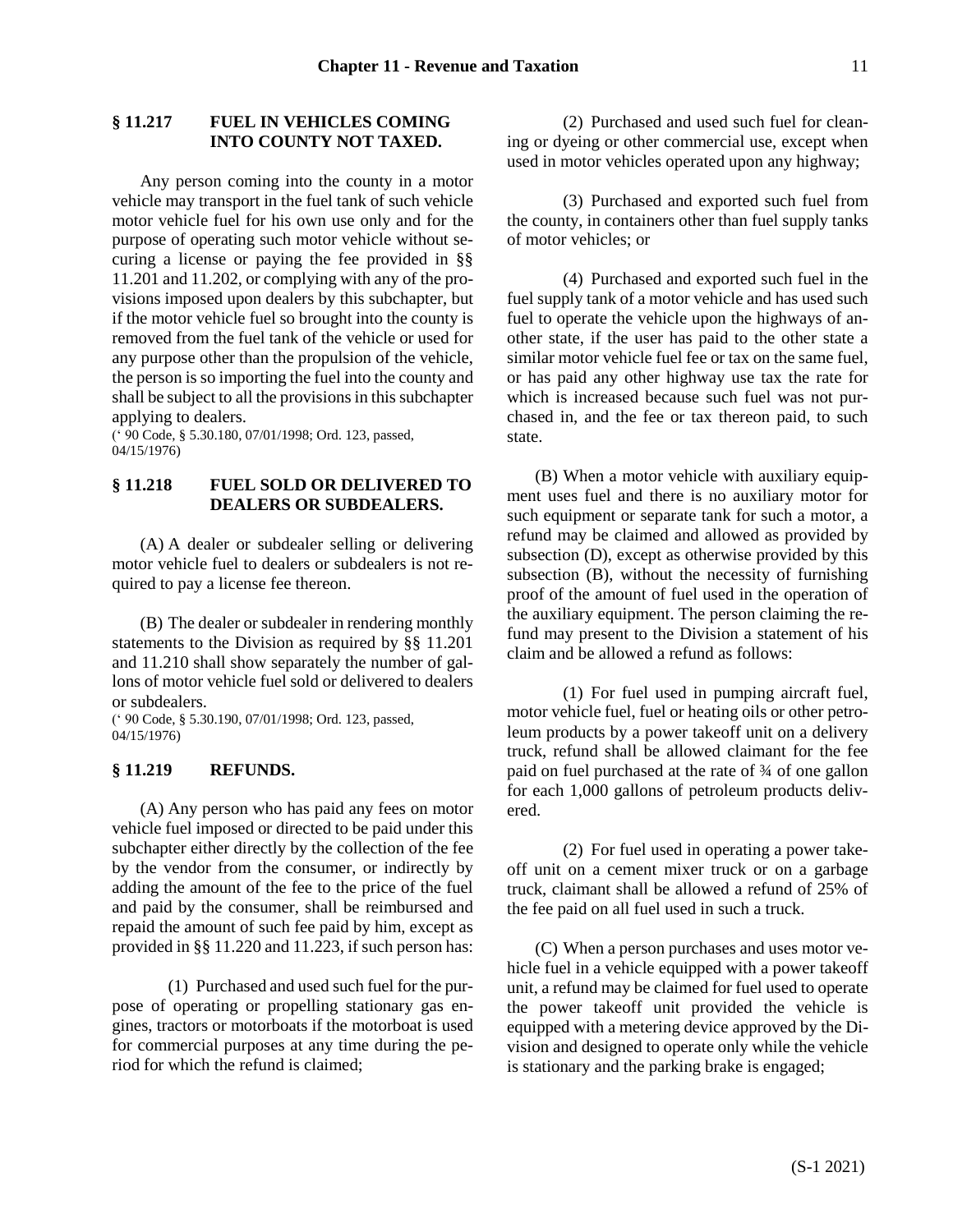the quantity of fuel measured by the metering device shall be presumed to be the quantity of fuel consumed by the operation of the power takeoff unit.

(D) Before any such refund may be granted, the person claiming such refund must present to the Division a statement accompanied by copies of the original invoices showing such purchases; provided that in lieu of such invoices, refunds submitted under subsection (A)(4) shall be accompanied by information showing source of fuel used and evidence of payment of fee or tax to the state in which the fuel was used. The statement shall be made over the signature of the claimant, and shall state the total amount of such fuel for which is entitled to be reimbursed under subsection (A). The Division, upon the presentation of the statement and invoices, or other required documents, shall cause to be repaid to the claimant from the fees collected on motor vehicle fuel such fees so paid by the claimant.

(Ord. 1280, Amended, 02/20/20; ' 90 Code, § 5.30.200, 07/01/1998; Ord. 123, passed, 04/15/1976)

# <span id="page-11-0"></span>**§ 11.220 LIMITATION ON APPLICATIONS FOR REFUNDS.**

Applications for refunds made under §§ 11.219 and 11.223 to 11.227 must be filed with the Division before the expiration of 15 months from the date of purchase or invoice, except that unused fuel reported as an ending inventory on any claim may be included in a subsequent claim if presented not later than 15 months from the filing date of the claim which established the inventory. All applications for refunds based upon exportation of motor vehicle fuel from this state in the fuel supply tank of a motor vehicle must be filed with the Division before the expiration of 15 months from the last day of the month in which the fuel was used, or before the expiration of 15 months from the date of an assessment for unpaid fee or tax by the state in which the fuel was used. (' 90 Code, § 5.30.210, 07/01/1998; Ord. 123, passed, 04/15/1976)

# <span id="page-11-1"></span>**§ 11.221 SELLER TO GIVE INVOICE FOR EACH PURCHASE MADE BY PERSON ENTITLED TO REFUND.**

(A) When motor vehicle fuel is sold to a person who claims to be entitled to a refund of the fee imposed, the seller of the motor vehicle fuel shall make and deliver at the time of the sale separate invoices

for each purchase in such form and containing any information prescribed by the Division.

(B) The invoices shall be legibly written and shall be void if any corrections or erasures appear on the face thereof. Any person who alters any part of any invoice that will tend to give to the claimant an illegal gain, shall have the entire claim invalidated. The seller shall for a period of at least 18 months retain copies of all invoices and make them available to the Division upon request.

(C) The invoices required by this section may be the same as or incorporated in those required under ORS 319.300.

(' 90 Code, § 5.30.220, 07/01/1998; Ord. 123, passed, 04/15/1976)

# <span id="page-11-2"></span>**§ 11.222 CLAIMS FOR REFUNDS; INVESTIGATION.**

(A) The Division may require any person who makes claim for refund of fee on motor vehicle fuel to furnish a statement, under oath, giving his occupation, description of the machines or equipment in which the motor vehicle fuel was used, the place where used and such other information as the Division may require.

(B) The Division may investigate claims and gather and compile such information in regard to the claims as it considers necessary to safeguard the county and prevent fraudulent practices in connection with fee refunds and evasions. The Division may, in order to establish the validity of any claim, examine the books and records of the claimant for such purposes. The records shall be in such form and contain such information as the Division may require. Failure of the claimant to maintain such records or to accede to the demand for such examination constitutes a waiver of all rights to the refund claimed on account of the transaction questioned.

(' 90 Code, § 5.30.230, 07/01/1998; Ord. 123, passed, 04/15/1976)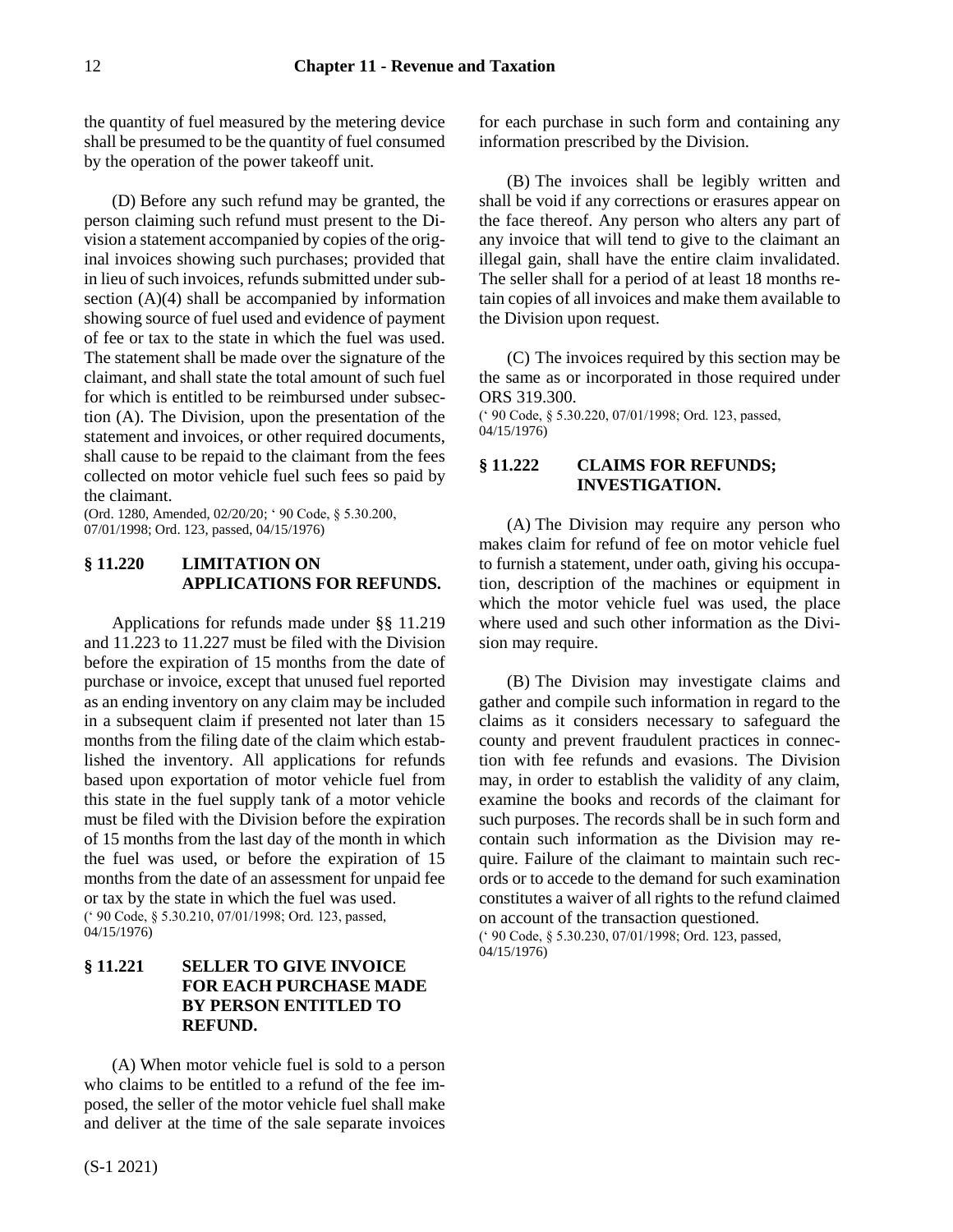# <span id="page-12-0"></span>**§ 11.223 REFUND OF FEE ON FUEL USED IN OPERATION OF VEHICLES OVER CERTAIN ROADS OR PRIVATE PROPERTY.**

(A) Except where a refund is authorized by §§ 11.225 or 11.226, upon compliance with subsections (B) or (C) the Division shall refund, in the manner provided in subsections  $(B)$  or  $(C)$ , the fee on motor vehicle fuel that is used in the operation of a motor vehicle:

(1) By any person on any road, thoroughfare or property in private ownership.

(2) By any person on any road, thoroughfare or property, other than a state highway, county road or city street, for the removal of forest products, as defined in ORS 321.005, or the products of such forest products converted to a form other than logs at or near the harvesting site, or for the construction or maintenance of the road, thoroughfare or property, pursuant to a written agreement or permit authorizing the use, construction or maintenance of the road, thoroughfare or property, with or by:

- (a) An agency of the United States;
- (b) The State Board of Forestry;
- (c) The State Forester; or

(d) A licensee of any agency named in subsections  $(A)(2)(a)$ ,  $(b)$  or  $(c)$ .

(3) By an agency of the United States or of the state or any county, city or port of the state on any road, thoroughfare or property, other than a state highway, county road or city street.

(4) By any person on any county road for the removal of forest products, as defined in ORS 321.005, or the products of such forest products converted to a form other than logs at or near the harvesting site, if:

(a) The use of the county road is pursuant to a written agreement entered into with, or to a permit issued by, the State Board of Forestry, the State Forester or an agency of the United States, authorizing such person to use such road and requiring such person to pay for or to perform the construction or maintenance of the county road;

(b) The Board, officer or agency that entered into the agreement or granted the permit, by contract with the County Court or Board, has assumed the responsibility for the construction or maintenance of such county road; and

(c) Copies of the agreements or permits required by subsections  $(A)(4)(a)$  and  $(b)$  are filed with the Division.

(B) Except for a farmer subject to subsection (C), the person or agency, as the case may be, who has paid any fee on such motor vehicle fuels imposed or directed to be paid, as provided by this subchapter, is entitled to claim a refund of the fee so paid on such fuels or for the proportionate part of the fee paid on fuels used in the operation of such vehicles, when part of the operations are over such road, thoroughfares or property. The proportionate part shall be based upon the number of miles traveled by any such vehicle over such roads, thoroughfares or property as compared to the total number of miles traveled by such vehicle. To be eligible to claim such refund the person or agency, as the case may be, shall first establish and maintain a complete record of the operations, miles traveled, gallons of fuel used and other information, in such form and in such detail as the Division may prescribe and require, the source of supply of all fuels purchased or used, and the particular vehicles or equipment in which used. Whenever any such claim is received and approved by the Division, it shall cause the refund of fee to be paid to the claimant in like manner as provided for paying of other refund claims.

(C) A farmer who has paid any fee on motor vehicle fuels imposed or directed to be paid, as provided by this subchapter, is entitled to claim a refund of the fee paid on such fuels used in farming operations in the operation of any motor vehicle on any road, thoroughfare or property in private ownership. To be eligible to claim such refund a farmer shall maintain in such form and in such detail as the Division may prescribe and require, a record, supported by purchase invoices, of all such motor vehicle fuel purchased (including fuel purchased to operate any motor vehicle on the highway) and, for each and every motor vehicle operated on the highway, a record of all fuel used and of all miles traveled on the highway. Whenever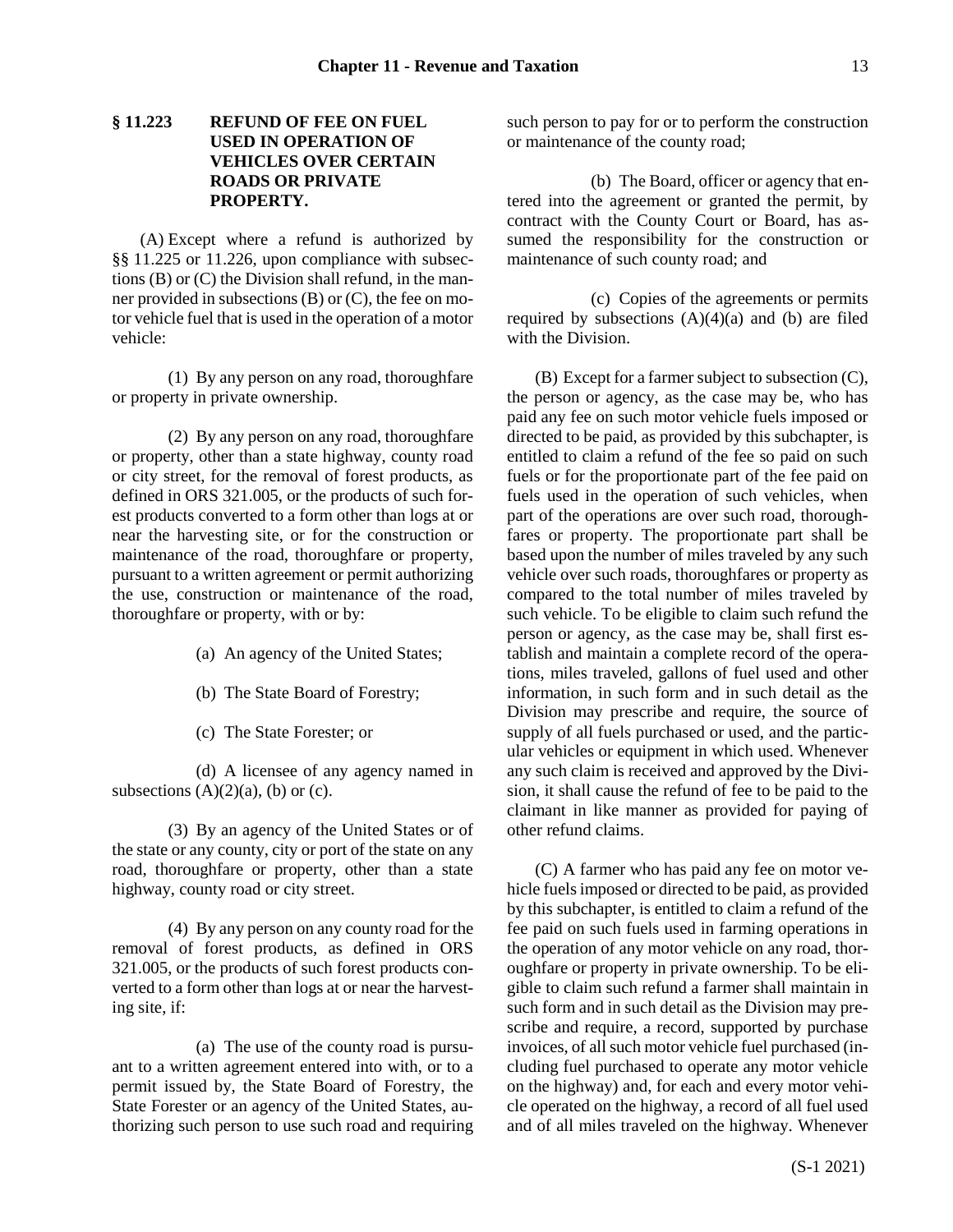any such claim is received and approved by the Division, it shall cause the refund of fee to be paid to the claimant in like manner as provided for paying of other refund claims.

(D) As used in subsections (B) and (C), *FARMER* includes any person who manages or conducts a farm for the production of livestock or crops but does not include a person who manages or conducts a farm for the production of forest products, as defined in ORS 321.005, or the products of such forest products converted to a form other than logs at or near the harvesting site, or of forest trees unless the production of such forest products or forest trees is only incidental to the primary purpose of the farming operation.

(Ord. 1280, Amended, 02/20/20; ' 90 Code, § 5.30.240, 07/01/1998; Ord. 123, passed, 04/15/1976)

# <span id="page-13-0"></span>**§ 11.224 REFUNDS TO PURCHASERS OF FUEL FOR AIRCRAFT.**

Whenever any statement and invoices are presented to the Division showing that motor vehicle fuel has been purchased and used in operating aircraft engines and upon which the fee on motor vehicle fuel has been paid, the Division shall refund the fee paid. (' 90 Code, § 5.30.250, 07/01/1998; Ord. 123, passed, 04/15/1976)

### <span id="page-13-1"></span>**§ 11.225 REFUNDS TO COUNTIES AND ROAD ASSESSMENT DISTRICTS.**

Any county or road assessment district formed under ORS 371.405 to 371.535, which buys and uses any motor vehicle fuel for the purpose of operating or propelling road maintainers, graders, tractors, trucks and other equipment used in the construction and maintenance of public highways and which has paid any fee on motor vehicle fuel imposed or directed to be paid under this subchapter either directly by the collection of the fee by the vendor from the consumer, or indirectly by adding the amount of the fee to the price of the fuel and paid by the consumer, shall be reimbursed and repaid the amount of the fee paid by the county or road assessment district as provided by §§ 11.219 through 11.224 of this subchapter if such machinery is used exclusively for the maintenance and construction of such public highways. (' 90 Code, § 5.30.260, 07/01/1998; Ord. 123, passed, 04/15/1976)

<span id="page-13-2"></span>(A) The state, counties and any city, by its proper officer or officers, may secure from the county a refund of any and all fees imposed and collected by the county on any motor vehicle fuel purchased and used by the state, counties, or such city.

(B) The Division may establish rules necessary to safeguard the county in the matter of the fee refunds authorized in this section. Noncompliance with any of such rules by the state or any incorporated city or town claiming refund under this section is grounds for refusal by the Division to allow such claims.

(C) The procedure for refund of fees provided by §§ 11.219 through 11.224 of this subchapter shall apply insofar as applicable to claims for the refunds authorized by this section.

(' 90 Code, § 5.30.270, 07/01/1998; Ord. 123, passed, 04/15/1976)

# <span id="page-13-3"></span>**§ 11.227 REFUND OF FEE ON FUEL USED IN TRANSPORTATION OF RURAL MAIL.**

(A) All fees collected by the county on the sale, use or distribution of any motor vehicle fuel used exclusively in the transportation of rural free delivery mail or special delivery mail of the United States shall be refunded to the person paying the fee if the person is engaged solely and exclusively in the transportation of rural free delivery mail or special delivery mail of the United States.

(B) Any person engaged solely and exclusively in transportation of rural free delivery or special delivery mail of the United States, who buys any motor vehicle fuel and uses it exclusively in the transportation of rural free delivery mail or special delivery mail of the United States, and who has paid any fee on motor vehicle fuel, either directly by the collection of the fee by the vendor from the consumer or indirectly by adding the amount of the fee to the price of the fuel and paid by the consumer, shall be reimbursed and repaid the amount of the fee paid by him upon presenting to the Division a statement accompanied by the original invoice showing the purchase. The statement shall be made over the signature of the claimant and shall state the total amount of fuel so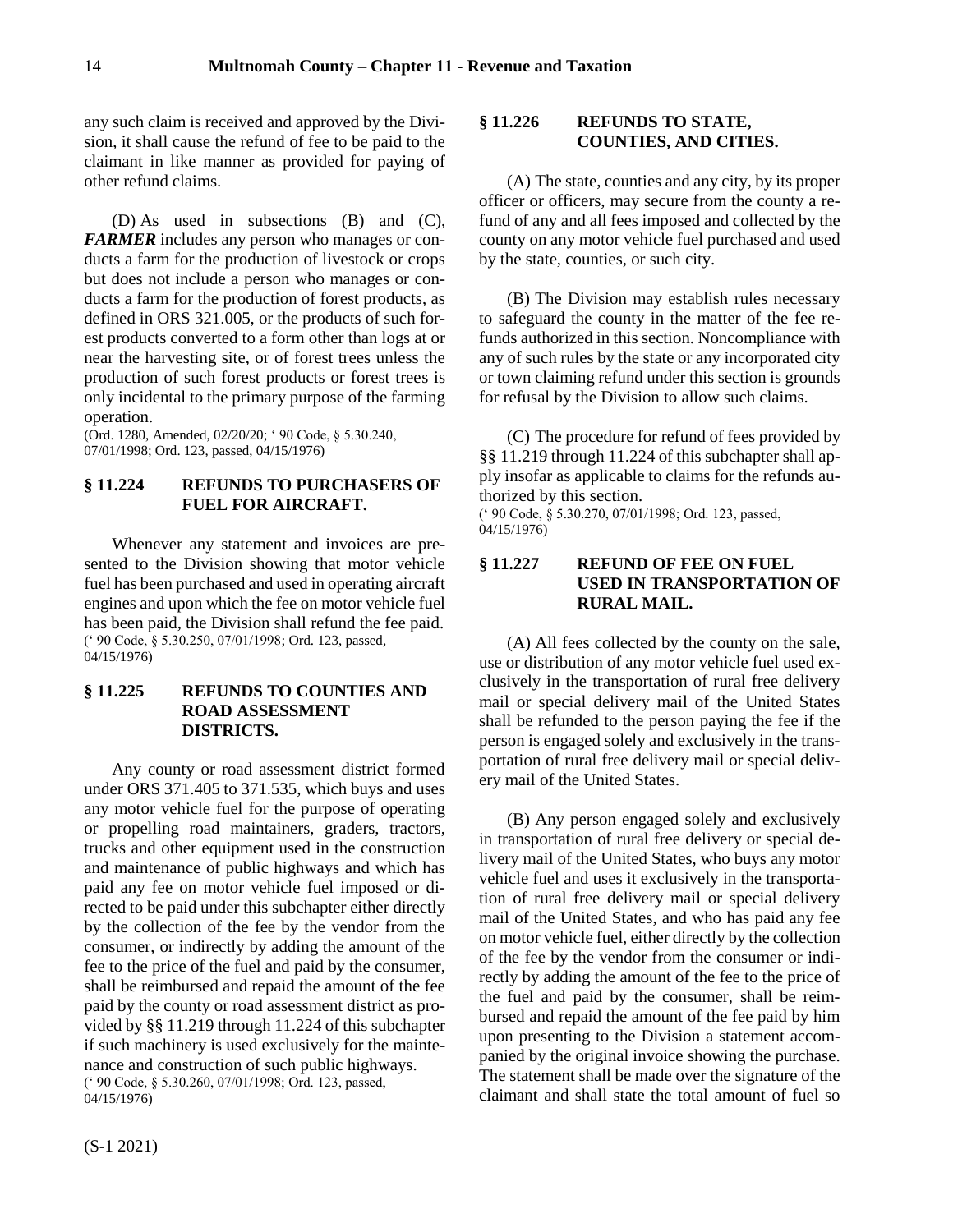purchased and used by the consumer for the transportation of rural free delivery mail or special delivery mail of the United States. The Division, upon the presentation of the statement and the voucher, shall cause to be repaid to the consumer, from the fees collected on motor vehicle fuels, the fees so paid by the consumer on motor vehicle fuels so used. (' 90 Code, § 5.30.280, 07/01/1998; Ord. 123, passed, 04/15/1976)

# <span id="page-14-0"></span>**§ 11.228 EXAMINATIONS AND INVESTIGATIONS; CORRECTION OF REPORTS.**

The Division may make any examination of the accounts, records, stocks, facilities and equipment of dealers, subdealers, service stations and other persons engaged in storing, selling or distributing motor vehicle fuel or other petroleum product or products within this county, and such other investigations as it considers necessary in carrying out the provisions of this subchapter. If the examinations or investigations disclose that any reports of dealers, subdealers or other persons filed with the Division pursuant to the requirements of this subchapter, have shown incorrectly the amount of gallonage of motor vehicle fuel distributed or the fee accruing, the Division may make such changes in subsequent reports and payments of such dealers, subdealers or other persons, or may make such refunds, as may be necessary to correct the errors disclosed by its examinations or investigations.

(' 90 Code, § 5.30.290, 07/01/1998; Ord. 123, passed, 04/15/1976)

# <span id="page-14-1"></span>**§ 11.229 LIMITATION ON CREDIT FOR OR REFUND OF OVERPAYMENT AND ON ASSESSMENT OF ADDITIONAL FEE.**

(A) Except as otherwise provided in this subchapter, any credit for erroneous overpayment of fee made by a dealer or subdealer taken on a subsequent return or any claim for refund of fee erroneously overpaid filed by a dealer or subdealer must be taken or filed within three years after the date on which the overpayment was made to the county.

(B) Except in the case of a fraudulent report or neglect to make a report, every notice of additional fee proposed to be assessed under this subchapter shall be served on dealers and subdealers within three years from the date upon which such additional fees become due.

(' 90 Code, § 5.30.300, 07/01/1998; Ord. 123, passed, 04/15/1976)

# <span id="page-14-2"></span>**§ 11.230 EXAMINING BOOKS AND ACCOUNTS OF CARRIER OF MOTOR VEHICLE FUEL.**

The Division may at any time during normal business hours examine the books and accounts of any carrier of motor vehicle fuel operating within the county for the purpose of checking shipments or use of motor vehicle fuel, detecting diversions thereof or evasion of fees in enforcing the provisions of this subchapter.

(' 90 Code, § 5.30.310, 07/01/1998; Ord. 123, passed, 04/15/1976)

# <span id="page-14-3"></span>**§ 11.231 RECORDS TO BE KEPT BY DEALERS.**

Every dealer or subdealer in motor vehicle fuel shall keep a record in such form as may be prescribed by the Division of all purchases, receipts, sales and distribution of motor fuel. The records shall include copies of all invoices or bills of all such sales and shall at all times during the business hours of the day be subject to inspection by the Division or its designees.

(' 90 Code, § 5.30.320, 07/01/1998; Ord. 123, passed, 04/15/1976)

### <span id="page-14-4"></span>**§ 11.232 RECORDS TO BE KEPT THREE YEARS.**

Every dealer and subdealer shall maintain and keep, for a period of three years, all records of motor vehicle fuel used, sold and distributed within the county by such dealer or subdealer, together with stock records, invoices, bills of lading and other pertinent papers as may be required by the Division. In the event such records are not kept within the state, the dealer or subdealer shall reimburse the Division for all travel, lodging and related expenses incurred by the Division in examining such records. The amount of such expenses shall be an additional fee imposed under this subchapter.

(' 90 Code, § 5.30.330, 07/01/1998; Ord. 123, passed, 04/15/1976)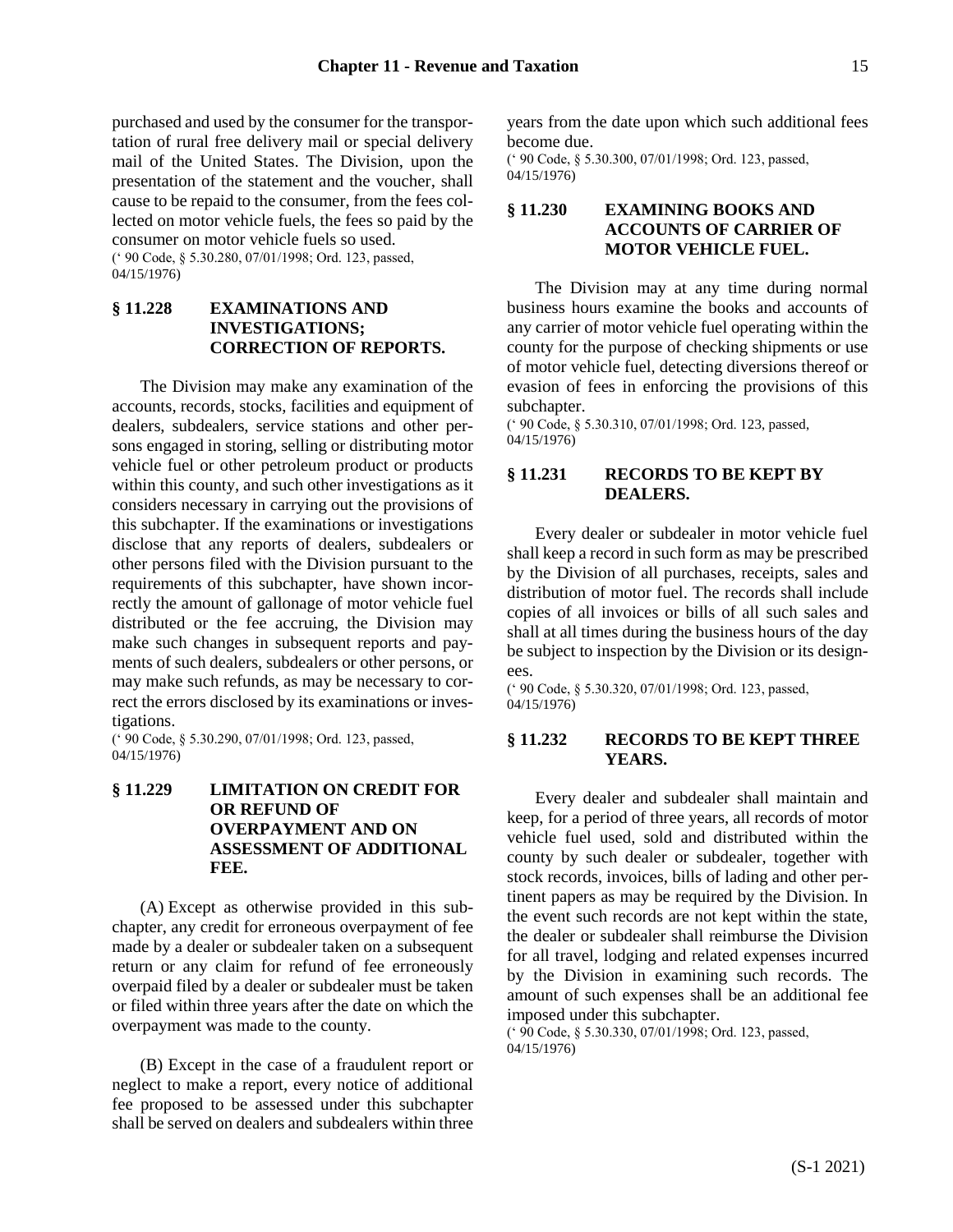### <span id="page-15-0"></span>**§ 11.233 USE OF FEE.**

(A) Except as provided by subsection (B) the fees collected under this subchapter, after deducting the costs of administration and collection, shall be used by the county solely for the purposes prescribed by the state constitution for the use of taxes upon motor vehicle fuel; but may be shared by agreement with a city or cities situated in whole or in part within its boundaries for those purposes.

(B) (1) On or before August 15 of each year, the Director of the Department of County Management shall determine as accurately as possible the amount of the motor vehicle fuel tax imposed under §§ 11.201 through 11.218 of this subchapter during the preceding fiscal year with respect to fuel purchased and used to operate or propel motorboats. The amount determined shall be reduced by the amount of any refunds for motorboats used for commercial purposes actually paid during the preceding year on account of  $\S$  11.219(A)(1) of this subchapter.

(2) The amount of the estimate made under subsection  $(B)(1)$  as reduced by refunds shall be transferred to Metro on or before September 30 of each year to be used solely for the acquisition, development, administration, operation, and maintenance of any Metro-owned or operated facility which was transferred by the county to Metro.

(3) The county is authorized to enter onto an agreement with the Department of Transportation of the state to administer, collect and deposit all revenue due under this subchapter. The Department of Transportation may be reimbursed for its administrative costs from the funds collected pursuant to this subchapter.

(Ord. 1280, Amended, 02/20/20; Ord. 1061, Amended, 05/26/2005, eff. 7/1/2005; Ord. 978, Amended, 03/07/2002; Ord. 971, Amended, 12/20/2001; Ord. 956, Amended, 01/18/2001; ' 90 Code, § 5.30.340, 07/01/1998; Ord. 862, passed, 07/11/1996; Ord. 588, passed, 08/04/1988; Ord. 273, passed, 05/14/1981; Ord. 123, passed, 04/15/1976)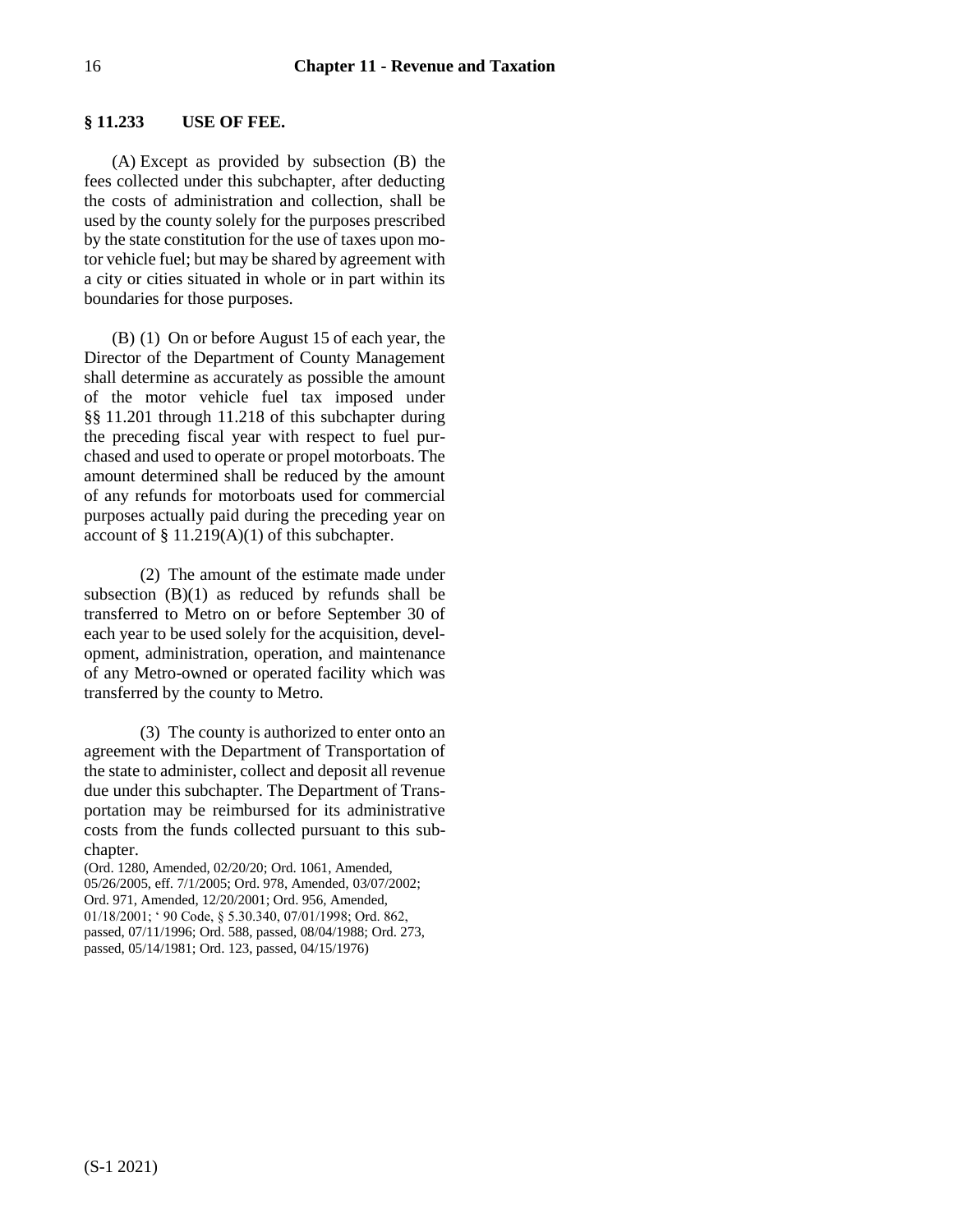# *VEHICLE REGISTRATION FEE*

### <span id="page-16-1"></span><span id="page-16-0"></span>**§ 11.250- AUTHORITY.**

This ordinance is adopted pursuant to the authority granted by Oregon Laws Chapter 803 (2009), Oregon Laws Chapter 750 (2017), Oregon Laws Chapter 24 (2018), and House Bill 2112 (2019). (Ord. 1277, Amended, 12/05/2019; Ord. 1259, Amended, 07/12/2018; Ord. 1151, Amended, 09/01/2010, Ord. 1148, Added, 10/22/2009, eff. 9/1/2010)

# <span id="page-16-2"></span>**§ 11.251 PURPOSE.**

The purpose of this ordinance is to provide funds for performing capital maintenance on, planning, designing, replacing, acquiring necessary property for, engineering, constructing or repairing a bridge that crosses the Willamette River in the City of Portland or the approaches to the bridge.

(Ord. 1277, Amended, 12/05/2019; Ord. 1259, Amended, 07/12/2018; Ord. 1151, Amended, 09/01/2010, Ord. 1148, Added, 10/22/2009, eff. 9/1/2010)

# <span id="page-16-3"></span>**§ 11.252 DEFINITIONS.**

(A) "Bridge" means the bridges and parts thereof.

(B) "Vehicle" shall have the meaning given in ORS 801.590.

(C) "Registration" or "register" shall have the meaning given in ORS 801.410. (Ord. 1259, Amended, 07/12/2018; Ord. 1151, Amended, 09/01/2010, Ord. 1148, Added, 10/22/2009, eff. 9/1/2010)

### <span id="page-16-4"></span>**§ 11.253 FEE IMPOSED; EXEMPTIONS.**

(A) Subject to the exceptions in subsection (B), a vehicle registration fee is imposed on every vehicle registered with the State of Oregon Department of Transportation where the address on the application for registration or the renewal of registration is in Multnomah County.

(B) The following vehicles are exempt from the vehicle registration fee:

(1) Snowmobiles and Class I all-terrain vehicles;

(2) Fixed load vehicles;

(3) Vehicles registered under ORS 805.100 to disabled veterans;

(4) Vehicles registered as antique vehicles under ORS 805.010;

(5) Vehicles registered as vehicles of special interest under ORS 805.020;

(6) Government-owned or operated vehicles registered under ORS 805.040 or 805.045;

(7) School buses or school activity vehicles registered under ORS 805.050;

(8) Law enforcement undercover vehicles registered under ORS 805.060;

(9) Vehicles registered on a proportional basis for interstate operation;

(10) Vehicles with a registration weight of 26,001 pounds or more described in ORS 803.420  $(10)$  or  $(11)$ ;

(11) Vehicles registered as farm vehicles under the provisions of ORS 805.300;

(12) Travel trailers, campers and motor homes.

(13) Vehicles registered to an employment address as provided in ORS 802.250 when the eligible public employee or household member's residence address is not within the county of the employment address.

(14) Vehicles registered under ORS 803.420 to former prisoners of war. (Ord. 1259, Amended, 07/12/2018; Ord. 1151, Amended, 09/01/2010, Ord. 1148, Added, 10/22/2009, eff. 9/1/2010)

# <span id="page-16-5"></span>**§ 11.254 AMOUNT OF THE FEE.**

With the exception of a trailer issued permanent registration as described in ORS 803.415(1)(c), at the time a vehicle is first registered or at the time of registration renewal, the applicant shall pay a county vehicle registration fee of \$56.00 for each year of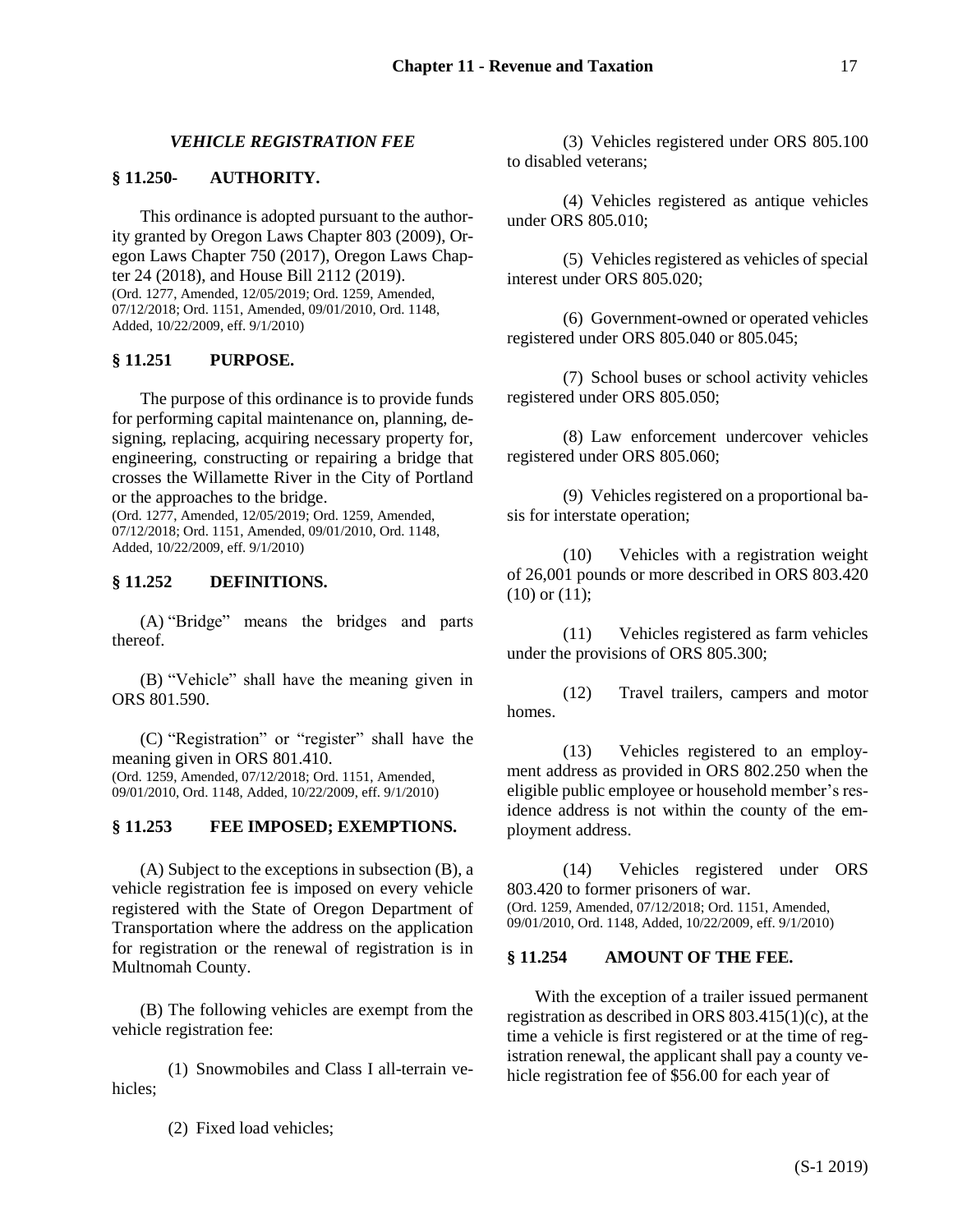the registration period, unless otherwise specified by law. At the time a trailer issued permanent registration is first issued, the applicant shall pay a county vehicle registration fee of \$10.00. This fee is in addition to other fees required to be paid to the State of Oregon under ORS 803.420 and ORS 803.422. The fee shall be collected by the Oregon Department of Transportation on behalf of Multnomah County. (Ord. 1277, Amended, 12/05/2019; Ord. 1151, Amended, 09/01/2010, Ord. 1148, Added, 10/22/2009, eff. 9/1/2010)

#### <span id="page-17-0"></span>§ **11.255** AGREEMENT WITH THE OREGON DE-PARTMENT OF TRANSPORTATION.

Pursuant to ORS 801.041, the County shall enter into an intergovernmental agreement with the Oregon Department of Transportation for collection of the fees.

(Ord. 1151, Amended, 09/01/2010, Ord. 1148, Added, 10/22/2009, eff.. 9/1/2010)

# <span id="page-17-1"></span>**§ 11.256 USE OF PROCEEDS.**

The net proceeds of the fees collected under this subchapter shall be used exclusively to pay the cost of performing capital maintenance on, planning, designing, replacing, acquiring necessary property for, engineering, constructing or repairing a bridge that crosses the Willamette River in the City of Portland or the approaches to the bridge, and for payment of debt service and costs related to bonds or other obligations for such purpose.

(Ord. 1277, Amended, 12/05/2019; Ord. 1259, Amended, 07/12/2018; Ord. 1184, Amended, 06/23/2011; Ord. 1151, Amended, 09/01/2010, Ord. 1148, Added, 10/22/2009, eff. 9/1/2010)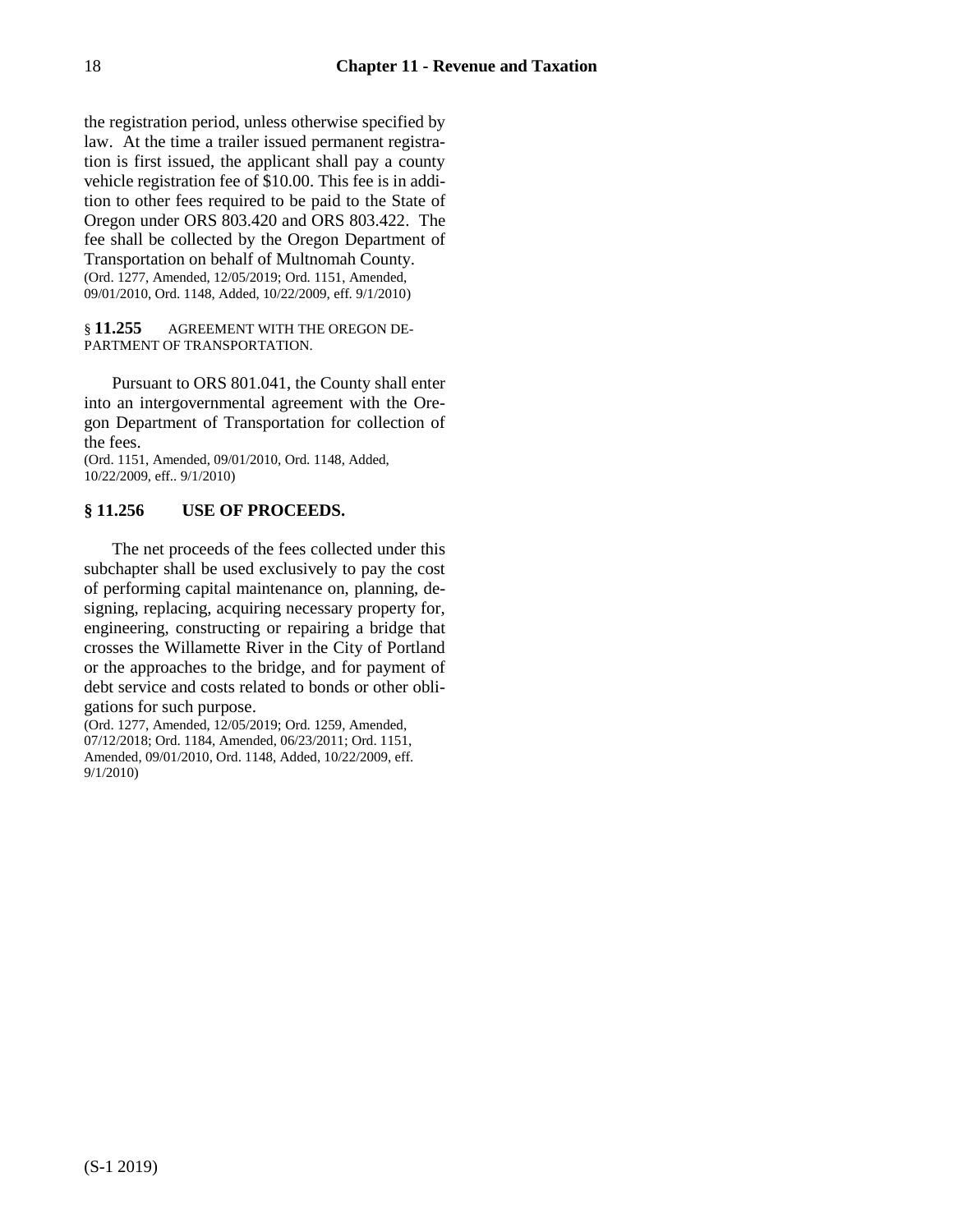### *MOTOR VEHICLE RENTAL TAX*

### <span id="page-18-1"></span><span id="page-18-0"></span>**§ 11.300- DEFINITIONS.**

For the purpose of this subchapter, the following definitions apply unless the context requires a different meaning.

*COMMERCIAL ESTABLISHMENT.* Any person or other entity, any part of whose business consists of providing the use of motor vehicles for a rental fee, including a vehicle sharing program, as defined in ORS 742.585.

*DIRECTOR.* The Chief Finance Officer of the county.

*DOING BUSINESS IN THE COUNTY.* Any of the following conduct by a commercial establishment whose business address is within or outside the county:

(1) Delivery of a rented vehicle to a location within the county for use by a person within the county; or

(2) Presenting for execution within the county by any person a car rental agreement.

*EXCISE TAX FUND INTERGOVERNMEN-TAL AGREEMENT***.** The intergovernmental agreement dated April 1, 2000, entered into by and between Multnomah County and Metro for the purpose of supporting specified facilities and programs including the Oregon Convention Center, the Portland'5 Centers for the Arts, and the Regional Arts and Cultural Council.

*EXEMPTION AREA.* Multnomah, Washington, and Clackamas Counties.

*MOTOR VEHICLE.* Without limitation, automobiles, trucks having a manufacturer's gross vehicle weight not exceeding 24,000 pounds, motor homes, motorcycles, pickup campers and any motorized passenger vehicles designed to carry fewer than ten persons, which are capable of being used on the highways of the state.

*OCC COMPLETION BONDS***.** Means those certain revenue bonds issued to expand and complete the Oregon Convention Center (OCC), as described in the Excise Tax Fund Intergovernmental Agreement.

*PAY AND SECURE DEBT SERVICE.* The payment of principal of, interest on, and redemption premium, if any, of certain bonds described in the Visitor Facilities Intergovernmental Agreement.

*RENTAL FEE.* The gross fee and charges, whatever the basis of their calculation, paid to a commercial establishment by any person for the rental of a motor vehicle. The rental fee includes, without limitation, the base rate charged for the motor vehicle, the cost of all options and rented accessories, and any additional equipment and services included in the gross rental fee charge. Rental fee does not include the cost of fuel purchased from the commercial establishment for the motor vehicle if the fuel is subject to the fee set forth in § 11.201.

*RENTAL* or *RENTING.* Obtaining in the county the use of a motor vehicle from a commercial establishment in the county for a rental fee, and includes all services, supplies and commodities furnished by the commercial establishment in connection with providing the use of the vehicle, but does not include leasing or other transactions where title of a motor vehicle is permanently or temporarily transferred from the commercial establishment to any other person or entity.

*VISITOR FACILITIES INTERGOVERNMEN-TAL AGREEMENT***.** The Second Amended and Restated Visitor Facilities Intergovernmental Agreement entered into by and between Multnomah County, the City of Portland, and Metro for the purpose of supporting regional visitor facilities, visitor industry development, and programs and facilities that contribute to the vibrancy, livability, and desirability of the Portland-Multnomah County area, including but not limited to mental health and drug addiction treatment, crisis assessment and treatment, the homeless youth continuum of care, shelter services, and public safety.

(Ord. 1280, Amended, 02/20/20; Ord. 1206, Amended 12/19/2013; Ord. 1132, Amended, 05/14/2009; Ord. 957, Amended, 01/25/2001; Ord. 942, Amended, 02/17/2000; Ord. 934, Amended, 07/29/1999; ' 90 Code, § 5.40.010, 07/01/1998; Ord. 849, passed, 04/11/1996; Ord. 627, passed, 08/17/1989; Ord. 519, passed, 06/19/1986; Ord. 417, passed, 05/01/1984; Ord. 407, passed, 12/11/1983; Ord. 122, passed, 04/15/1976)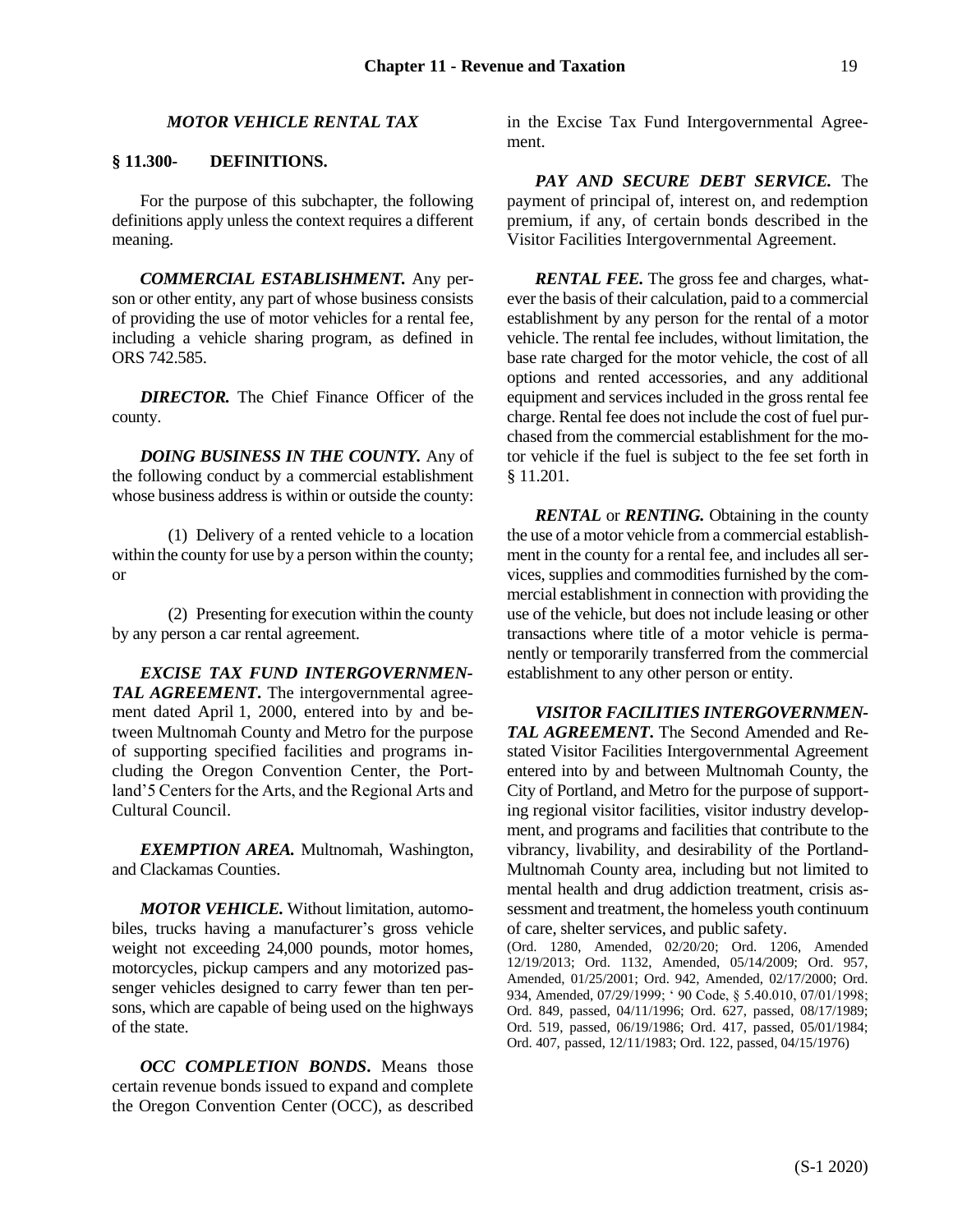### <span id="page-19-0"></span>**§ 11.301 IMPOSITION OF TAX.**

(A) A tax is imposed on every person renting a motor vehicle from a commercial establishment doing business in the county, if the rental is for a period of 30 days or less. A rental must have a duration of 30 days or less if the actual possession or use by the person renting the vehicle terminates not later than the end of a 30-day period or if any contract governing the rental has a duration of 30 days or less.

(B) The base rate of the tax imposed by subsection (A) is equal to 14.5% of the rental fee charged by the commercial establishment for the rental.

(C) The surcharge of the tax imposed by subsection (A) is equal to 2.5% of the rental fee charged by the commercial establishment for the rental. This surcharge shall remain in force as long as the OCC Completion Bonds are outstanding, as described in the Visitor Facilities Intergovernmental Agreement.

(D) If, with respect to any rental fee, the tax imposed under this section does not equal an amount calculable to a whole cent, the commercial establishment must charge a tax equal to the next highest whole cent. However, the amount remitted to the Director by the commercial establishment for each quarter must equal 17% of the total rental fees collected by the commercial establishment during the quarter.

Penalty, see § 11.399

(Ord. 1280, Amended, 02/20/20; Ord. 1206, Amended, 12/19/2013; Ord. 1132, Amended, 05/14/2009; Ord. 942, Amended, 02/17/2000; ' 90 Code, § 5.40.050, 07/01/1998; Ord. 849, passed, 04/11/1996; Ord. 407, passed, 12/11/1983; Ord. 122, passed, 04/15/1976)

# <span id="page-19-1"></span>**§ 11.302 COLLECTION OF TAX; REMITTANCE RECORDS; TAX AS DEBT.**

(A) The commercial establishment must collect the tax imposed by § 11.301 at the time it collects a rental fee.

(B) On or before the last business day of January, April, July, and October of each year, each commercial establishment must remit to the Director all taxes collected during the preceding calendar quarter. The remittance must be accompanied by a report showing:

(S-1 2020)

(1) The amount of the rental fees collected by the commercial establishment during the preceding quarter;

(2) The amount, if any, of those rental fees that is attributable to and identified on the records or billings of the commercial establishment for gasoline sales;

(3) Such further information as the Director may prescribe;

(C) The report and all such additional information as required from the commercial establishment accompanying remittance of the collected tax is exempt from public disclosure and remains confidential in the possession of the Director.

(D) All commercial establishments must maintain accurate records of rental fees assessed and of taxes collected, and such records are subject to review, inspection and audit within the county by the Director or the director's designee at all reasonable times.

(E) The commercial establishment that rents a vehicle in the county is responsible for remittance of the tax, based on the total rental fee, wherever collected, as well as maintenance of the appropriate records of the fees.

(F) The tax imposed by § 11.301 is a debt owed by the commercial establishment to the county until remitted under this section.

Penalty, see § 11.399

(Ord. 942, Amended, 02/17/2000; ' 90 Code, § 5.40.075, 07/01/1998; Ord. 849, passed, 04/11/1996; Ord. 592, passed, 09/29/1988; Ord. 407, passed, 12/11/1983; Ord. 122, passed, 04/15/1976)

### <span id="page-19-2"></span>**§ 11.303 TAX EVASION OR DEFICIENCY DETERMINATION.**

(A) If the Director determines that the report required in § 11.302(B) has not been filed or is incorrect, the Director may compute and determine the amount required to be paid upon the basis of the facts contained in any report or reports, or upon the basis of any available information. One or more deficiency or evasion determinations may be made of the amount due for one or more than one period. The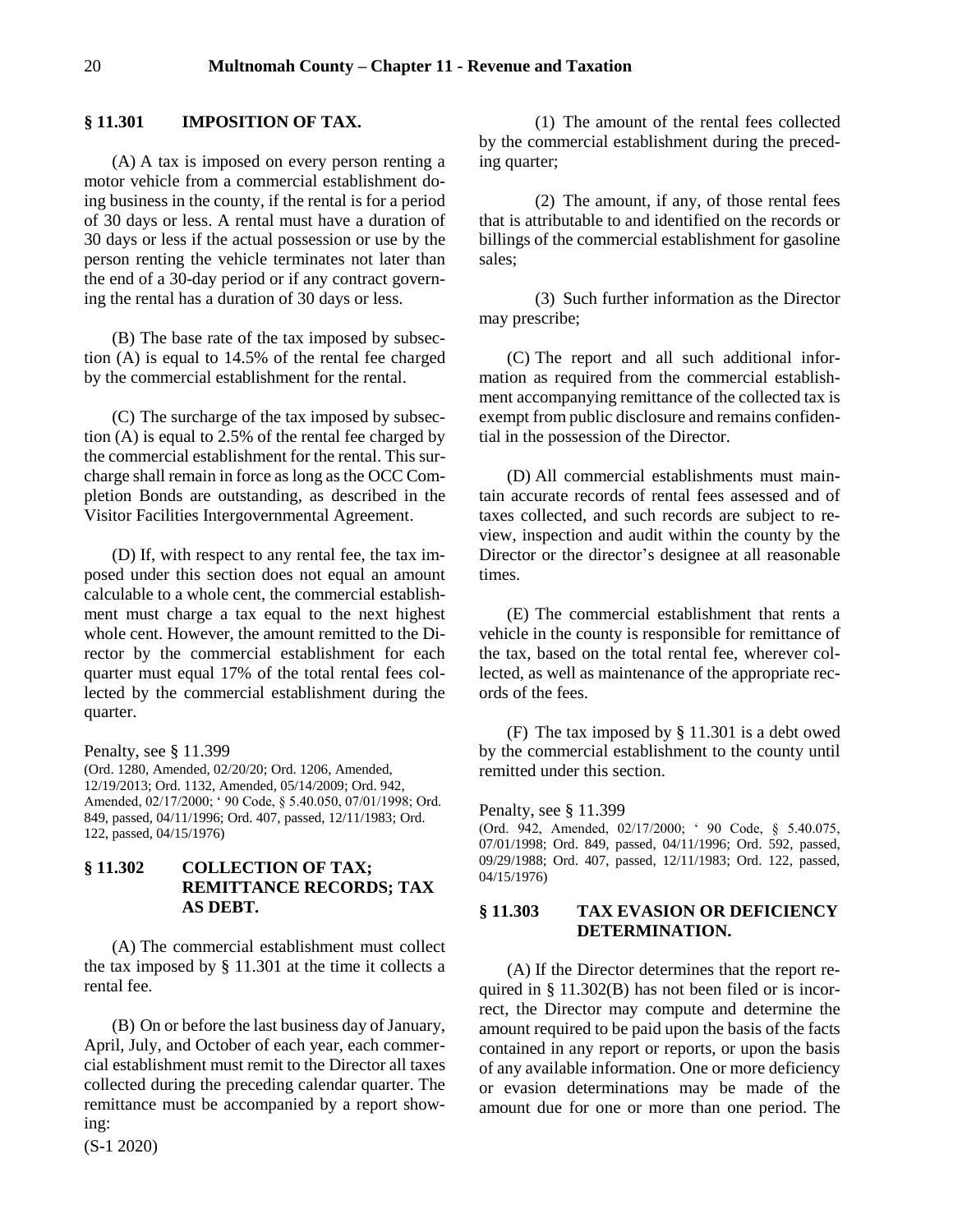amount so determined is due and payable immediately upon service of notice, after which the amount determined is delinquent. Penalties on deficiencies will be applied under § 11.399.

(B) In making a determination, the Director may offset any overpayments previously made for a period or periods, against any underpayment for a subsequent period or periods, or against penalties and interest on the underpayments. Interest on underpayments will accrue at the rate of one percent per month pro rata from the date the tax became delinquent until the date paid.

(C) The Director will give written determination notice to the commercial establishment, served personally or by certified mail. If mail service is employed, service is deemed made upon mailing.

(D) Except where fraud or intent to evade this subchapter exists, every deficiency determination must be made and notice given within three years after the last day of the month following the close of the quarterly reporting period for which the amount is proposed to be determined, or within three years after the report reflecting an underpayment is filed, whichever period expires later.

Penalty, see § 11.399

(Ord. 942, Amended, 02/17/2000; ' 90 Code, § 5.40.080, 07/01/1998; Ord. 849, passed, 04/11/1996; Ord. 592, passed, 09/29/1988; Ord. 407, passed, 12/11/1983)

### <span id="page-20-0"></span>**§ 11.304 USE OF TAXES.**

(A) The 14.5% base taxes collected under this subchapter are general fund revenues of the county, except that the portion of taxes attributable to gasoline sales are subject to the limitations on use prescribed by the constitution and laws of the state.

(B) All 2.5% surcharge taxes collected under this subchapter will be used to pay and secure debt service for so long as required under the Visitor Facilities Intergovernmental Agreement.

(Ord. 1280, Amended, 02/20/20; Ord. 1206, Amended, 12/19/2013; Ord. 1132, Amended, 05/14/2009; Ord. 957, Amended, 01/25/2001; Ord. 942, Amended, 02/17/2000; ' 90 Code, § 5.40.100, 07/01/1998; Ord. 122, passed, 04/15/1976)

# <span id="page-20-1"></span>**§ 11.305 EXEMPTIONS.**

The tax imposed by § 11.301 is not applicable to:

(A) A rental fee that state or federal law exempts from the tax.

(B) A rental fee for a motor vehicle used for official governmental business by an employee of the federal government.

(C) A motor vehicle rented by a resident of the exemption area to temporarily replace a vehicle being repaired or serviced.

(Ord. 1280, Amended, 02/20/20; Ord. 942, Amended, 02/17/2000; Ord. 934, Amended, 07/29/1999; ' 90 Code, § 5.40.125, 07/01/1998; Ord, 627, passed, 08/17/1989; Ord. 592, passed, 09/29/1988; Ord. 122, passed, 04/15/1976)

#### <span id="page-20-2"></span>**§ 11.306 LICENSE REQUIRED.**

Every commercial establishment shall be required to obtain from the Director a one-time only, non-transferable, non-renewable license for its operation in the county. A license shall be required for each site within the county. The Director shall collect a fee in an amount set by Board resolution for each license issued.

Penalty, see § 11.399 (' 90 Code, § 5.40.150, 07/01/1998; Ord. 849, passed, 04/11/1996; Ord. 592, passed, 09/29/1988; Ord. 407, passed, 12/11/1983; Ord. 122, passed, 04/15/1976)

### <span id="page-20-3"></span>**§ 11.307 DIRECTOR'S RULES.**

The Director is authorized to establish rules and procedures for the implementation and enforcement of this subchapter.

(' 90 Code, § 5.40.175, 07/01/1998; Ord. 122, passed, 04/15/1976)

#### <span id="page-20-4"></span>**§ 11.399 PENALTY.**

(A) In addition to any other penalties prescribed by law, any commercial establishment which fails to collect and remit all taxes collected by it or otherwise fails to comply with this subchapter shall be subject to a penalty equal to 50% of any deficiency in the taxes remitted by it, or to such lesser penalty as the director may assess.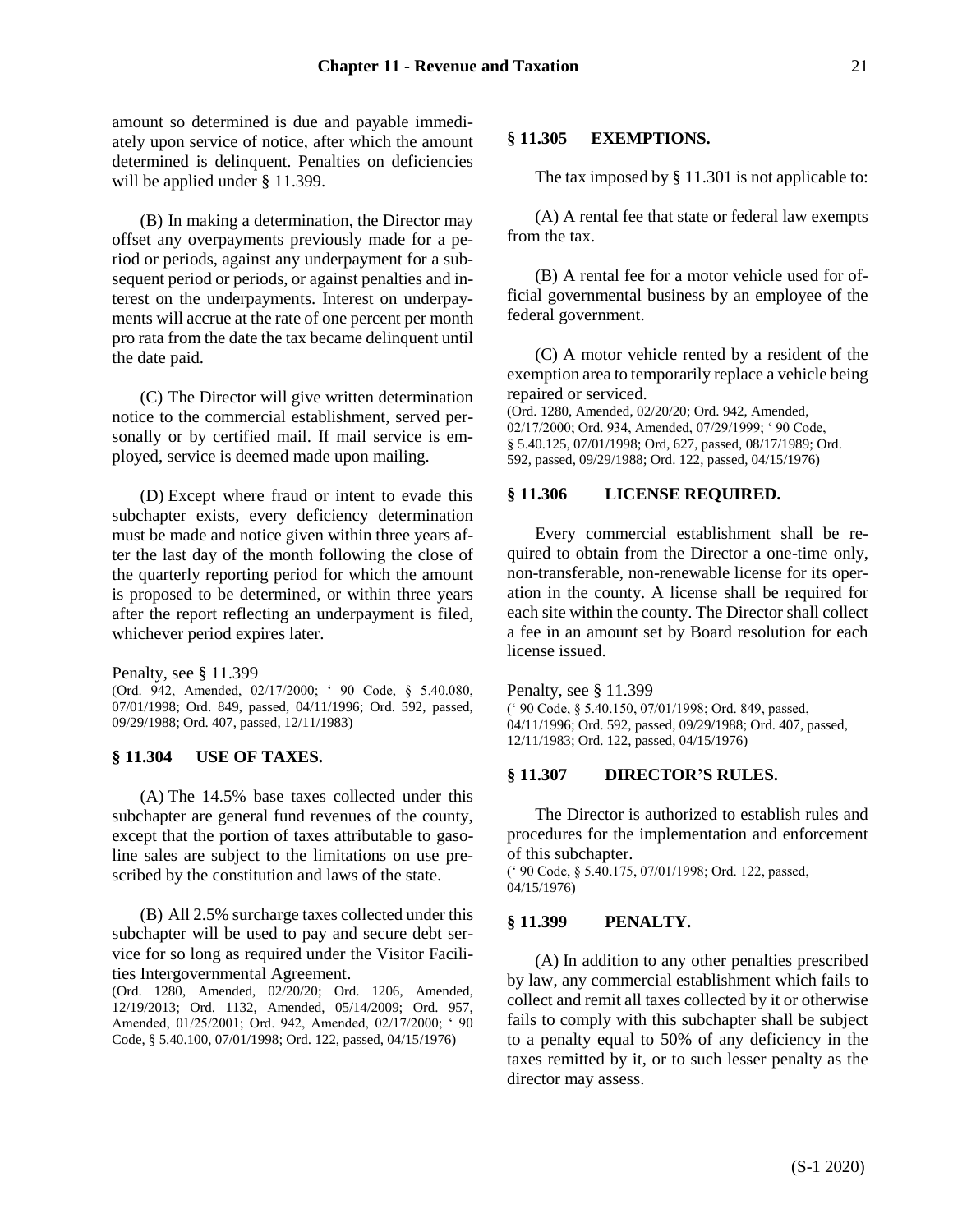(B) The penalty imposed by subsection (A) shall be a debt owed by the commercial establishment to the county.

(C) Any person who willfully violates any provision of this subchapter shall, upon conviction, be subject to a fine of not more than \$500, imprisonment in the county jail for not more than six months, or both. (Ord. 1280, Amended, 02/20/20; ' 90 Code, § 5.40.900, 07/01/1998; Ord. 122, passed, 04/15/1976)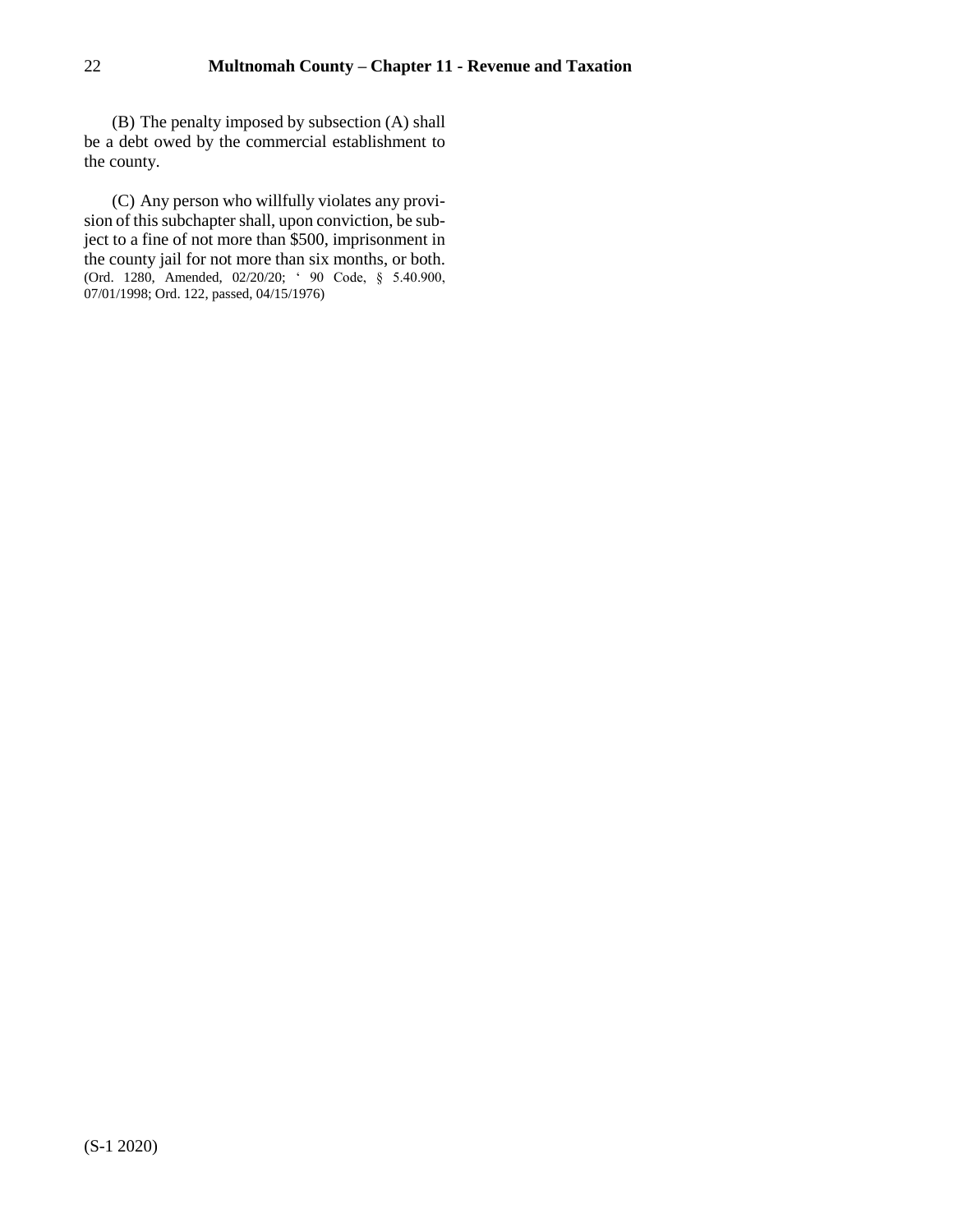### *TRANSIENT LODGINGS TAX*

# <span id="page-22-1"></span><span id="page-22-0"></span>**§ 11.400- DEFINITIONS.**

For the purpose of this subchapter, the following definitions apply unless the context requires a different meaning.

*ACCRUAL ACCOUNTING.* An accounting method where the operator enters the rent due from a transient on the records when the rent is earned, whether or not it is paid.

*CASH ACCOUNTING.* An accounting method where the operator does not enter the rent due from a transient on the records until rent is paid.

*CPI.* The annual average percent change in the Portland Salem OR-WA CPI-U as issued by the U.S. Department of Labor, Bureau of Labor Statistics for the most recent 12-month calendar year period, or a comparable measure of price change if this index is not available.

*EXCISE TAX FUND INTERGOVERNMEN-TAL AGREEMENT.* The intergovernmental agreement dated April 1, 2000, entered into by and between Multnomah County and Metro for the purpose of supporting specified facilities and programs including the Oregon Convention Center, the Portland'5 Centers for the Arts, and the Regional Arts and Cultural Council.

*HOTEL.* Any structure, or any portion of any structure that is occupied or intended or designed for transient occupancy for 30 days or less for dwelling, lodging, or sleeping purposes, and includes any hotel, inn, tourist home or house, motel, studio hotel, lodginghouse, rooming house, apartment house, public or private dormitory, fraternity, sorority, public or private club, and also includes space in mobile home or trailer parks, or similar structure or space if occupancy is for less than a 30-day period.

*OCCUPANCY.* The use or possession, or the right to use or possess for lodging or sleeping purposes any room or rooms in a hotel, or space in a mobile home or trailer park or portion thereof.

*OPERATOR.* Operator means either one of the following: (a) TRANSIENT LODGING IN-TERMIEDIARY. A person other than a transient

lodging provider that facilitates the retail sale of transient lodging and charges for occupancy of the transient lodging. Or, (b) TRANSIENT LODGING PROVIDER. A person that furnishes transient lodging.

*PAY AND SECURE DEBT SERVICE.* The payment of principal of, interest on, and redemption premium, if any, of certain bonds described in the Visitor Facilities Intergovernmental Agreement.

*RENT.* The consideration charged, whether or not received by the operator, for the occupancy of space in a hotel, valued in money, goods, labor, credits, property or other consideration valued in money, without any deduction.

Rent does not include the sale or purchase of any goods, services or commodities other than the furnishing of rooms, accommodations and space occupancy in mobile home parks or trailer parks.

If a single rate is charged by the operator for a package plan to include both food and rent, the tax imposed by this subchapter shall be based on the charge for rent when not part of a package plan.

*TAX.* Either the tax payable by the transient or the aggregate amount of taxes due from an operator during the period for which the operator is required to report collections.

*TAX ADMINISTRATOR.* The Chief Financial Officer of the County.

*TRANSIENT.* Any individual who exercises occupancy or is entitled to occupancy in a hotel for a period of 30 consecutive calendar days or less, counting portions of calendar days as full days. The day a transient checks out of the hotel will not be included in determining the 30-day period if the transient is not charged rent for that day by the operator. Any such individual occupying space in a hotel will be considered to be a transient until the period of 30 days has expired unless there is an agreement in writing between the operator and the occupant providing for a longer period of occupancy, or the tenancy actually extends more than 30 consecutive days. A person who pays for lodging on a monthly basis, irrespective of the number of days in any month, is not considered transient.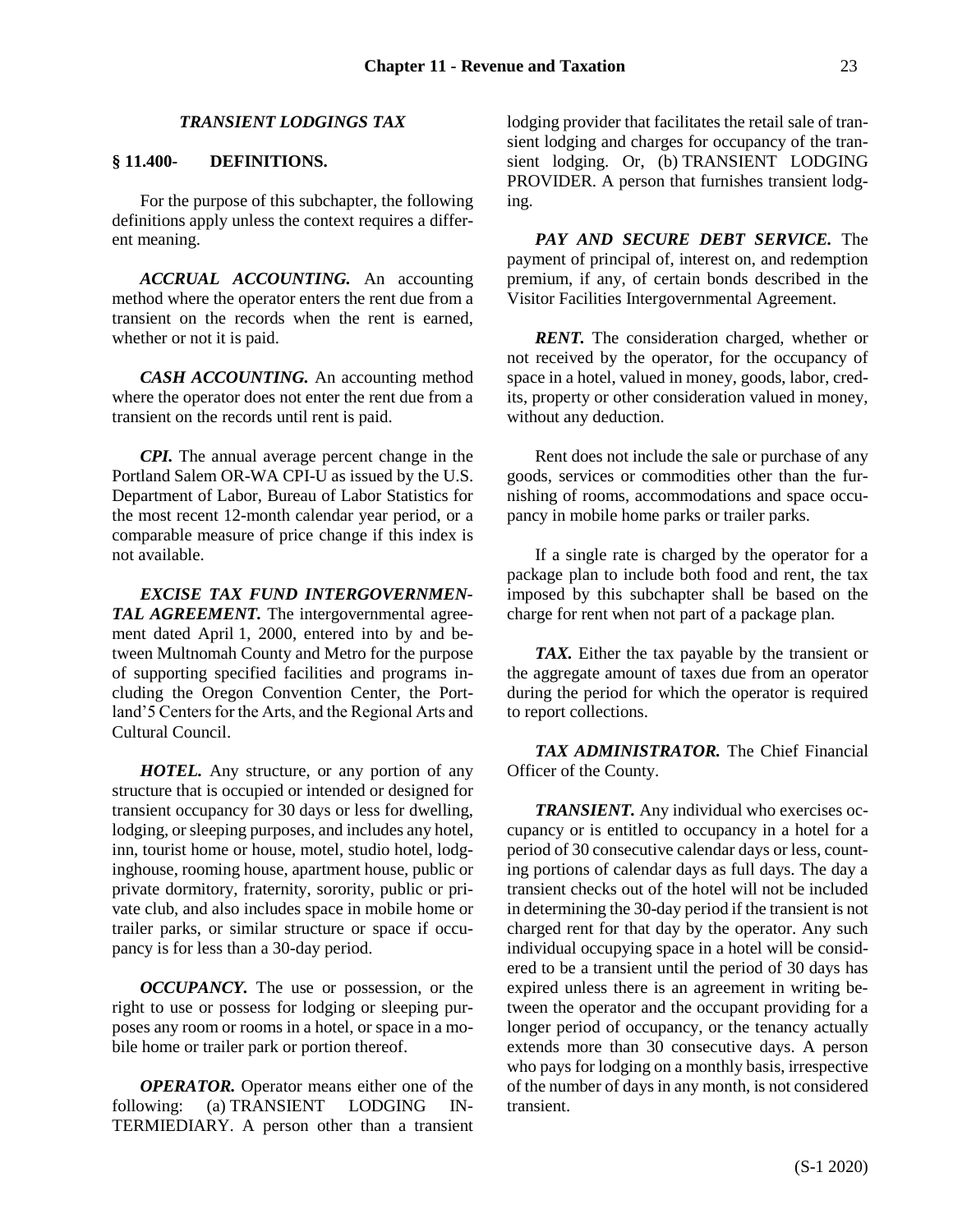*VISITOR FACILITIES INTERGOVERN-MENTAL AGREEMENT.* The Second Amended and Restated Visitor Facilities Intergovernmental Agreement entered into by and between Multnomah County, the City of Portland, and Metro for the purpose of supporting regional visitor facilities, visitor industry development, and programs and facilities that contribute to the vibrancy, livability, and desirability of the Portland-Multnomah County area, including but not limited to mental health and drug addiction treatment, crisis assessment and treatment, the homeless youth continuum of care, shelter services, and public safety.

(Ord. 1280, Amended, 02/20/20; Ord. 1230, Amended, 3/10/16; Ord. 1206, Amended, 12/19/13; Ord. 957, Amended, 01/25/2001; Ord. 941, Amended, 02/17/2000; ' 90 Code, § 5.50.010, 07/01/1998; Ord. 790, passed, 06/16/1994; Ord. 593, passed, 09/29/1988; Ord. 56, passed, 06/29/1972)

# <span id="page-23-0"></span>**§ 11.401 TAX IMPOSED.**

(A) A tax is imposed on each transient for the privilege of occupancy in any hotel in the county.

(1) The tax constitutes a debt owed by the transient to the county that is extinguished only by payment by the operator to the county. The transient shall pay the tax to the operator at the time the rent is paid.

(2) The operator will record the tax when rent is collected if the operator keeps records on the cash accounting basis, and when earned if the operator keeps records on the accrual accounting basis. If rent is paid in installments, the transient will pay a proportionate share of the tax to the operator with each installment.

(B) Each transient shall pay a tax of 11.5% of the rent charged by the operator, with this tax comprised of the following base rate and surcharges:

(1) The base rate of the tax imposed by subsection (A) is equal to 5%.

(2) A first surcharge rate of the tax imposed by subsection (A) is equal to 1%.

(3) A second surcharge of the tax imposed by subsection (A) is equal to 3%. This surcharge shall remain in force as long as required under the Visitor Facilities and Excise Tax Fund Intergovernmental Agreements.

(4) A third surcharge of the tax imposed by subsection (A) is equal to 2.5%. This surcharge shall remain in force as long as required under the Visitor Facilities and Excise Tax Fund Intergovernmental Agreements.

(Ord. 1280, Amended, 02/20/20; Ord. 1206, Amended, 12/19/2013; Ord. 957, Amended, 01/25/2001; Ord. 941, Amended, 02/17/2000; ' 90 Code, § 5.50.050, 07/01/1998; Ord. 845, passed, 03/14/1996; Ord. 870, passed, 01/09/1996; Ord. 811, passed, 02/26/1995; Ord. 790, passed, 06/16/1994; Ord. 569, passed, 01/28/1988; Ord. 501, passed, 02/20/1986; Ord. 488, passed, 12/19/1985; Ord. 56, passed, 06/29/1972)

### <span id="page-23-1"></span>**§ 11.402 USE OF PROCEEDS.**

(A) After deductions for refunds or credits, including interest thereon, authorized by this subchapter, the proceeds collected under § 11.401(A) will be used for related administrative costs and as set forth below:

(1) The base taxes collected under § 11.401(B)(1) and the surcharge taxes collected under § 11.401(B)(2) are general fund revenues of the county;

(2) The surcharge taxes collected under  $§$  11.401(B)(3) will be used, for so long as required under the Visitor Facilities and Excise Tax Fund Intergovernmental Agreements: (a) to support regional visitor facilities, visitor industry development, and programs and facilities that contribute to the vibrancy, livability, and desirability of the region; (b) to pay for program and administrative costs allowed under the Visitor Facilities and Excise Tax Fund Intergovernmental Agreements; and (c) to pay and secure debt service; and

(3) The surcharge taxes collected under  $§$  11.401(B)(4) will be used, for so long as required under the Visitor Facilities and Excise Tax Fund Intergovernmental Agreements: (a) to support regional visitor facilities, visitor industry development, and programs and facilities that contribute to the vibrancy, livability, and desirability of the region, including but not limited to mental health and drug addiction treatment, crisis assessment and treatment, the homeless youth continuum of care, shelter services, and public safety; (b) to pay for program and administrative costs allowed under the Visitor Facilities and Excise Tax Fund Intergovernmental Agreements; and (c) to pay and secure debt service.

(S-1 2020)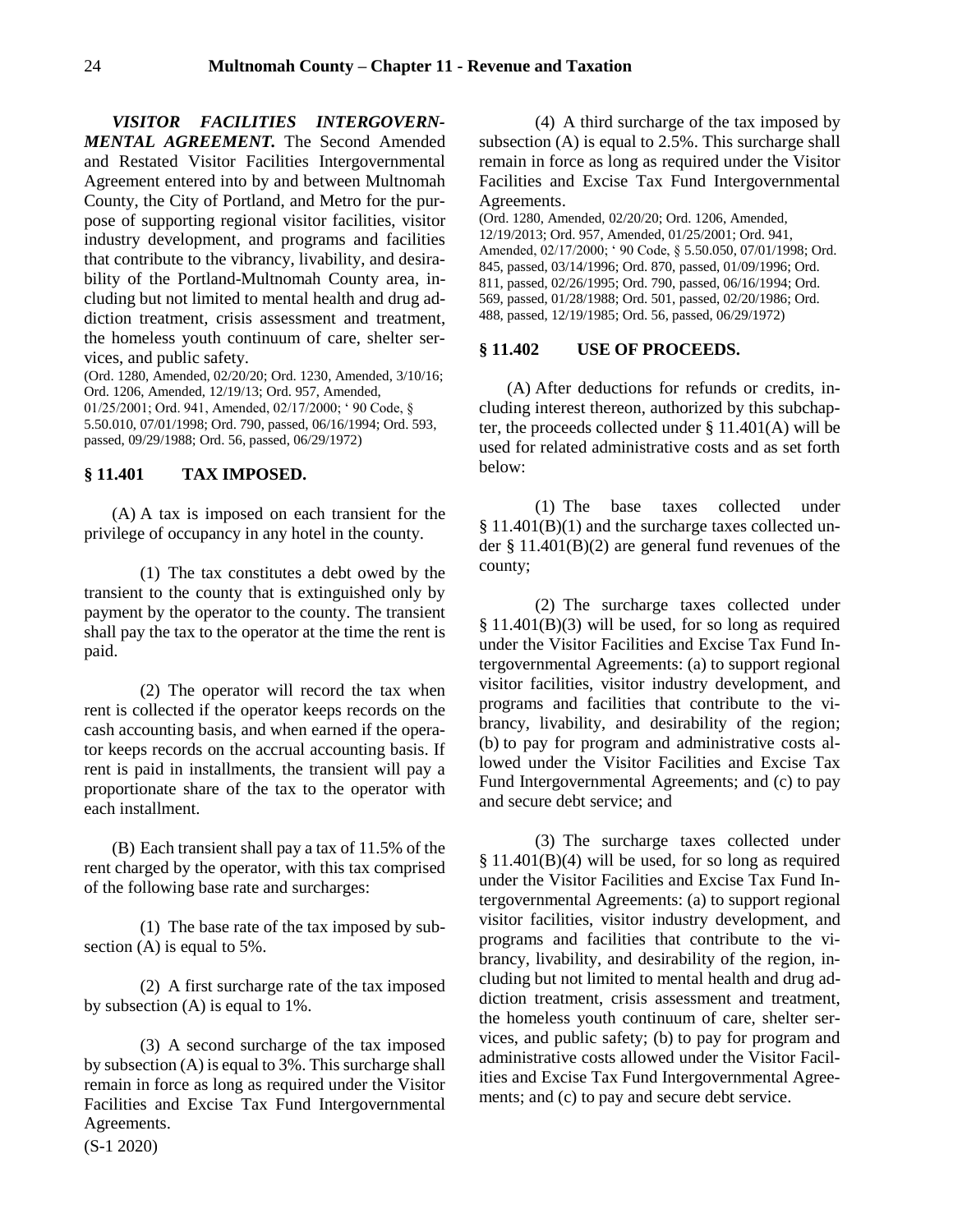(Ord. 1280, Amended, 02/20/20; Ord. 1230, Amended, 3/10/2016; Ord. 1206, Added, 12/19/2013)

# <span id="page-24-0"></span>**§ 11.403 COLLECTION OF TAX BY OPERATOR.**

(A) Every operator renting rooms or space for lodging or sleeping purposes in this county, the occupancy of which is not exempted under the terms of this subchapter, must collect a tax from the occupant.

(B) Each operator must collect the tax imposed by this subchapter at the same time the rent is collected from each transient. The amount of tax must be separately stated upon the operator's records and any receipt rendered by the operator. No operator of a hotel will advertise that the tax or any part of the tax will be assumed or absorbed by the operator, or that it will not be added to the rent, or that, when added, any part will be refunded, except as provided by this subchapter.

(C) The tax collected or accrued by the operator constitutes a debt owing by the operator to the County, payable as specified in § 11.407 of this subchapter.

(D) In all cases of credit or deferred payment of rent, the payment of tax to the operator may be deferred until the rent is paid, and the operator will not be liable for the tax until credits are paid or deferred payments are made. Adjustments may be made for uncollectable taxes.

(E) For rent collected on portions of a dollar, fractions of a penny of tax will not be remitted.

Penalty, see § 11.499

(Ord. 1206, Amended, 12/19/2013; Ord. 941, Amended, 02/17/2000; ' 90 Code, § 5.50.075, 07/01/1998; Ord. 56, passed, 06/29/1972)

### <span id="page-24-1"></span>**§ 11.404 TAX ADMINISTRATOR'S DUTIES.**

The Tax Administrator shall adopt Administrative Rules for the purpose of carrying out the provisions of this subchapter.

Penalty, see § 11.499 (Ord. 1206, Amended, 12/19/2013; Ord. 941, Amended, 02/17/2000; ' 90 Code, § 5.50.100, 07/01/1998; Ord. 56, passed, 06/29/1972)

#### <span id="page-24-2"></span>**§ 11.405 EXEMPTIONS.**

No tax imposed by this subchapter will be collected from:

(A) Any occupant for more than 30 successive calendar days;

(B) Any person who pays for lodging on a monthly basis, irrespective of the number of days in any month;

(C) Any occupant whose rent is of a value less than \$2 per day;

(D) Any person who rents a private home, vacation cabin or similar facility from any owner who rents the facility incidentally to the owner's own use of it;

(E) Any federal government employee renting a room for official governmental business;

(F) Any persons renting and occupying a space in a recreational vehicle park or campground;

(G) Any person housed through an emergency shelter or disaster program where the rent is paid with government assistance; or

(H) Any person in a hospital room, medical or mental health facility, convalescent home, home for aged people, or a government owned and operated public institution.

(Ord. 1206, Amended, 12/19/2013; Ord. 941, Amended, 02/17/2000; ' 90 Code, § 5.50.125, 07/01/1998; Ord. 593, passed, 09/29/1988; Ord. 56, passed, 06/29/1972)

# <span id="page-24-3"></span>**§ 11.406 REGISTRATION OF OPERATOR; CERTIFICATION OF AUTHORITY.**

(A) Every person engaging or about to engage in business as an operator of a hotel in the county must register with the tax administrator on a form provided by the administrator. Operators starting businesses must register within 15 calendar days after commencing business.

(B) The privilege of registration after the date of imposition of the transient lodgings tax will not relieve any person from the obligation of payment or collection of tax regardless of registration.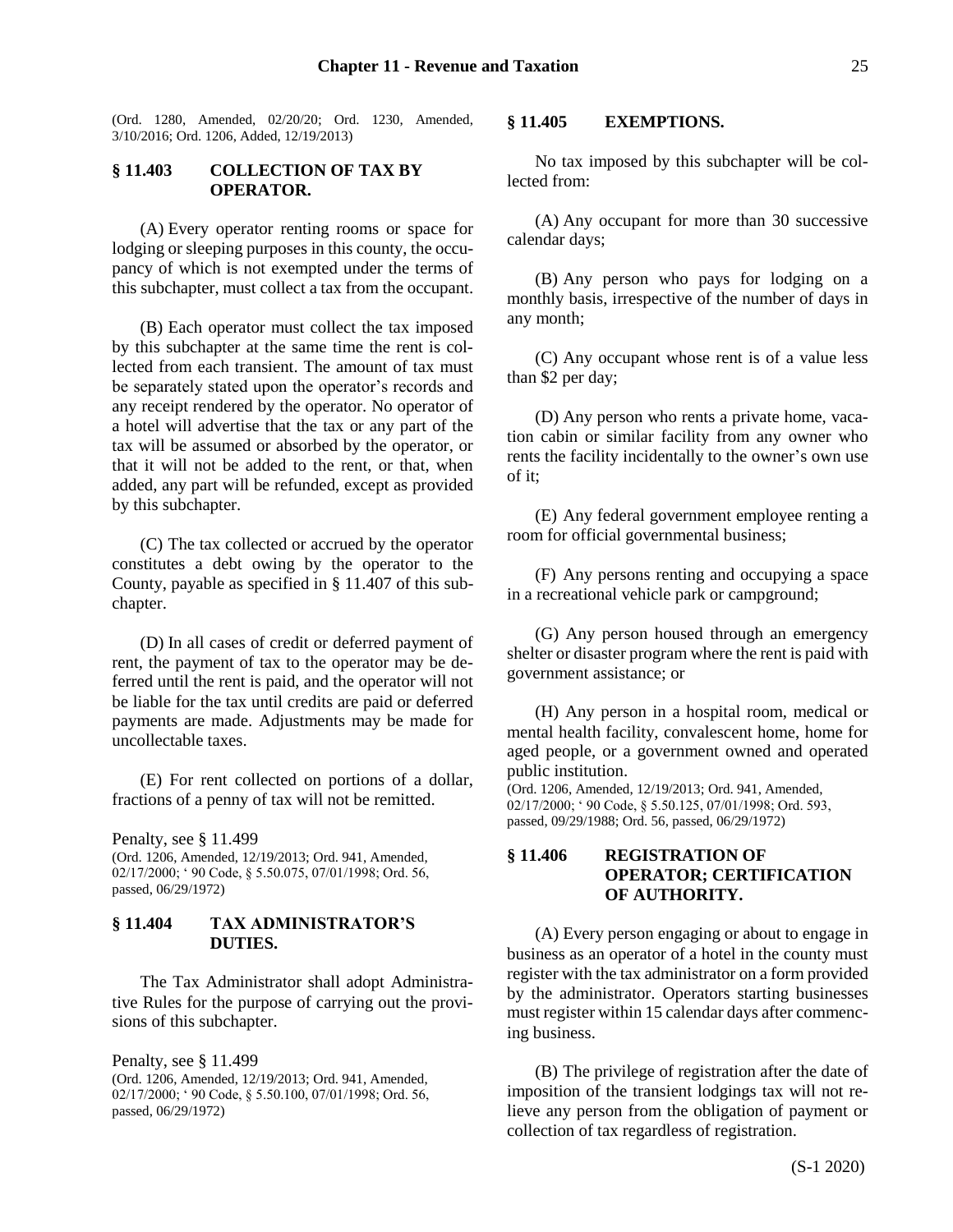(C) The tax administrator will, within ten days after registration, issue without charge a certificate of authority to each registrant to collect the tax from the occupant, with a duplicate for each additional place of business of each registrant.

(D) Certificates are not assignable or transferable and must be surrendered immediately to the tax administrator upon the cessation of business at the location named or upon its sale or transfer. (Ord. 1206, Amended, 12/19/2013; Ord. 941, Amended, 02/17/2000; ' 90 Code, § 5.50.150, 07/01/1998; Ord. 56, passed, 06/29/1972)

# <span id="page-25-0"></span>**§ 11.407 DUE DATE; RETURNS AND PAYMENTS.**

(A) All taxes collected by any operator are due and payable to the tax administrator on a quarterly basis on the fifteenth day of the following month for the preceding three months, and are delinquent on the last day of the month in which they are due. If the last day falls on a holiday or weekend, amounts are delinquent on the first business day that follows.

(B) On or before the fifteenth day of the month following each quarter of collection, a return for the preceding quarter's tax collections must be filed with the tax administrator. The return must be filed by every operator liable for payment of tax in such form as the tax administrator prescribes by Administrative Rule.

(C) For good cause, the tax administrator may extend for up to one month the time for making any return or payment of tax. No further extension will be granted.

(D) An operator to whom an extension is granted must pay interest at the rate of 1.25% per month on the amount of tax due without proration for a fraction of a month. If a return is not filed and the tax and interest due is not paid by the end of the extension granted, the interest will become part of the tax for computation of penalties described in § 11.420.

Penalty, see § 11.499

(Ord. 1206, Amended, 12/19/2013; Ord. 941, Amended, 02/17/2000; ' 90 Code, § 5.50.175, 07/01/1998; Ord. 593, passed, 09/29/1988; Ord. 56, passed, 06/29/1972)

# <span id="page-25-1"></span>**§ 11.408 TAX DEFICIENCY DETERMINATION.**

(A) The tax administrator may compute and determine the amount required to be paid upon the facts contained in the return, or other information. One or more deficiency determinations may be made of the amount due for one, or more than one period. Once deficiency determination is made, the amount of the deficiency is due and payable ten days after service of deficiency notice. Penalties on deficiencies will be applied under § 11.420.

(B) In making a determination, the tax administrator may offset overpayments for previous periods, against any underpayment for subsequent periods, or against penalties and interest on the underpayments. The interest on underpayments will be computed under § 11.420.

Penalty, see § 11.499

(Ord. 1206, Amended, 12/19/2013; Ord. 941, Amended, 02/17/2000; ' 90 Code, § 5.50.200, 07/01/1998; Ord. 56, passed, 06/29/1972)

# <span id="page-25-2"></span>**§ 11.409 FRAUD; REFUSAL TO COLLECT; EVASION.**

(A) If any operator fails or refuses to collect the tax or to make within the time provided in this subchapter any report and remittance of the tax required by this subchapter, or makes a fraudulent return or otherwise willfully attempts to evade this subchapter, the tax administrator will obtain facts and information for an estimate of the tax due. The tax administrator will determine and assess against the operator the tax, interest and penalties provided by this subchapter. The tax administrator will give a notice as provided in § 11.408 of the amount assessed. Any determination becomes due and payable immediately upon receipt of notice and becomes final within ten days after the tax administrator has given notice. The operator may petition for redemption and refund if the petition is filed before the determination becomes final.

(B) Except as provided in this section, every deficiency determination shall be made and notice mailed within three years after a return was originally filed or subsequently amended, whichever period expires later. In the case of the filing of a false or fraudulent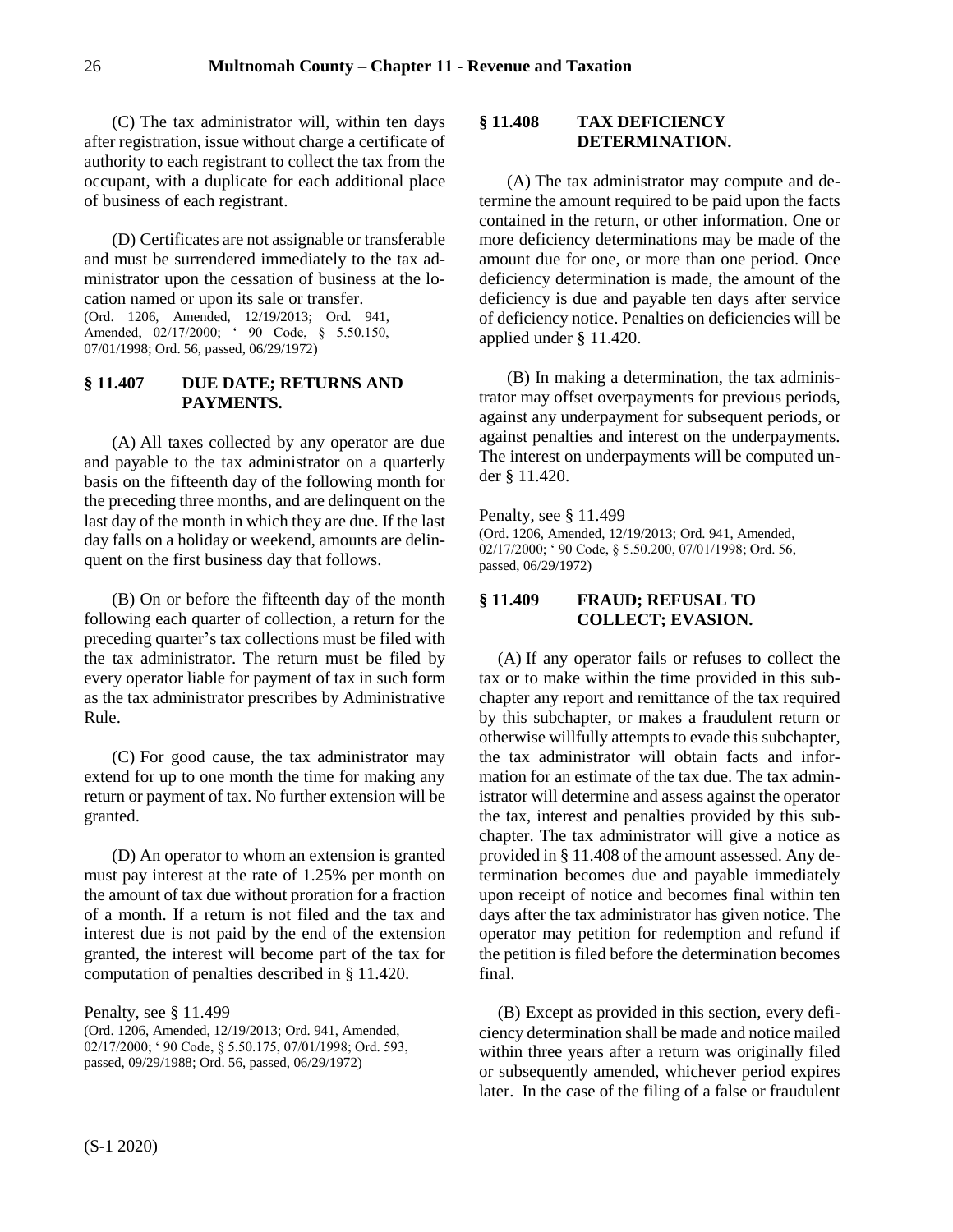return with the intent to evade this subchapter, a failure to file a required return or willful refusal to collect and remit the tax, a deficiency determination may be made or a proceeding for the collection of such deficiency may be commenced at any time.

Penalty, see § 11.499

(Ord. 1188, Amended, 11/17/2011; Ord. 941, Amended, 02/17/2000; ' 90 Code, § 5.50.225, 07/01/1998; Ord. 56, passed, 06/29/1972)

### <span id="page-26-0"></span>**§ 11.411 REDETERMINATIONS.**

(A) Any operator or person against whom a determination is made under §§ 11.408 through 11.409 or any operator or person directly interested may petition for a redetermination within the time required in §§ 11.408 through 11.409. If a petition for redetermination is not filed within that time, the determination becomes final at the expiration of the allowable time.

(B) If a petition for redetermination is filed within the allowable period, the tax administrator will reconsider the determination, and, if the petition requests, grant an oral hearing and give ten days' notice of the time and place of the hearing. The tax administrator may continue the hearing from time to time as may be necessary.

(C) The tax administrator may decrease or increase the amount of the determination based upon information obtained in the hearing. If an increase is determined the increase will be payable with the following quarter's payment.

(D) The order or decision of the tax administrator upon a petition for redetermination becomes final ten days after service upon the petitioner of notice, unless appeal of the order or decision is filed with the tax administrator within the ten days after service of notice.

(E) No petition for redetermination or other appeal shall be accepted and no petition or appeal is effective for any purpose unless the operator has first complied with the payment provisions hereof and has paid in full the amount determined to be due by the decision appealed from.

Penalty, see § 11.499 (Ord. 1206, Amended, 12/19/2013; Ord. 1188, Amended, 11/17/2011; Ord. 941, Amended, 02/17/2000; ' 90 Code, § 5.50.275, 07/01/1998; Ord. 790, passed, 06/16/1994; Ord. 56, passed, 06/29/1972)

## <span id="page-26-1"></span>**§ 11.412 SECURITY FOR COLLECTION OF TAX.**

(A) The tax administrator may require any operator to deposit security in the form of cash, bond or other security as the tax administrator may determine. The amount of the security will be fixed by the tax administrator but will not be greater than twice the operator's estimated average quarterly liability for the period, determined as the tax administrator considers proper, or \$5,000, whichever is less. The amount of the security may be increased or decreased by the tax administrator subject to the limitations of this subsection.

(B) At any time within three years after any tax required to be collected becomes due and payable or at any time within three years after any determination becomes final, the tax administrator may bring an action in the courts of this state, or any other state, or of the United States in the name of the county to collect the amount delinquent together with penalties and interest.

(Ord. 941, Amended, 02/17/2000; ' 90 Code, § 5.50.300, 07/01/1998; Ord. 56, passed, 06/29/1972)

# <span id="page-26-2"></span>**§ 11.413 RECORDS MAINTAINED BY OPERATOR; ADMINISTRATOR EXAMINATION.**

(A) Every operator must keep guest records of room sales and accounting books and records of the room sales. The operator must retain all records for a period of three years and six months after they are created.

(B) The tax administrator may examine during normal business hours the books, papers and accounting records relating to room sales of any operator, after notification to the operator liable for the tax. The tax administrator may investigate the business of the operator in order to verify the accuracy of any return made, or if the operator makes no return, to ascertain and determine the amount required to be paid.

Penalty, see § 11.499 (Ord. 941, Amended, 02/17/2000; ' 90 Code, § 5.50.325, 07/01/1998; Ord. 56, passed, 06/29/1972)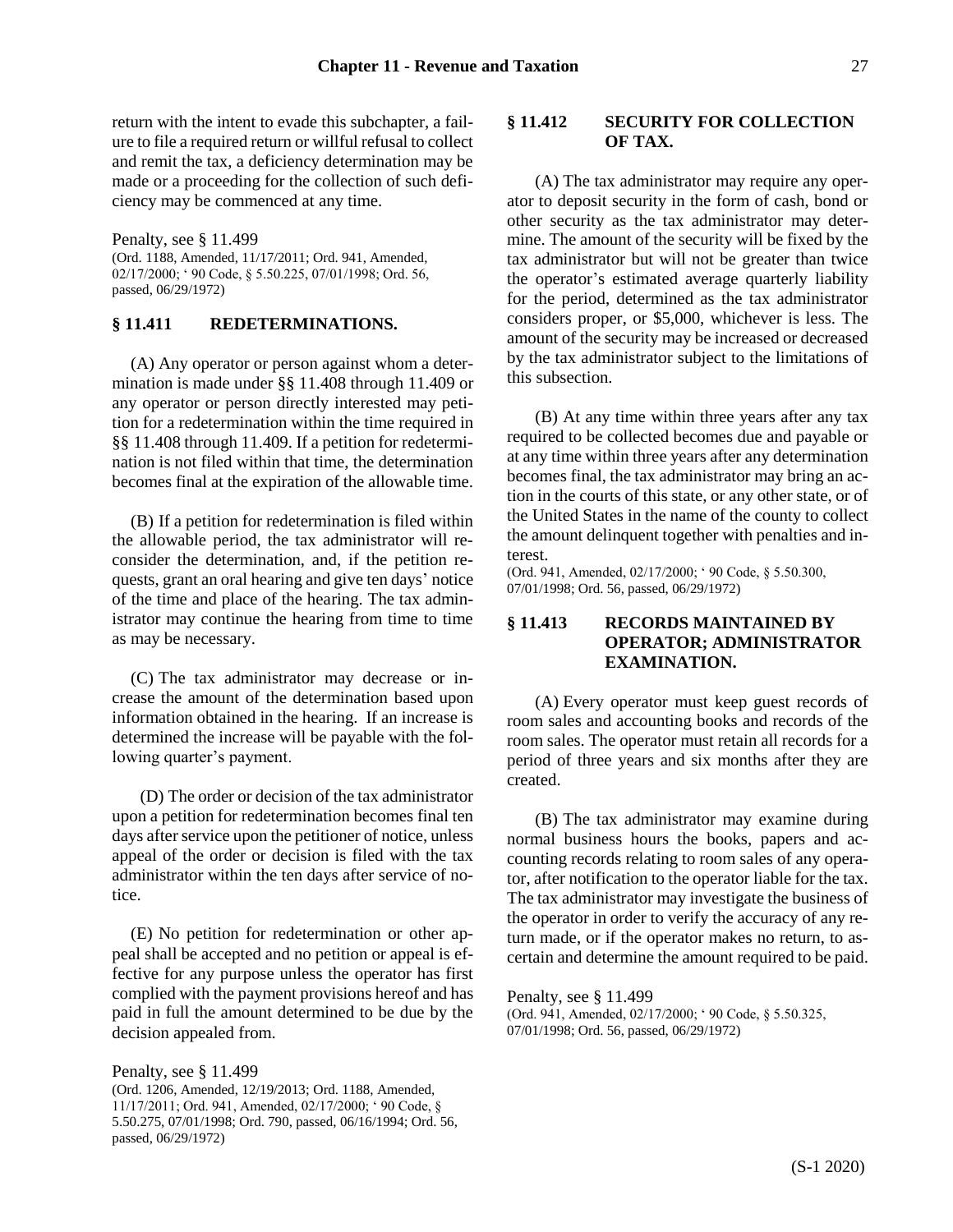# <span id="page-27-0"></span>**§ 11.414 CONFIDENTIAL CHARACTER OF INFORMATION; DISCLOSURE PROHIBITED.**

It is unlawful for the tax administrator or any person having an administrative or clerical duty under this subchapter to make known in any manner the business affairs, operations or information obtained by an investigation of records and equipment of any person required to obtain a transient occupancy registration certificate or pay a transient occupancy tax, or the amount or source of income, profits, losses, expenditures or to permit any statement, application, or other private record to be seen or examined by any person. Nothing in this section will prevent:

(A) The disclosure to, or the examination of records and equipment to another county official, employee or agent for collection of taxes for the purpose of administering or enforcing this subchapter, including the collection of taxes.

(B) The disclosure, after the filing of a written request to that effect, to the taxpayer, receivers, trustees, executors, administrators, assignees and guarantors, if directly interested, of information as to any paid tax, any unpaid tax or amount of tax required to be collected, or interest, and penalties. The District Attorney must approve each disclosure and the tax administrator may refuse to make any disclosure when the public interest would suffer.

(C) The disclosure of the names and addresses of any persons to whom transient occupancy registration certificates have been issued.

(D) The disclosure of general statistics regarding taxes collected or business activity.

Penalty, see § 11.499 (Ord. 941, Amended, 02/17/2000; ' 90 Code, § 5.50.350, 07/01/1998; Ord. 56, passed, 06/29/1972)

# <span id="page-27-1"></span>**§ 11.415 APPEAL.**

(A) Any person, operator or transient may appeal any decision of the tax administrator by filing a notice of appeal with the tax administrator within ten days of the service of the notice of the decision given by the tax administrator. Service shall be considered complete within three days of the date the notice of decision is placed in the US Mail. The amount payable referenced on the notice of decision given by the

tax administrator must be paid in full before appeal can be filed.

(B) All appeals will be heard by the Business License Appeals Board or Hearings Officer of the City of Portland as determined by City of Portland Code. The tax administrator will transmit the notice of appeal, together with the file of the appealed matter to the Business License Appeals Board within ten business days of receipt of the notice of appeal. The tax administrator will provide the appellant with a copy of the transmittal to the Business License Appeals Board which will include a description of the appeal process and the rights of the appellant in the appeal process.

(C) The decision by the Business License Appeal Board or Hearings Officer shall be the final administrative remedy of the appellant.

(Ord. 1206, Amended, 12/19/2013; Ord. 1188, Amended, 11/17/2011; Ord. 941, Amended, 02/17/2000; ' 90 Code, § 5.50.475, 07/01/1998; Ord. 790, passed, 06/16/1994; Ord. 593, passed, 09/29/1988; Ord. 56, passed, 06/29/1972)

# <span id="page-27-2"></span>**§ 11.416 REFUNDS BY COUNTY TO OPERATOR.**

When any tax, penalty or interest is erroneously paid, it may be refunded. A verified claim in writing, stating the specific reason for the claim must be filed with the tax administrator within three years from the date of payment. The claim must be made on forms provided by the tax administrator. If the tax administrator approves the claim, the excess amount collected or paid may be refunded or may be credited on any amounts then due from the operator and the balance may be refunded to the operator.

(Ord. 941, Amended, 02/17/2000; ' 90 Code, § 5.50.500, 07/01/1998; Ord. 56, passed, 06/29/1972)

# <span id="page-27-3"></span>**§ 11.417 REFUNDS BY COUNTY TO TRANSIENT.**

When the tax required by this subchapter is collected by the operator and deposited with the tax administrator and is later determined erroneously paid, it may be refunded by the tax administrator to the transient. A verified claim in writing, stating the specific reason for the claim must be filed with the tax administrator within three years from the date of payment.

(Ord. 941, Amended, 02/17/2000; ' 90 Code, § 5.50.525, 07/01/1998; Ord. 56, passed, 06/29/1972)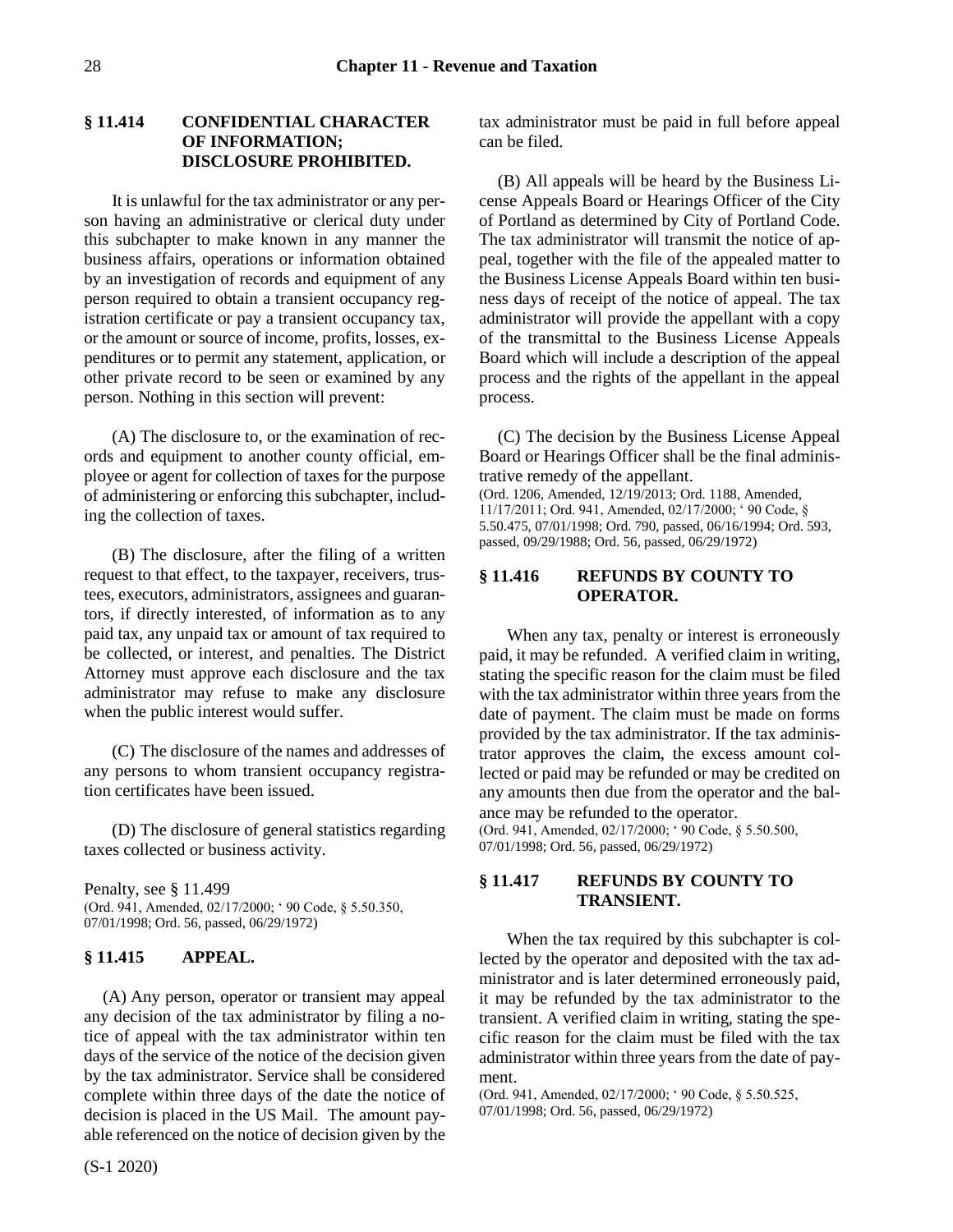#### <span id="page-28-0"></span>**§ 11.418 REFUNDS BY OPERATOR TO TENANT.**

When the tax required by this subchapter is collected by the operator and it is later determined that the tenant occupies the hotel for a period exceeding 30 days without interruption, the operator must refund to the tenant the tax collected. The operator must account for the collection and refund to the tax administrator. If the operator remits the tax before refund or credit to the tenant, the operator is entitled to a corresponding refund under § 11.416. (Ord. 941, Amended, 02/17/2000; ' 90 Code, § 5.50.550, 07/01/1998; Ord. 56, passed, 06/29/1972)

### <span id="page-28-1"></span>**§ 11.419 CREDIT AGAINST CITY TAX.**

(A) Any person subject to the payment or collection of the base tax and the surcharge under §§ 11.401(B)(1)-(2) is entitled to a credit against the payment of the tax in the amount due any city within the county for a transient lodgings tax for the same occupancy.

(B) No person subject to the surcharge taxes imposed by  $\S$ § 11.401(B)(3)-(4) is entitled to a credit against the payment of those taxes. These surcharges are due and payable in accordance with this subchapter regardless of the amount due any city within the county for a transient lodging tax for the same occupancy made taxable under this subchapter. (Ord. 1280, Amended, 02/20/20; Ord. 941, Amended, 02/17/2000; ' 90 Code, § 5.50.575, 07/01/1998; Ord. 56, passed, 06/29/1972)

### <span id="page-28-2"></span>**§ 11.420 DELINQUENCY AND INTEREST.**

(A) Any operator who has not been granted an extension of time for remittance of tax due and who fails to remit any tax imposed by this subchapter prior to delinquency must pay a penalty of 10% of the amount of the tax due in addition to the amount of the tax.

(B) Any operator who has not been granted an extension of time for remittance of tax due and who fails to pay any delinquent remittance on or before a period of 30 days following the date on which the remittance first became delinquent must pay a second delinquency penalty of 15% of the amount of the tax due plus the amount of the tax and the 10% penalty first imposed.

(C) If the tax administrator determines that the nonpayment of any remittance due under this subchapter is due to fraud or intent to evade, a penalty of 25% of the amount of the tax will be added to the penalties stated in subsections (A) and (B).

(D) In addition to the penalties imposed, any operator who fails to remit any tax imposed by this subchapter must pay interest at the rate of 1.0% per month or fraction thereof without proration for portions of a month, on the amount of the tax due, exclusive of penalties, from the date the remittance first became delinquent until paid. Interest shall be compounded monthly.

(E) Every penalty imposed and interest under this section is merged with and becomes part of the tax required to be paid.

(F) Any operator who fails to remit the tax levied within the time required by this subchapter must pay the penalties. However, the operator may petition the tax administrator for waiver and refund of the penalty or any portion thereof and the tax administrator may, if a good and sufficient reason is shown, waive and direct a refund of the penalty or any portion thereof.

Penalty, see § 11.499

(Ord. 1206, Amended, 12/19/2013; Ord. 1188, Amended, 11/17/2011; Ord. 941, Amended, 02/17/2000; ' 90 Code, § 5.50.900, 07/01/1998; Ord. 790, passed, 06/16/1994; Ord. 593, passed, 09/29/1988; Ord. 56, passed, 06/29/1972)

### <span id="page-28-3"></span>**§ 11.499 PENALTY.**

(A) A violation of this subchapter includes but is not limited to:

(1) Failure to register a hotel as required by § 11.406;

(2) Failure to file a Transient Lodging Tax payment and report, including any penalties and interest, within 60 days of the due date specified in § 11.407(A);

(3) Failure to furnish a Return as required by  $§ 11.407(B);$ 

(4) Filing a false or fraudulent report or return with intent to defeat or evade the determination or any amount due under this subchapter;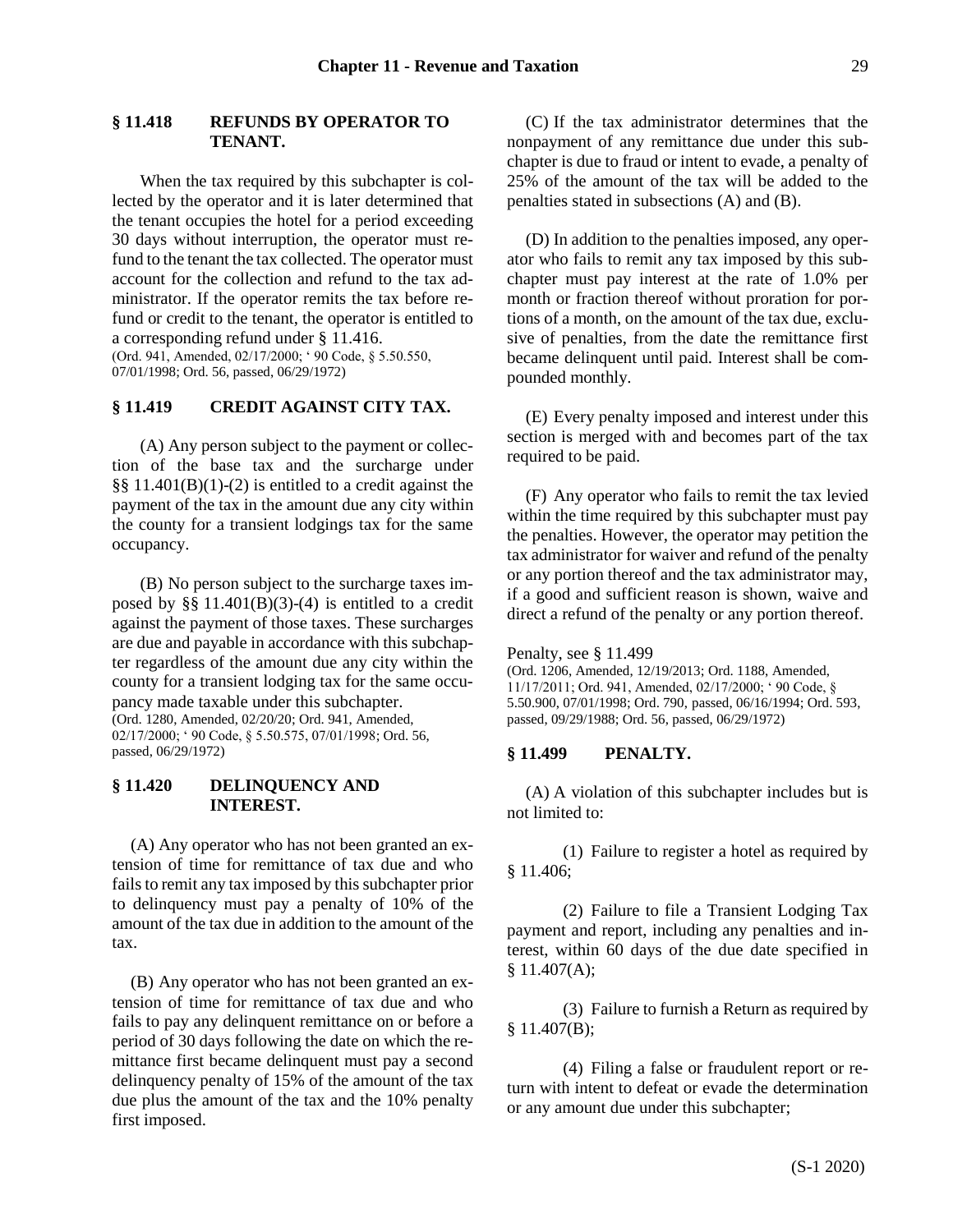(5) Failure to collect a tax or failure to maintain a separate account for the transient lodging tax collected as required by § 11.403.

(B) Any operator or other person who commits a violation of this subchapter commits an offense that is a violation of this subchapter punishable by fine in an amount to be fixed by the Administrator, not exceeding \$500 for each separate offense.

<sup>(</sup>Ord. 1206, Amended, 12/19/2013; Ord. 941, Amended, 02/17/2000; ' 90 Code, § 5.50.990, 07/01/1998; Ord. 56, passed, 06/29/1972)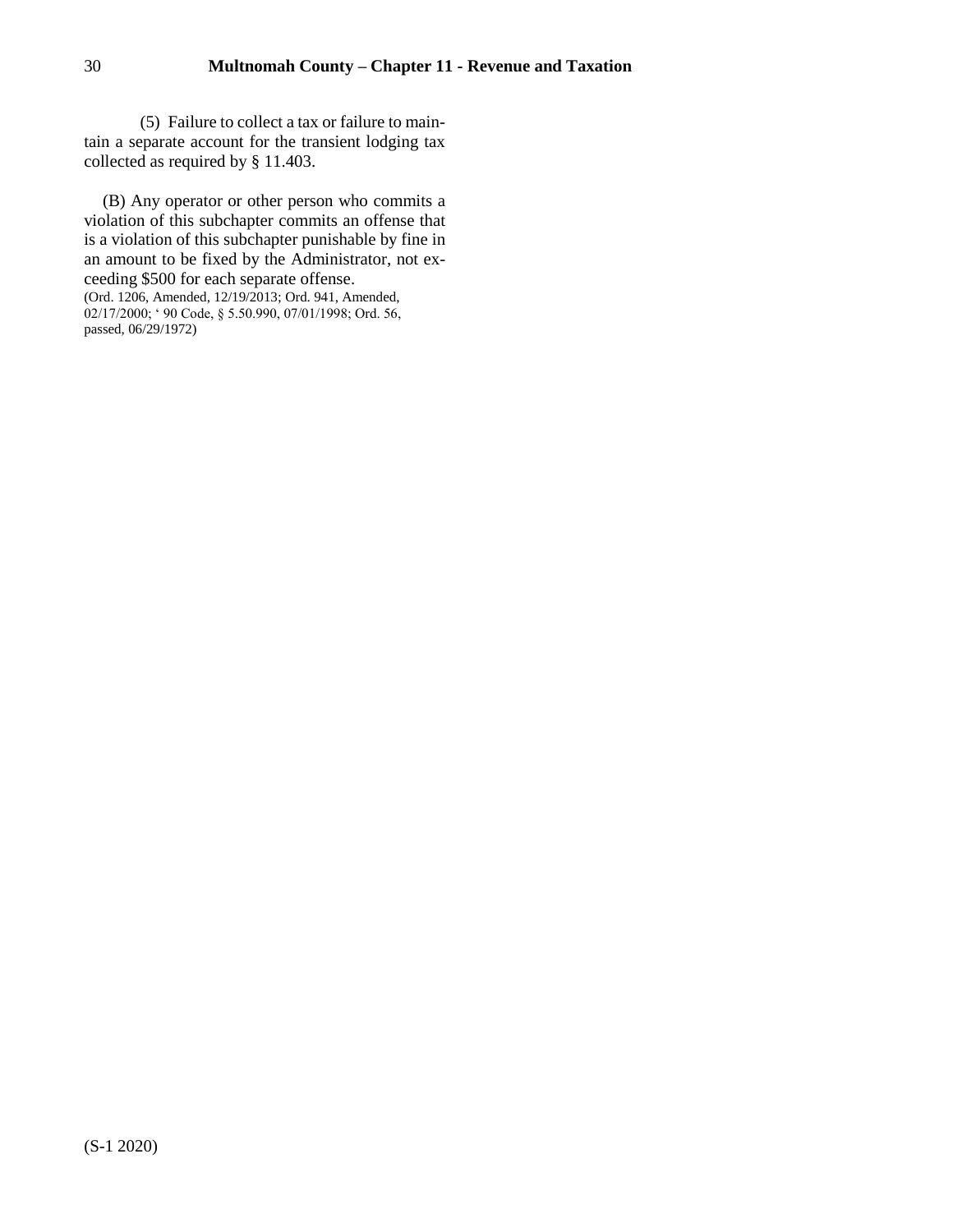### <span id="page-30-0"></span>*PRESCHOOL FOR ALL PROGRAM INCOME TAX*

### <span id="page-30-1"></span>**§ 11.500- TITLE.**

The rules contained in this subchapter are to administer the Multnomah County Personal Income Tax, hereinafter referred to as the Preschool For All Personal Income Tax or the Personal Income Tax Law. This subchapter may be known and cited as the Preschool For All Personal Income Tax Code. (Ord. 1293, Amended, 1/28/21; Ord. 1288, Added 1/1/21)

### **§ 11.502 EFFECTIVE DATE.**

The Preschool for All Personal Income Tax shall be effective for tax years beginning on or after January 1, 2021.

(Ord. 1293, Amended, 1/28/21; Ord. 1288, Added 1/1/21)

### **§ 11.504 CONFORMITY TO STATE INCOME TAX LAW.**

Multnomah County and the Preschool For All Personal Income Tax generally follows the state of Oregon laws and regulations relating to personal income tax. The Preschool For All Personal Income Tax will be construed in conformity with such laws and regulations imposing taxes on or measured by net income as those laws existed for that particular tax year.

(A) Should a question arise under the Preschool For All Personal Income Tax on which this subchapter is silent, the Administrator may look to the laws of the state of Oregon for guidance in resolving the question, provided that the determination under State law does not conflict with any provision of this subchapter or the state law is otherwise inapplicable.

(B) The Administrator has the authority by written policy to connect to or disconnect from any legislative enactment regarding income taxation or the definition of income.

(Ord. 1293, Amended, 1/28/21; Ord. 1288, Added 1/1/21)

# **§ 11.506 ADOPTION OF OREGON REVISED STATUTES AND OREGON ADMINISTRATIVE RULES BY REFERENCE.**

The Administrator or the Board may adopt Oregon Revised Statutes (ORS) and Oregon Administrative Rules (OAR) by reference. To the extent necessary, references in an ORS or an OAR to the state of Oregon or its agencies will be deemed substituted references for Multnomah County and its agents. (Ord. 1293, Amended, 1/28/21; Ord. 1288, Added 1/1/21)

#### <span id="page-30-2"></span>**§ 11.508 ADMINISTRATIVE AUTHORITY.**

(A) The Administrator may implement procedures, forms, guides, administrative rules and written policies for administering the provisions of the Preschool For All Personal Income Tax.

(B) The Administrator may contract with public or private agencies, subject to state of Oregon and County procurement laws and rules, to implement the Preschool For All Personal Income Tax Law.

(C) The Administrator is authorized to request documents, information, books, papers or other records from a taxfiler or their legal representative to effectively administer the Preschool For All Personal Income Tax. Additionally, the Administrator is authorized to make settlement agreements, as consistent with law and deemed appropriate, to effectively administer the Preschool For All Personal Income Tax.

(Ord. 1293, Amended, 1/28/21; Ord. 1288, Added 1/1/21)

#### <span id="page-30-3"></span>**§ 11.510 DEFINITIONS.**

For the purpose of this subchapter, the terms used in this subchapter shall be defined as provided in this subchapter, unless context requires a different meaning.

*ADMINISTRATOR.* The Multnomah County Chief Financial Officer or designee, including a third-party under contract with the County. Any designee of the Administrator shall act as the agent of the Administrator to enforce the Preschool For All Personal Income Tax and tax rules as contained in this subchapter.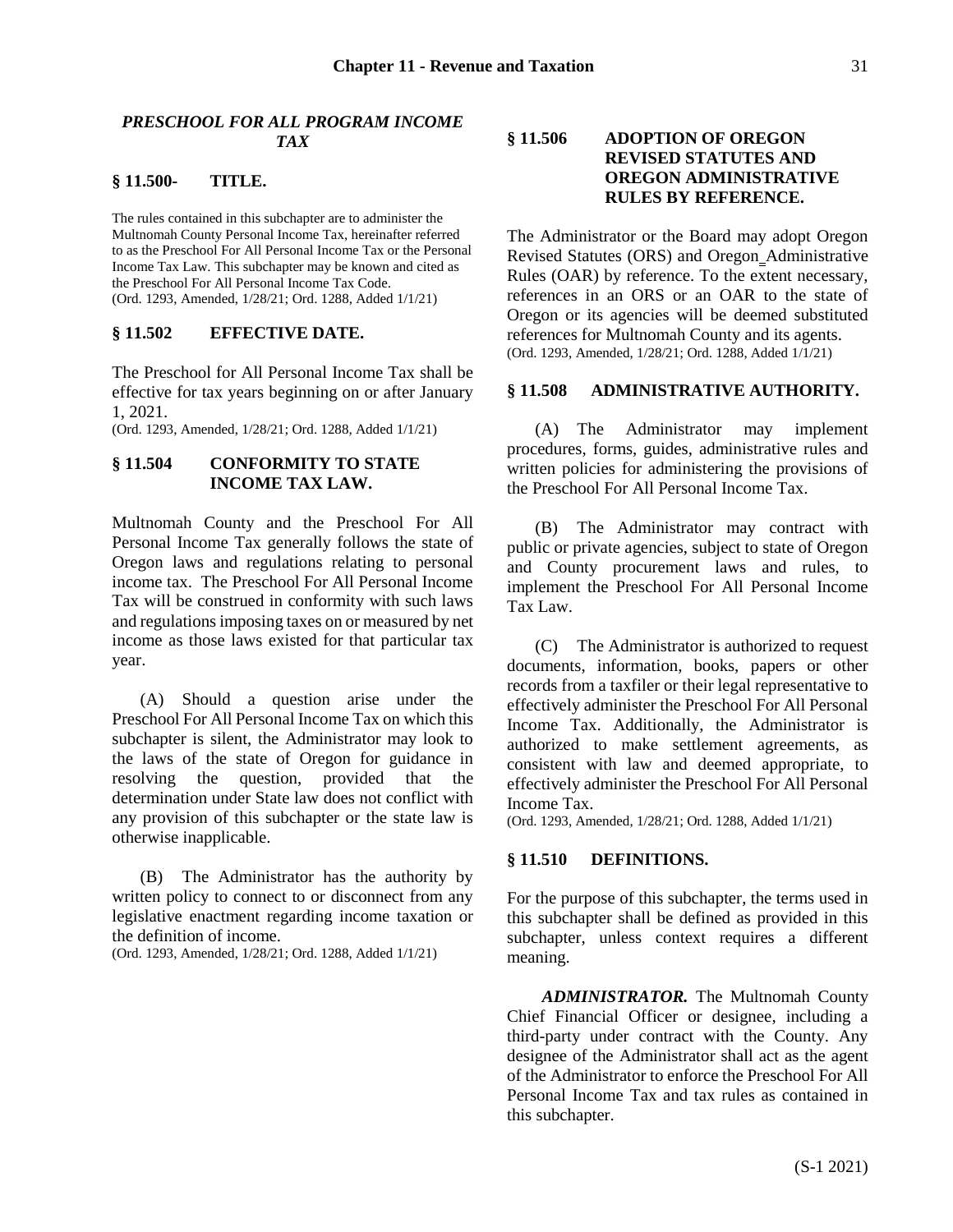*BOARD.* The Multnomah County Board of County Commissioners.

*COMMITTEE.* The Preschool For All Program Advisory Committee.

*EXTENSION DATE*. The latest date on which a taxfiler must file their Preschool For All Personal Income Tax return, as extended by the Administrator beyond the payment date.

*NONRESIDENT.* An individual who is not a resident within the Multnomah County jurisdictional boundary.

*PAYMENT DATE*. The date in a given tax year on which a taxfiler must (a) pay Preschool For All Personal Income Tax liability owed, and (b) file the associated tax return. Generally April 15 each year, the payment date is the date on which the Oregon personal income tax return must be filed, or the closest following business day.

*PRESCHOOL FOR ALL PROGRAM or PROGRAM.* The Multnomah County Preschool For All Program(s) provides tuition-free preschool for children that meet the criteria of the program(s).

*PRESCHOOL FOR ALL PERSONAL INCOME TAX ADMINISTRATIVE CODE.* The written administrative rules promulgated by the Administrator and related to matters within the scope of this subchapter to administer implementation of and compliance with the Preschool For All Personal Income Tax.

*RESIDENT.* A taxfiler within Multnomah County for any portion of the taxable year. ORS 316.027 and OAR 150-316-0025 are hereby adopted and shall control when residency questions arise.

*TAXABLE INCOME.* Taxable income under Oregon State law before any credits or exemptions.

*TAXFILER.* Any natural person or married couple filing a joint return whose income in whole or in part is subject to the Preschool For All Personal Income Tax.

(S-1 2021) *TAX YEAR.* The taxable year a taxfiler uses for federal and state income tax purposes. (Ord. 1293, Amended, 1/28/21; Ord. 1288, Added 1/1/21)

### <span id="page-31-0"></span>**§ 11.512 PERSONAL INCOME TAX IMPOSED.**

(A) A tax of 1.5% is imposed on the entire Oregon taxable income over \$200,000 for joint filers and \$125,000 for single filers on every Multnomah County resident subject to tax under ORS Chapter 316, and upon that taxable income derived from sources within Multnomah County over \$200,000 if filing jointly and \$125,000 if filing singly of every nonresident that is subject to tax under ORS Chapter 316. On January 1, 2026, the tax imposed will be increased by 0.8%.

(B) An additional tax of 1.5% is imposed on the entire Oregon taxable income over \$400,000 if filing jointly and \$250,000 if filing singly on every Multnomah County resident subject to tax under ORS Chapter 316, and upon the taxable income derived from sources within Multnomah County over \$400,000 if filing jointly and \$250,000 if filing singly of every nonresident that is subject to tax under ORS Chapter 316.

(C) Taxfiler filing status must follow the filing status of the taxfiler's Oregon income tax return.

- (1) Taxfilers using Oregon filing statuses married filing jointly, head of household, and qualifying widow(er) with dependent child must file a joint County return.
- (2) Taxfilers using Oregon filing statuses single and married filing separately must file a single County return.

(D) As allowed by the Multnomah County Home Rule Charter, the Board may adjust the income tax rate to fully fund the Preschool For All Program. A technical team will be convened by the Chair's Office and will report to the Board before January 1, 2026, with a recommendation regarding the increase in subsection (A) and the future revenue requirements to ensure the Program is fully funded. (Ord. 1293, Amended, 1/28/21; Ord. 1288, Added 1/1/21)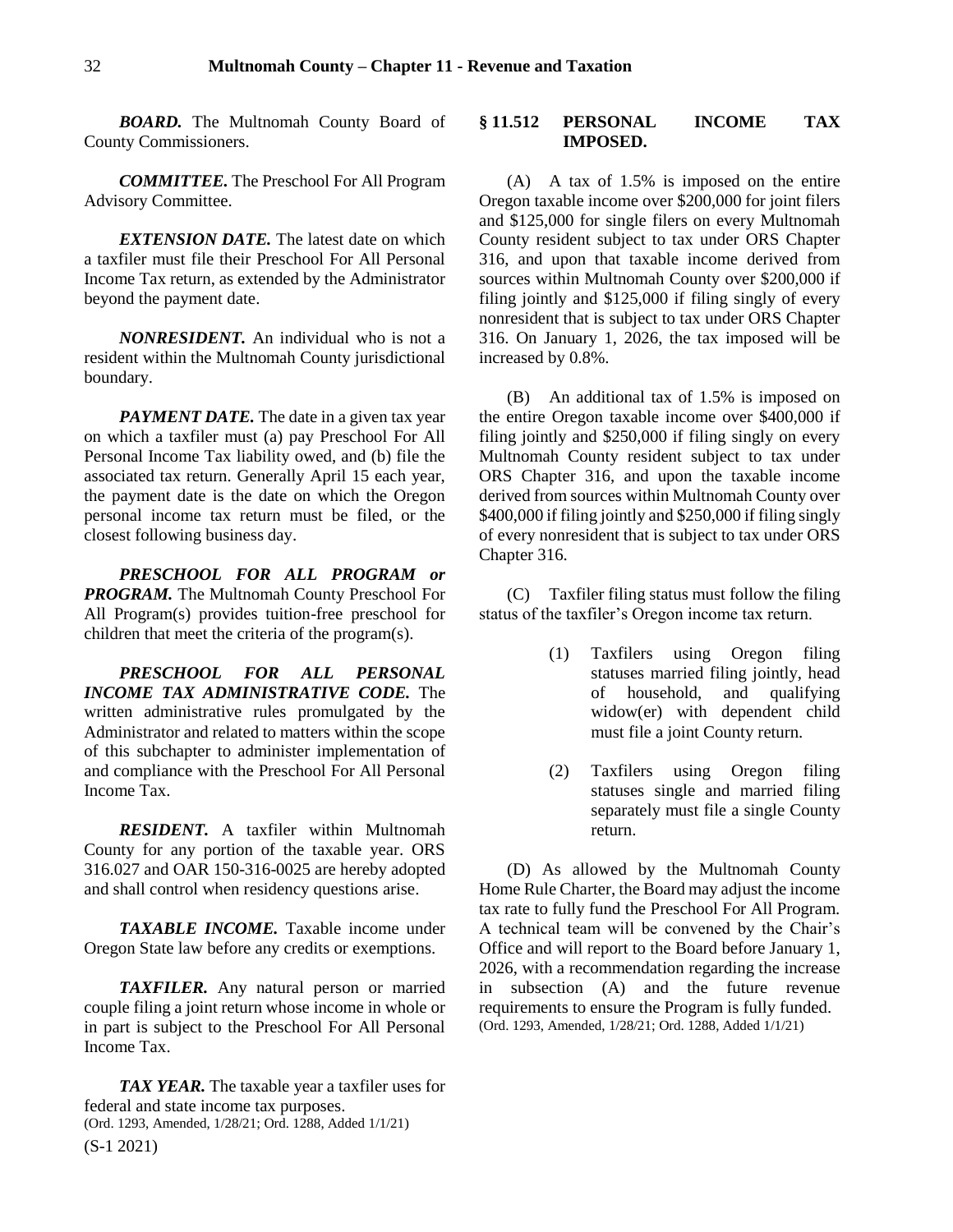# <span id="page-32-0"></span>**§ 11.514 PROGRAM ADIMINISTRATION; USE OF REVENUES.**

(A) The net revenues collected under the Preschool For All Personal Income Tax will be paid to the County and tracked in a separate fund, for distribution by the Board for Preschool For All Program services, such as:

- (1) Administration by the Department of County Human Services. The Department will oversee Preschool For All Program operations, ensure quality, provide operational support and oversight, and adopt administrative rules to implement the Program.
- (2) Programming for all children aged three or four years old by September 1 of the enrolling year with a parent or legal guardian residing in Multnomah County are eligible to enroll in the Preschool For All Program. Equitable access will be provided to people of color and other historically marginalized communities.
- (3) Providing up to six hours per day of high-quality, tuition-free, developmentally appropriate, early learning experiences reflecting best practices in a mixed-delivery model.
- (4) Offering options for the Preschool For All Program will include:
	- (a) Half-day, full-day, year-round, and school-year schedules;
	- (b) Culturally relevant, multigenerational learning programs as part of the mixed delivery system; and
	- (c) Up to four additional hours of before or aftercare per day for families with incomes under the Self-Sufficiency Standard for Multnomah County.
- (5) Requiring that Preschool For All Program teachers be paid on par with kindergarten teachers, and assistants will be paid a minimum of \$19.91 in 2022, with cost of living adjustments (COLA) based on the County's Local 88 unionnegotiated COLA rate or to bring wage to 135% of Portland's minimum wage, whichever is greater.
- (6) Establishing a compensation matrix that adjusts wages based on Preschool For All Program teachers or assistant credentialing, education, certification, licensure, ORO Steps, special skills (such as language), and experience, and by 2035 reflects a Program assistant teacher minimum wage not less than 75% of Program teacher minimum wage.
- (7) Establishing credentialing requirements for providers, including licensure and certification that builds over time, allowing for workforce development strategies and supports to be in place before credentialing requirements rise.
- (8) Multnomah County shall remain neutral with respect to representation and collective bargaining on matters concerning labor relations for any family childcare provider participating or applying to participate in the Preschool For All Program, as authorized by ORS 329A.430.

(B) Independent performance audits will be conducted on the use of funds generated by the Preschool For All Personal Income Tax. (Ord. 1293, Amended, 1/28/21; Ord. 1288, Added 1/1/21)

<span id="page-32-1"></span>§ 11.516 PRESCHOOL FOR ALL PROGRAM ADVISORY COMMITTEE.

(A) The Committee is created to review Preschool For All Program expenditures, provide Program oversight, review data, advise evaluation efforts, and make policy recommendations to the County.

(B) The Board Chair, with the approval of the Board, will appoint a minimum of 12, and a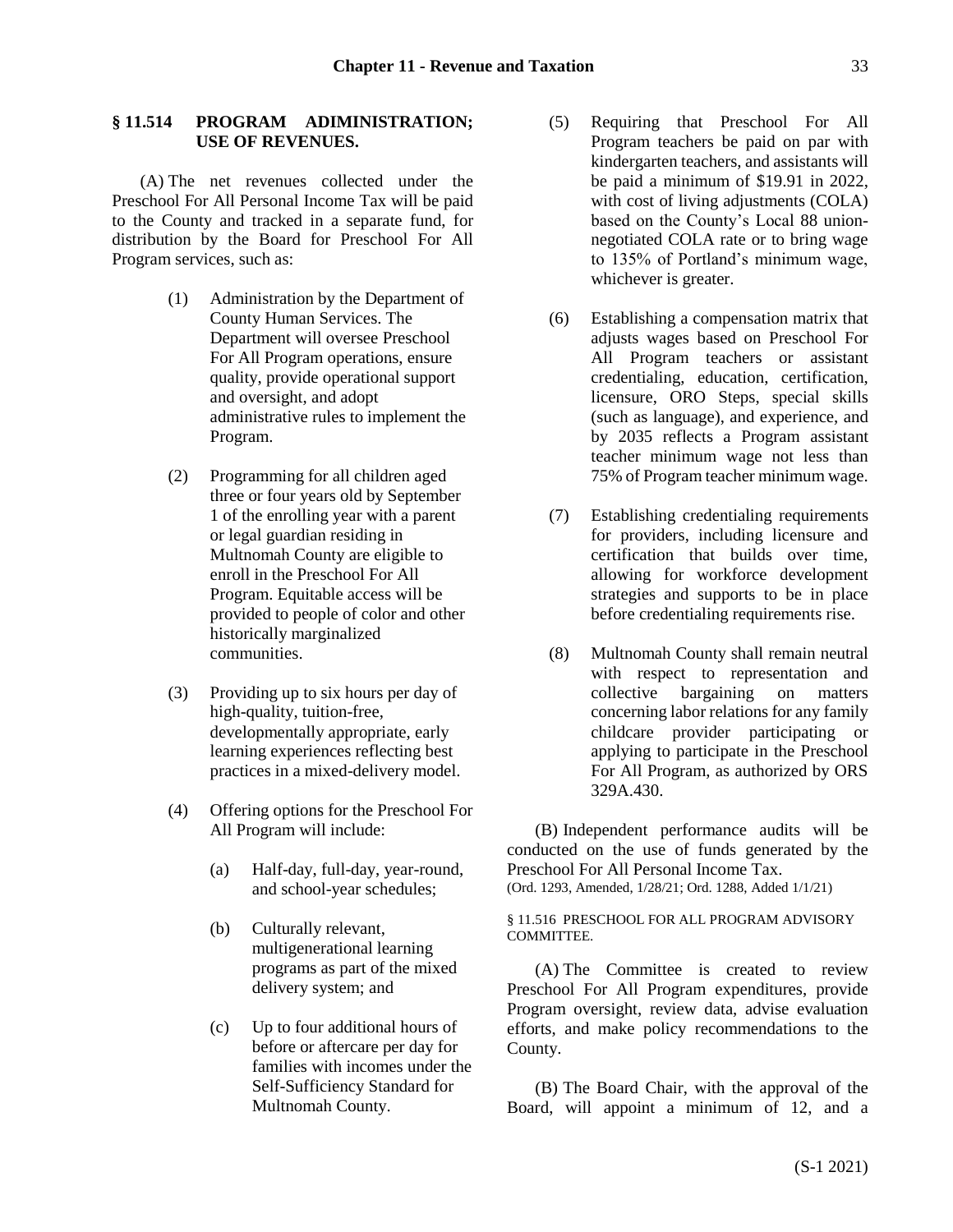maximum of 15, Committee members that represent the County's diverse communities and geographies.

(C) Each Committee member is appointed for a two-year term. An appointment may be rescinded by Board vote. No member can serve more than two consecutive terms within any five year period. (Ord. 1293, Amended, 1/28/21; Ord. 1288, Added 1/1/21)

# <span id="page-33-0"></span>**§ 11.518 TAX EXEMPTIONS.**

A Taxfiler or income whom the County is prohibited from taking under federal or state of Oregon law is exempt from payment of the tax set forth in this subchapter. However, the Administrator may require the filings of tax returns or other relevant documentary verification of any exemption claimed under this section by any person(s) whom Multnomah County is prohibited from taxing under federal or state of Oregon tax law.

The Administrator may refer to relevant provisions of ORS chapter 316 to establish the exemptions to the Preschool For All Personal Income Tax, which shall be set forth in the Preschool For All Personal Income Tax Administrative Code.

(Ord. 1300, Amended, 8/26/21; Ord. 1293, Amended, 1/28/21; Ord. 1288, Added 1/1/21)

### <span id="page-33-1"></span>**§ 11.520 INDIVIDUALS REQUIRED TO FILE A TAX RETURN.**

(A) A Multnomah County resident is required to file a Preschool For All Personal Income Tax return if they are required to file an Oregon income tax return for the tax year and report Oregon taxable income of over: (a) \$200,000 for taxfilers using the Oregon filing status married filing jointly, head of household, or qualifying widow(er); or (b) \$125,000 for taxfilers using the Oregon filing status single or married filing separately.

(B) A nonresident is required to file a Preschool For All Personal Income Tax return if they are required to file an Oregon income tax return for the tax year and have taxable income derived from or sourced to Multnomah County of over: (a) \$200,000 for taxfilers using the Oregon filing status married filing jointly, head of household, or qualifying widow(er); or (b) \$125,000 for taxfilers using the Oregon filing status single or married filing separately.

(C) Nothing contained in this section shall preclude the Administrator from requiring any individual to file a return when, in the judgment of the Administrator, a return should be filed.

(D) The Administrator will release the form(s) that taxfilers must file. The Administrator may accept substitute forms (such as created by tax software) provided the forms include identical information in comparable format as provided on the Preschool For All Personal Income Tax return form.

(E) A copy of the taxfiler's Oregon tax return is required to be filed with the Preschool For All Personal Income Tax return. If the personal income tax payments have been withheld from wages, a copy of Form W-2 is required to be filed with the Preschool For All Personal Income Tax return unless otherwise notified by the Administrator. The Administrator is authorized to require a taxfiler to submit additional information with the taxfiler's return if, in the Administrator's sole discretion, such information is necessary to effectively administer the tax imposed under this subchapter.

(Ord. 1293, Amended, 1/28/21; Ord. 1288, Added 1/1/21)

# <span id="page-33-2"></span>**§ 11.522 TAXFILER IDENTIFICATION NUMBER.**

(A) A taxfiler must provide information on tax records as required on forms established by the Administrator. This includes tax returns, refund claims, applications, registrations, records, requests for information, reports, and other items of a similar nature filed with the Administrator as required by the item being filed.

(B) The Administrator uses taxfiler identification numbers to administer the Preschool For All Personal Income Tax and ensure compliance with applicable laws. Taxfiler identification numbers allow the Administrator to issue tax refunds, allocate or apply tax payments, and complete other administrative matters of a similar nature. The Administrator may require a taxfiler to provide a copy of the taxfiler's Social Security card or other documentations of their Social Security number (SSN) or Taxpayer Identification number (TIN).

(C) A Social Security number or Tax Identification number used by the Administrator as a taxfiler identification number is confidential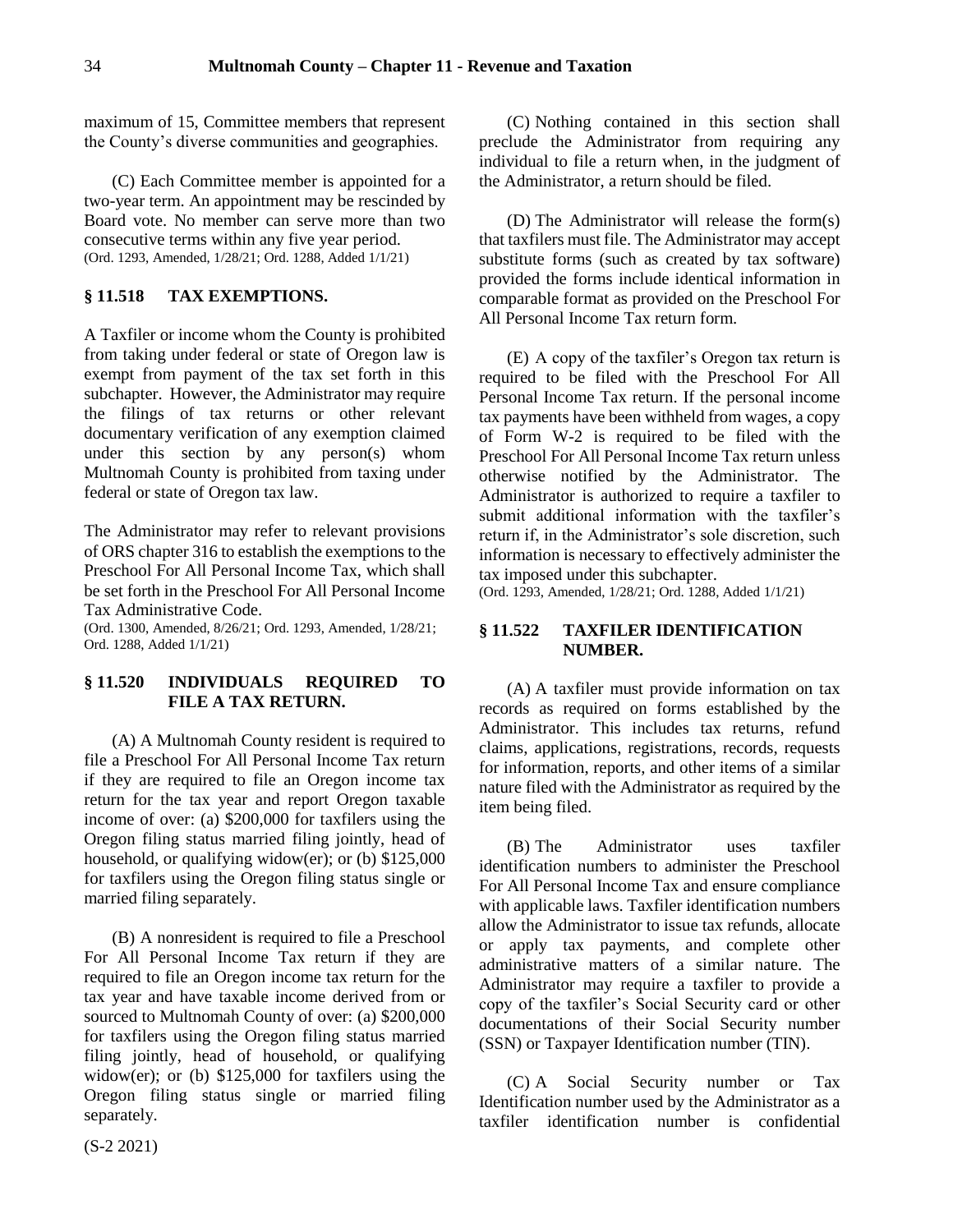information. Disclosure of Social Security number or Tax Identification number that results in a breach of confidentiality will result in penalties pursuant to Preschool for All Personal Income Tax Administrative Code. (Ord. 1293, Amended, 1/28/21; Ord. 1288, Added 1/1/21)

### <span id="page-34-0"></span>**§ 11.524 DEDUCTION FOR PASS-THROUGH INCOME.**

(A) A taxfiler is allowed a deduction from taxable income for pass-through income subject to tax under Multnomah County Code Chapter 12, Business Income Tax. Pass-through income comes from a business whose net income is taxed on the owners', members', or partners' personal tax return. This includes income earned by sole proprietors, partnerships, and S-corporations, and other legal entities.

(B) The deduction amount allowed in subsection (A) is the individual owners' or partners' distributive share of taxable income from the County's business income tax return, as calculated and reported by the business. If the County business income tax return has not been filed for the relevant tax year, then no deduction is allowed.

(C) If the taxable income per the County business income tax return is zero, the taxfiler is not allowed a deduction.

(Ord. 1293, Amended, 1/28/21; Ord. 1288, Added 1/1/21)

# <span id="page-34-1"></span>**§ 11.526 PRORATION OF INCOME FOR PART-YEAR RESIDENTS.**

If a taxfiler is a part-year resident of Multnomah County for the given tax year, the taxfiler's taxable income includes:

(A) For the portion of the year in which the taxfiler resided in Multnomah County, the taxfiler's taxable income sourced to Oregon;

(B) For the portion of the year in which the taxfiler was a nonresident, the taxfiler's taxable income sourced to Multnomah County.

#### (Ord. 1293, Amended, 1/28/21; Ord. 1288, Added 1/1/21)

### <span id="page-34-2"></span>**§ 11.528 CREDIT FOR PERSONAL IN-COME TAXES PAID BY RESIDENTS TO AN-OTHER STATE JURISDICTION.**

(A) A resident that pays personal income taxes based on or measured by net income to another state jurisdiction shall be allowed a credit against tax otherwise owed under this subchapter for the amount of income tax imposed on the taxfiler for the tax year by that other state jurisdiction on income derived from sources therein and that is also subject to the Preschool For All Personal Income Tax.

(B) The credit provided under this section shall not exceed the less of the proportion of the tax paid on the mutually taxed income that is otherwise due under this subchapter, or the tax that would be due under this subchapter on that income if it were derived from sources within Multnomah County.

(C) No credit shall be allowed under this section for income taxes paid to a state that allows a nonresident a credit against the income taxes imposed by that state for taxes paid or payable to the state of residence.

(D) The Administrator will establish by written policy the criteria and procedures for obtaining the credit, such as furnishing the County with proof of tax payment to another state jurisdiction, and examples when this credit is allowed. The Administrator may refer to ORS 316.082 to establish these policies.

(Ord. 1293, Amended, 1/28/21; Ord. 1288, Added 1/1/21)

### <span id="page-34-3"></span>**§ 11.530 PAYMENT DATE; EXTENSIONS.**

(A) Tax returns must be on forms provided or approved by the Administrator. All tax returns must be filed together with payment of the specified tax by the payment date. If the payment date falls on a weekend or Federal or State holiday, the payment date is the first business day following the weekend or holiday. The due date for employers filing tax returns with the Administrator must conform to the due date under relevant Oregon tax law.

(B) The Administrator may, for good cause, grant to a taxfiler an extension date for filing their Preschool For All Personal Income Tax return if the taxfiler has filed an extension on their state of Oregon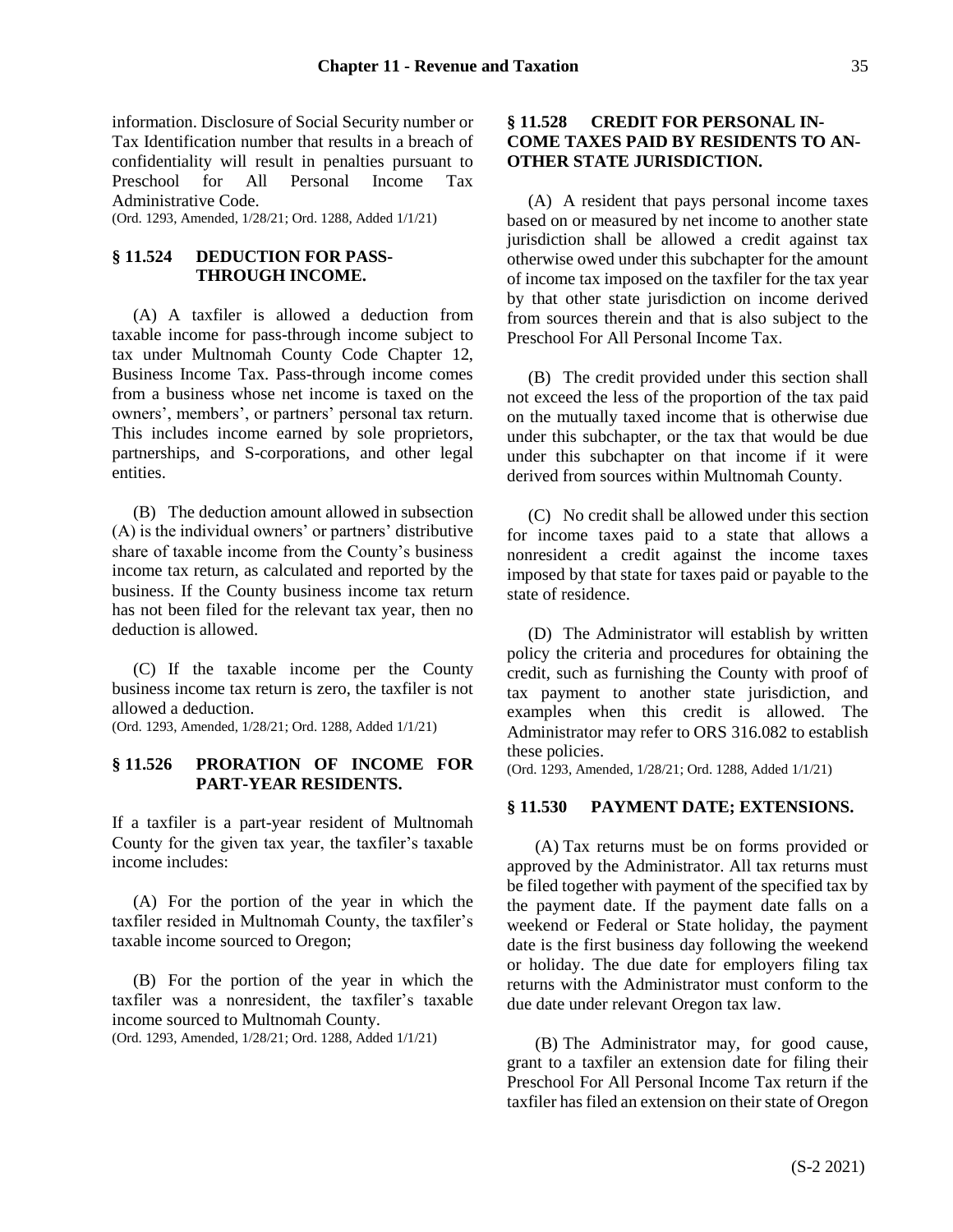and federal personal income tax returns. The extension date may not be more than six-months after the payment date. The extension date does not extend the payment date for Preschool For All Personal Income Taxes owed. Payments made after payment date may be subject to interest and penalties as provided in this subchapter.

(C) The tax return must contain a written declaration, verified by the taxfiler, to the effect that the statements made therein are true.

(D) The Administrator will prepare blank tax returns and make them available upon request. Failure to receive a form does not relieve any person from the obligation to pay a tax under the Preschool For All Personal Income Tax Law.

(E) The Administrator is authorized to temporarily change the payment date if needed to ensure the effective administration of the tax. (Ord. 1293, Amended, 1/28/21; Ord. 1288, Added 1/1/21)

# <span id="page-35-0"></span>**§ 11.532 OVERPAYMENTS OF PERSONAL INCOME TAX.**

The Administrator may apply overpayments in the following manner:

(A) Overpayments may first be applied against any outstanding balances due from prior tax years (with the net overpayment, if any, to be refunded).

(B) If the Administrator determines that returns for prior County tax years are due but have not yet been filed, overpayments may be transferred to those prior year(s) yet to be filed.

(C) If the Administrator determines that no outstanding balances are due and no prior returns are outstanding, all overpayments may be refunded or credited to the upcoming tax year. (Ord. 1293, Amended, 1/28/21; Ord. 1288, Added 1/1/21)

# <span id="page-35-1"></span>**§ 11.534 WITHHOLDING TAX ON WAGES.**

(A) During tax year 2021, withholding will be voluntary. However, in that first tax year, an employer must offer in writing to its employees to withhold the County Preschool For All Personal Income Tax from their wages as soon as the

employer's payroll system(s) can be configured to capture and remit the taxes withheld.

(B) Beginning with January 1, 2022, and each year thereafter, withholding is mandatory for all employees that work in Multnomah County and earn \$200,000 or more during the calendar year. This applies to resident and nonresident employees.

(C) An employee earning below the \$200,000 income threshold in subsection (B) may choose to "opt in" to withholding with the employer, based on their tax situation. An employee who meets the mandatory withholding criteria in subsection (B) may choose to "opt out" of withholding by the employer based on their tax situation. The Administrator will provide guidance to employers on the information required to be filed with the employer by the taxfiler (employee) to "opt in" or "opt out" of withholding. Once provided, the employer will honor the withholding election of the employee until notified by the employee of a change.

(D) An employer must provide all "opt out" information to the Administrator on an annual basis in such form as the Administrator prescribes or upon a withholding audit by the Administrator.

(E) An employer who withholds Preschool For All Personal Income Tax from employees' wages must remit the withheld amounts to the Administrator within the time that the employer is required to remit taxes withheld to the state of Oregon for any period, unless otherwise provided in the Preschool For All Personal Income Tax Administrative Code.

Withheld amounts remitted to the Administrator must be accounted for as part of the collections under this section. No employee has any right of action against an employer in respect of any money deducted from wages and remitted in compliance or intended compliance with this section.

(F) If an employer withholds amounts due under this subchapter from an employee's wages, the employer must remit that withheld tax on the due date as set forth in subsection (E). This subchapter provides no extension of time to file or remit, nor can the Administrator grant such an extension. The employer holds the funds involved in trust for the County, and any use of the funds by the employer is an illegal conversion.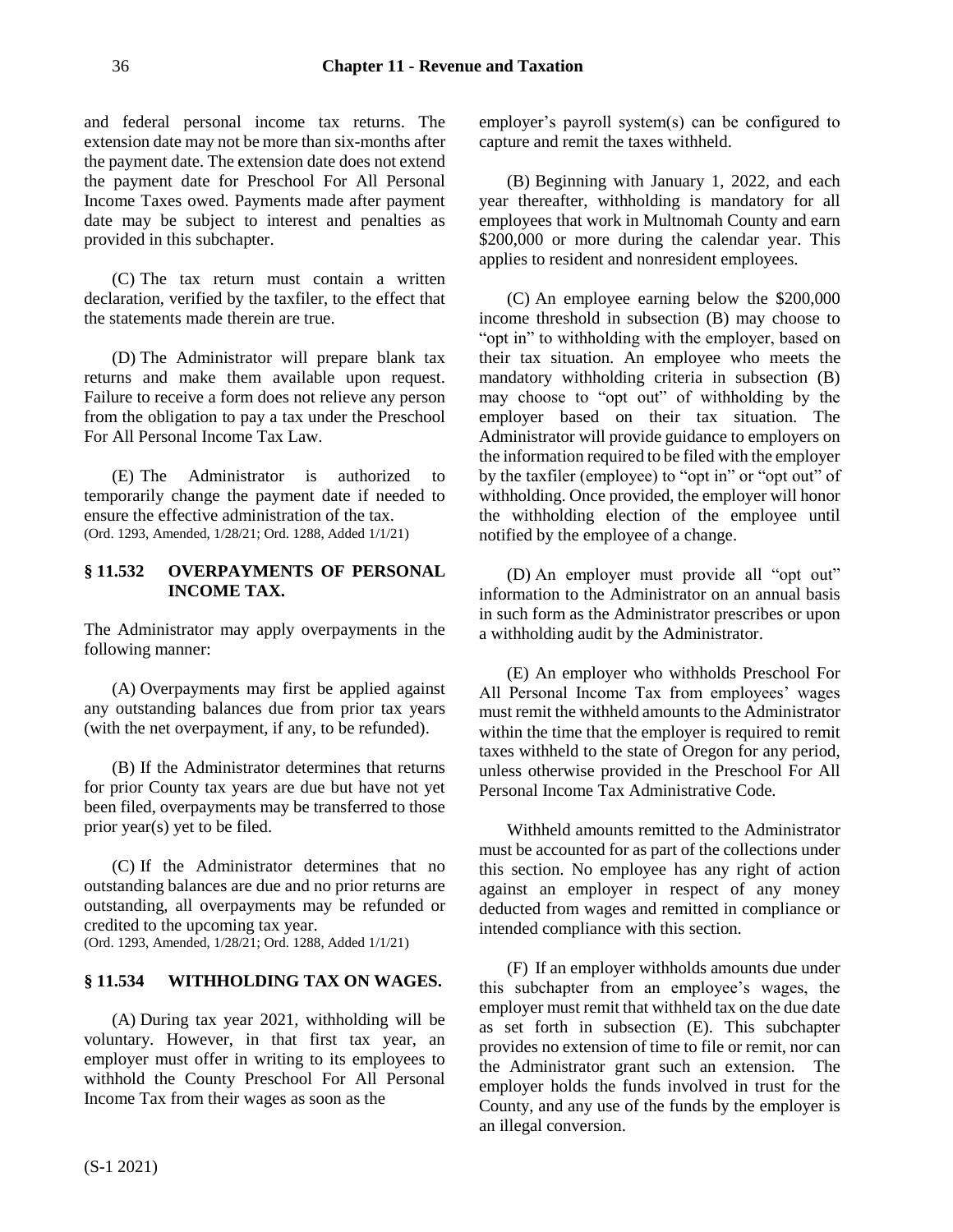- (1) If an employer fails to remit to the Administrator amounts that have been withheld under this section, any responsible officer, partner, or member of the employer is personally responsible for the amounts that were withheld but not remitted. This subsection specifically adopts the criteria set forth in OAR 150-316- 0243(2) and (3) to determine whether an individual is an "employer." A responsible officer, partner, or member are included in the definition of "employer."
- (2) The Administrator is authorized to collect from the employer, including any individuals who are included in the definition of employer, pursuant to subsection (a) above, or any combination thereof, up to 100% of the tax that was withheld but not remitted to the Administrator, in addition to any penalties and/or interest assessed and not waived.

(G) If the Preschool For All Personal Income Tax has been withheld by an employer and remitted and reported to the Administrator, a credit or refund will be made to those employees from whose wages the tax was withheld even though the employer has not paid the tax to the Administrator. When an employer has neither reported nor paid the tax required to be withheld from an employee's wages but the employee submits evidence proving to the satisfaction of the Administrator that the employer actually did withhold the tax, the Administrator will allow the employee a credit or refund for the amount so proved. Ordinarily, minimum satisfactory evidence will consist of a pay statement from the employer showing the amount of tax withheld and an affidavit of the employee as to the facts upon which the claim for credit or refund is based.

(Ord. 1293, Amended, 1/28/21; Ord. 1288, Added 1/1/21)

# <span id="page-36-0"></span>**§ 11.536 WITHHOLDING RECONCILITIATION BY EMPLOYER FOR PAYMENT OF WITHHELD TAXES.**

(A) On or before the last day of January following any calendar year in which payroll

withholdings have been made, the employer must file with the Administrator a reconciliation of taxes withheld and taxes remitted.

(B) The Administrator will determine by written policy or published guidelines the required format and information necessary to comply with subsection  $(A)$ .

(Ord. 1293, Amended, 1/28/21; Ord. 1288, Added 1/1/21)

#### <span id="page-36-1"></span>**§ 11.538 INTEREST.**

(A) Interest will be collected on any unpaid tax at the rate of 10% simple interest per year, computed from the original due date of the tax to the 15th day of the month following the date of payment. The Administrator may adjust the interest rate by administrative rule to align with the state of Oregon Department of Revenue. The Administrator may not adjust the interest rate more than once in a calendar year. The adjusted rate applies to unpaid tax outstanding on or after the effective date of the adjusted interest rate.

(B) Interest at the rate established in subsection (A) shall be payable on any overpayments of Preschool for All Personal Income Taxes. Such interest shall be computed beginning four months after the later of:

- (1) The payment date or extension date, as applicable;
- (2) The date the tax return was filed or the refund was otherwise requested; or
- (3) The date the tax was paid.

(C) The Administrator may waive or reduce interest for good cause if specifically provided for by written policy. The Administrator may look to ORS 305.145 and OAR 150-305-0062 for guidance in the waiver of interest.

(Ord. 1293, Amended, 1/28/21; Ord. 1288, Added 1/1/21)

# <span id="page-36-2"></span>**§ 11.540 PENALTIES.**

(A) When an employer fails to remit in whole or in part any Preschool For All Personal Income Tax withheld at the time required, the Administrator will assess a late payment penalty. The late payment penalty is: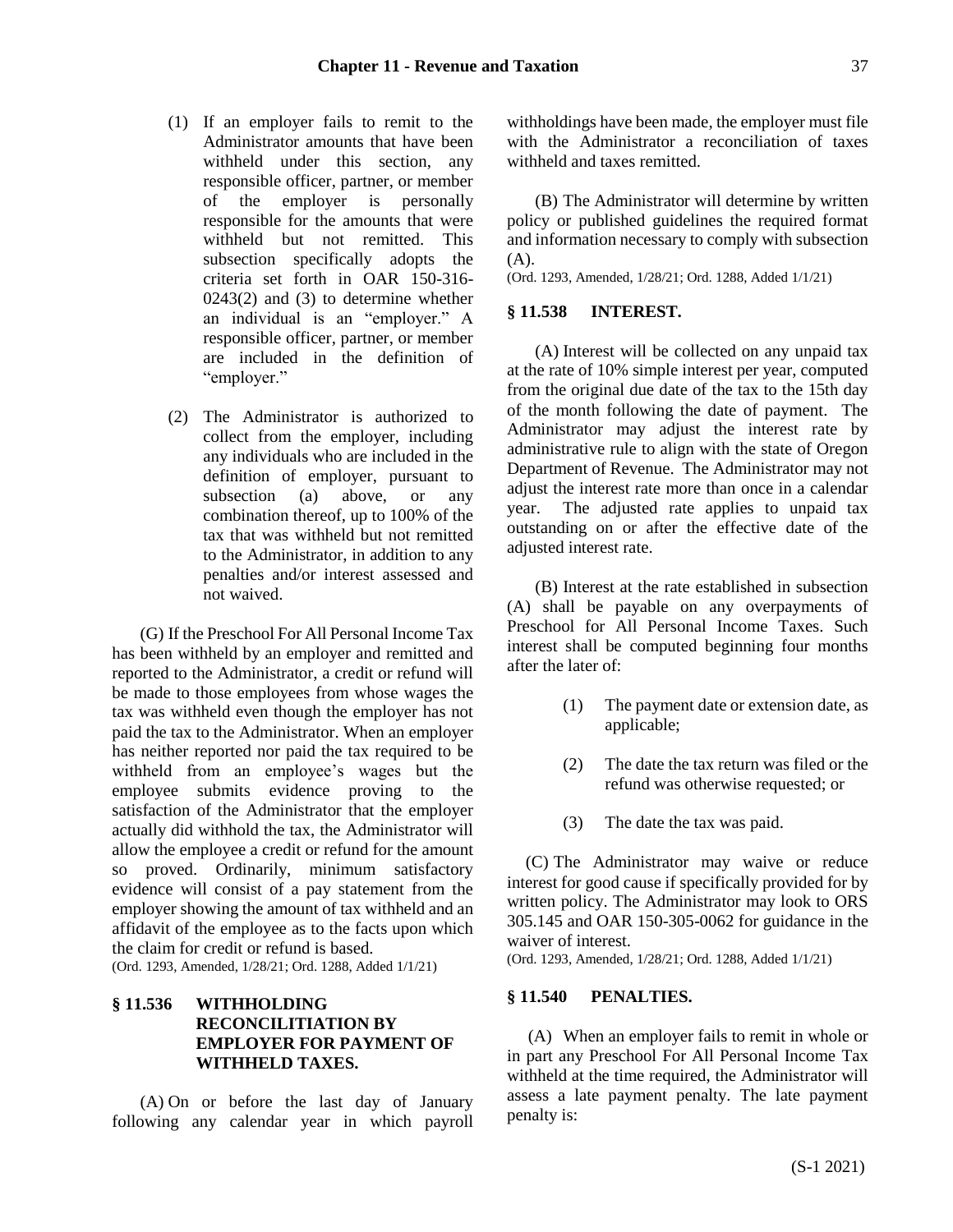- (1) 5% of the balance of the unpaid tax if the failure to remit is for a period less than or equal to four months;
- (2) An additional 20% of the balance of the unpaid tax if the failure to remit is for a period greater than four months; and
- (3) An additional penalty of 100% of the balance of the unpaid tax of all years if the failure to remit is for three or more consecutive years.

The Administrator may waive all or any part of the penalty imposed under this subsection on a showing by the employer that there was reasonable cause for the failure to remit the withheld taxes or any portion of the withheld taxes and that the employer acted in good faith.

(B) When a taxfiler fails to file a return or fails to file an extension by the date on which the filing is due, and/or fails to pay a tax by the date on which the return or payment is due, the Administrator will assess a late penalty. Unpaid tax is the taxfiler's tax liability reduced by any payment of tax on or before the due date and any credit against tax that may be claimed on the return. The late payment penalty is:

- (1) 5% of the balance of the tax due or paid after the payment date, as applicable, if the failure to remit is for a period less than four months;
- (2) An additional 20% of the balance of the tax due or paid after the payment date, as applicable, if the failure to remit is for a period of four months or more; and
- (3) An additional penalty of 100% of the balance of the tax due or paid after the payment date, as applicable, of all tax years if the failure to remit is for three or more consecutive tax years.

The Administrator may waive all or any part of the penalty imposed under this subsection on a showing

by the taxfiler that there was reasonable cause for the late filing or payment.

(C) A penalty will be assessed on taxfilers for underpayment of taxes due. The penalty will assessed if the taxfiler:

- (1) Fails to pay at least 90% of the total tax liability by the payment date, as applicable; or
- (2) Fails to pay at least 100% of the prior year's tax liability by the payment date, as applicable.

The penalty under subsection (C) is 5% of the tax underpayment, but not less than \$5.

(D) The Administrator may impose a civil penalty of up to \$500 for each of the following violations of this subchapter:

- (1) Failure to file any tax return within 60 days of the Administrator's original written notice to file;
- (2) Failure to pay any tax due within 60 days of the Administrator's original written notice for payment;
- (3) Failure to provide documents or information as required by this subchapter within 60 days of the Administrator's original written notice to provide documents or information;
- (4) Failure to fully complete any form required under the Preschool For All Personal Income Tax Code.

(E) The Administrator may impose a \$500 civil penalty if the Administrator determines that the taxfiler has taken a frivolous position in preparing the taxfiler's tax return. This penalty is in addition to any taxes due and penalty and interest assessments authorized in this subchapter.

(F) Additional civil penalties may be imposed for other violations of the Preschool For All Personal Income Tax Law by administrative rule. (Ord. 1293, Amended, 1/28/21; Ord. 1288, Added 1/1/21)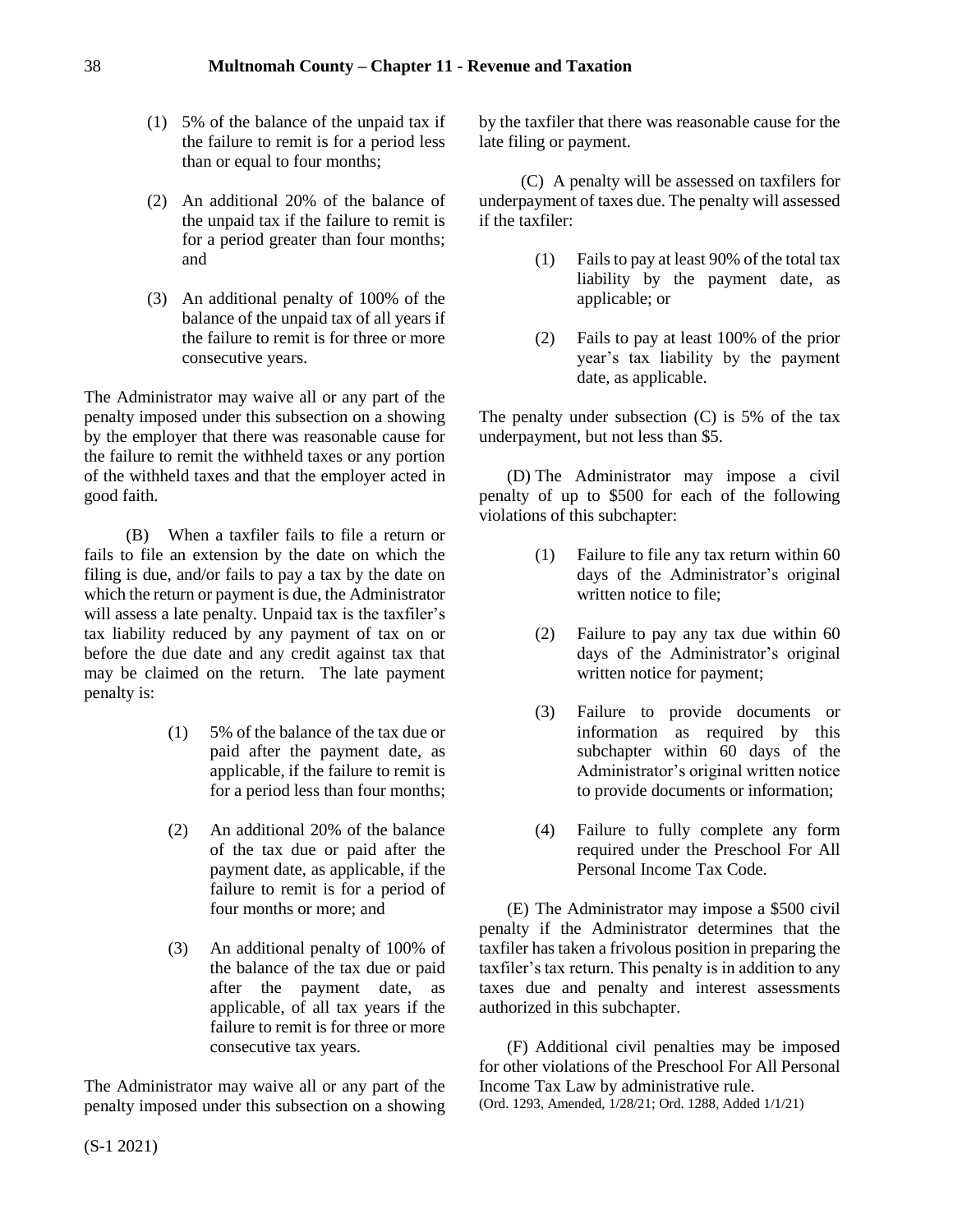### <span id="page-38-0"></span>**§ 11.542 DEFICIENCIES AND REFUNDS.**

(A) The Administrator may assess deficiencies and grant refunds any time within the periods set forth for deficiencies or refunds under ORS Chapter 314. The Administrator may by agreement with the taxfiler extend the time periods.

(B) When no tax return has been filed, there is no time limit for a notice of deficiency or the assessment of taxes, penalty, and interest due.

(C) Notwithstanding subsections (A) and (B), the Administrator is not required to accept any tax return for any tax period from a taxfiler if:

- (1) The Administrator obtains a money judgment against the taxfiler for failure to pay an unpaid account balance due;
- (2) The Administrator or its legal representative has lawfully served the taxfiler with the lawsuit pursuant to the Oregon Rules of Civil Procedure;
- (3) The tax return is for a taxable year that is the subject of the general money judgment; and
- (4) The Administrator gave written notice stating that the taxfiler had an outstanding balance due at least 30 days before the Administrator (or its legal representative) filed a lawsuit for those particular taxable years.

(Ord. 1293, Amended, 1/28/21; Ord. 1288, Added 1/1/21)

### <span id="page-38-1"></span>**§ 11.544 PROTESTS AND APPEALS; PENALTY WAIVER.**

(A) A taxfiler may protest any determination by the Administrator. The Administrator must receive written notice of the protest within 30 days after the Administrator mailed or delivered the notice of determination to the taxfiler. The protest must state the name and address of the taxfiler and an explanation of the general grounds for the protest. The Administrator must respond within 30 days after the protest is filed with either a revised determination or a final determination. The Administrator's determination must include the reasons for the determination and state the time and manner for appealing the determination. The time to file a protest or the time for the Administrator's response may be extended by the Administrator for good cause. Requests for extensions of time must be received before the original 30 day protest deadline expires. The Administrator will give written notice to the taxfiler if the Administrator's deadline is extended.

(B) A taxfiler may appeal any final determination by the Administrator to the appeals board. The Administrator must receive written notice of the appeal within 30 days after the Administrator mailed or delivered the final determination to the appellant. The notice of appeal must state the name and address of the appellant and include a copy of the final determination.

(C) Within 90 days after the Administrator mails or delivers the final determination to the appellant, the appellant must file with the appeals board a written statement containing:

- (1) The reasons the Administrator's determination is incorrect; and
- (2) What the correct determination should be.

Failure to file this a written statement within the time permitted is a waiver of any objections, and the appeal will be dismissed.

(D) Within 150 days after the Administrator mails or delivers the final determination to the appellant, the Administrator will file with the appeals board a written response to the appellant's statement. A copy of the Administrator's response must be mailed to the address provided by the appellant within ten days after the Administrator files it with the appeals board.

(E) The Administrator must provide the appellant written notice of the hearing date and location at least 14 days before the hearing. The appellant and the Administrator may present relevant testimony, evidence, and oral argument at the hearing. The appeals board may request additional written comment and documents as the appeals board deems appropriate.

(F) Decisions of the appeals board must be in writing, state the basis and legal authority for the decision and be signed by the appeals board chair.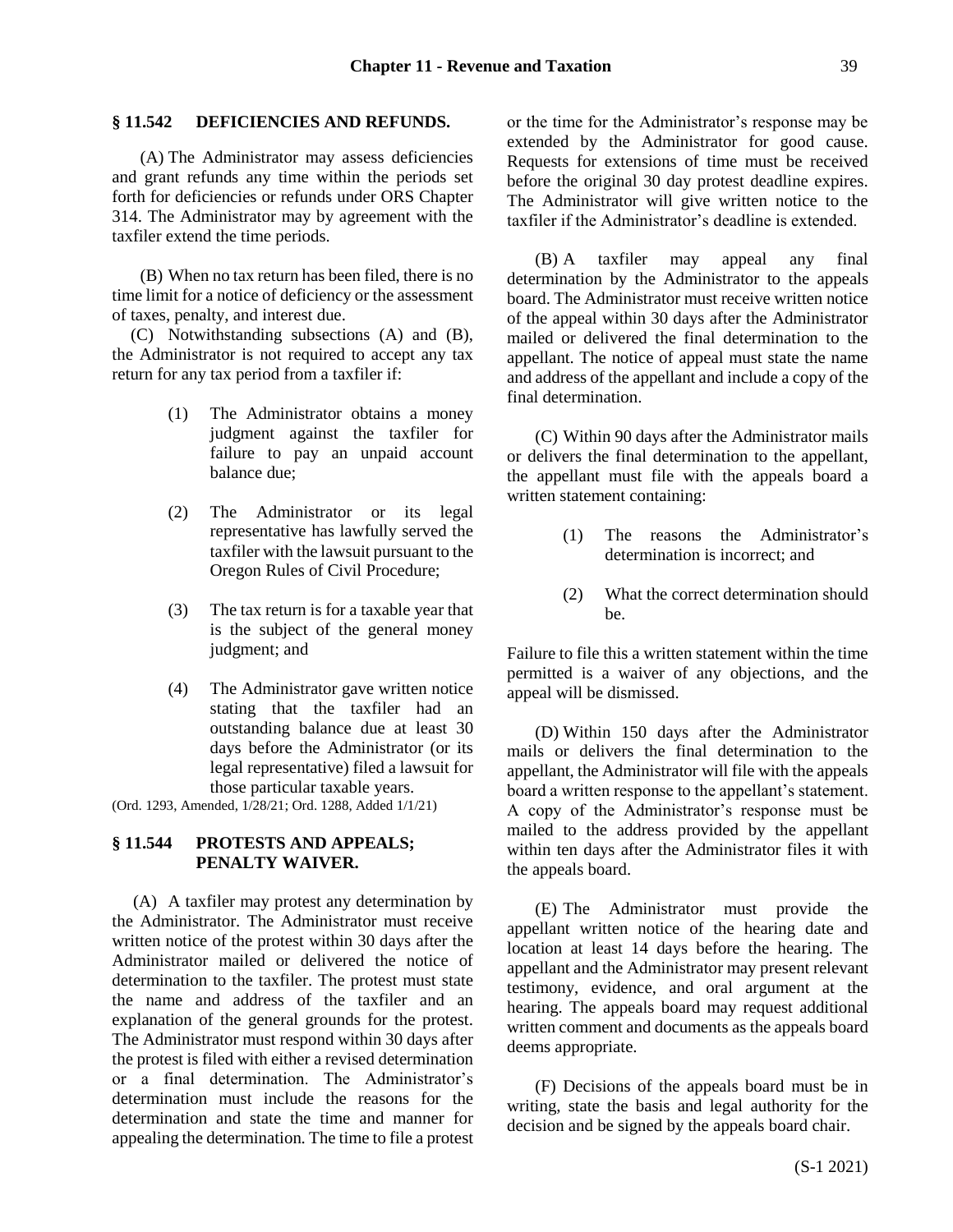(G) The decision of the appeals board is final as of the issue date and no further administrative appeal will be provided.

(H) The filing of an appeal with the appeals board temporarily suspends the obligation to pay any tax owed under the Preschool For All Personal Income Tax Law that is the subject of the appeal pending a final decision by the appeals board.

(I) Penalty waiver or reduction requests are not subject to the protest/appeal process or timeline outlined in this subsection. The taxfiler must file a written request with the Administrator detailing why a penalty should be waived within 30 days of receipt of a billing notice that assesses a penalty. The Administrator must respond to requests to reduce or waive penalties within 60 days from the date the written request is received. As provided in this subchapter and the Preschool For All Personal Income Tax Administrative Code, the Administrator may waive or reduce penalties in certain situations. If the taxfiler has requested that penalties be waived and the Administrator denies the taxfiler's request for this discretionary waiver of penalties, the taxfiler may request a conference with the Administrator within 30 days of the date of the Administrator's notice of denial. If the conference with the Administrator results in a denial of the penalty waiver request, that decision is final and may not be appealed to the appeals board.

(Ord. 1293, Amended, 1/28/21; Ord. 1288, Added 1/1/21)

### <span id="page-39-0"></span>**§ 11.546 PAYMENT OF ESTIMATED TAX.**

(A) Every taxfiler expecting to have a tax liability of \$1,000 or greater must estimate and pay the taxfiler's tax liability for the current tax year as follows:

- (1) Quarterly payments as provided in § 11.548; or
- (2) Employer provided withholding from taxfiler's wages as provided in § 11.534.

(B) If a taxfiler is required to remit estimated tax payments, such amounts remitted must total either the lesser of 90% of the taxfiler's current year tax liability or 100% of the taxfiler's reported prior year tax liability.

(C) The Administrator will not impose underpayment interest for failure to make quarterly estimated payments for tax year 2021 (tax year beginning on or after January 1, 2021). For tax years beginning on or after January 1, 2022, the Administrator will impose penalties and interest as provided in this subchapter.

(Ord. 1293, Amended, 1/28/21; Ord. 1288, Added 1/1/21)

# <span id="page-39-1"></span>**§ 11.548 SCHEDULE FOR PAYMENT OF ESTIMATED TAXES.**

(A) A taxfiler required to make payments of estimated tax must make the payments in installments as follows:

- (1) One quarter or more of the estimated tax on or before the 15th day of the fourth month of the tax year;
- (2) One quarter or more of the estimated tax on or before the 15th day of the sixth month of the tax year;
- (3) One quarter or more of the estimated tax on or before the 15th day of the ninth month of the tax year; and
- (4) The balance of the estimated tax must be paid on or before the 15th day of the first month of the subsequent tax year.

(B) Any payment of the estimated tax received by the Administrator for which the taxfiler has made no designation of the quarterly installment to which the payment is to be applied, will first be applied to underpayments of estimated tax due for any prior quarter of the tax year. Any excess amount will be applied to the installment that next becomes due after the payment was received.

(Ord. 1293, Amended, 1/28/21; Ord. 1288, Added 1/1/21)

# <span id="page-39-2"></span>**§ 11.550 FINAL TAX RETURN(S) OF DECEASED TAXFILERS.**

The Administrator may grant a fiduciary's request or enter into settlement agreements as described in § 11.508 with respect to the estates of taxfiler descendants, where such agreements are consistent with ORS 316.387 and corresponding OARs. (Ord. 1293, Amended, 1/28/21; Ord. 1288, Added 1/1/21)

(S-1 2021)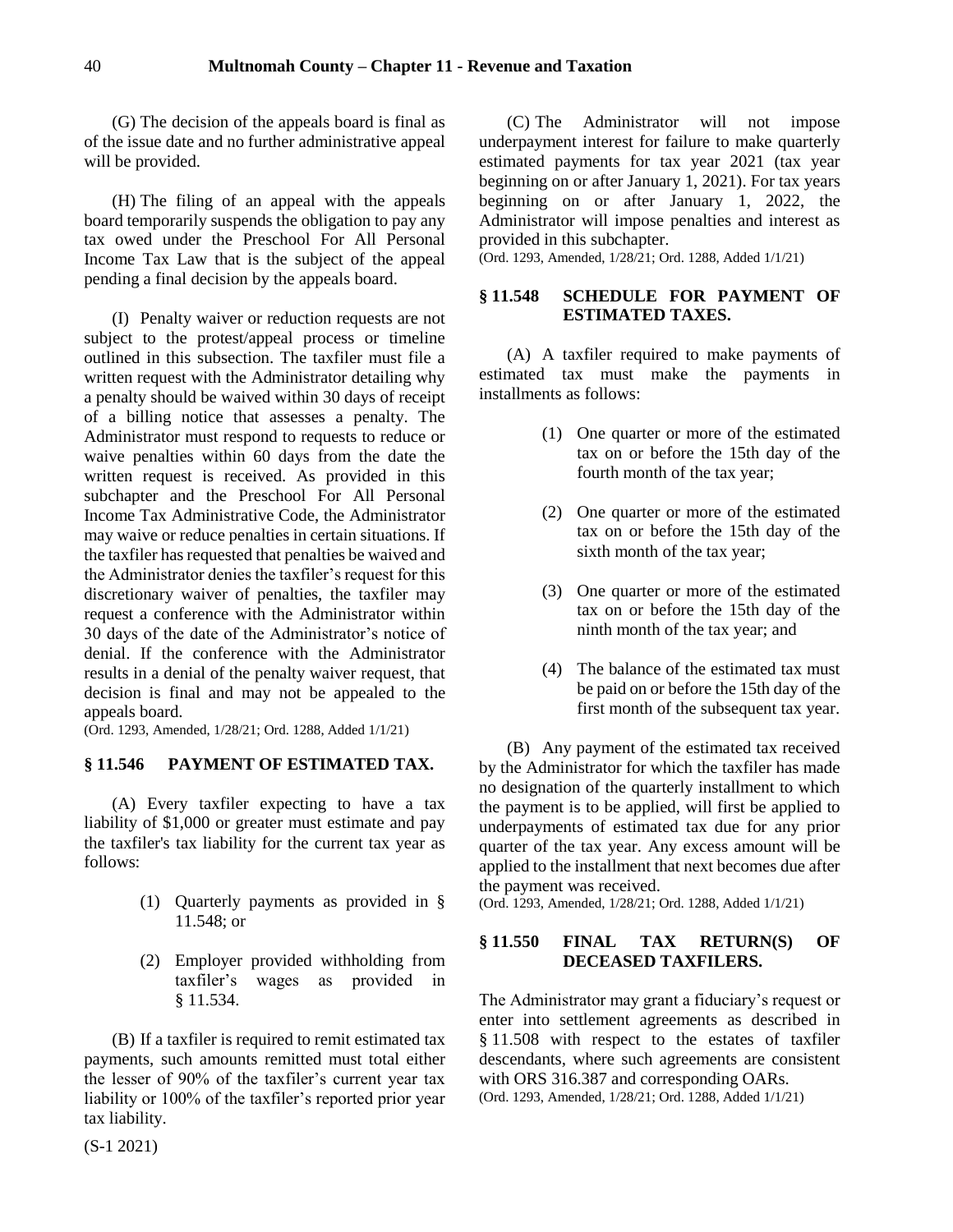#### <span id="page-40-0"></span>**§ 11.552 CONFIDENTIALITY.**

(A) Unless otherwise provided by law, no Multnomah County elected official, employee, or agent, nor any person who has acquired information pursuant to the Preschool For All Personal Income Tax Law, may divulge, release, or make known in any manner any financial information, Social Security number or any other elements of a tax return or tax account, including fact of filing and collection activity submitted or disclosed to Multnomah County or the Administrator under the provisions of this subchapter and any applicable administrative rule, unless otherwise provided in this subchapter.

- (B) Nothing in this section prohibits:
	- (1) The disclosure of general statistics in a form that would prevent the identification of financial information or Social Security number regarding an individual taxfiler;
	- (2) The filing of any legal action by or on behalf of the Administrator or Multnomah County to obtain payment on unpaid accounts or the disclosure of information necessary to do so; or
	- (3) The assignment to an outside collection agency of any unpaid account receivable provided that the Administrator notifies the taxfiler of the unpaid balance at least 60 days before the assignment of the claim.

(C) Any person that violates this section may be subject to civil or criminal penalties as established by administrative rule.

(Ord. 1293, Amended, 1/28/21; Ord. 1288, Added 1/1/21)

# <span id="page-40-1"></span>**§ 11.554 PERSONS TO WHOME INFORMATION MAY BE FURNISHED.**

(A) The Administrator, or the County's Chief Financial Officer if the administration of the Preschool For All Personal Income Tax Code has been contracted to a third-party, may disclose information and give access to information to an authorized representative of the US Internal Revenue Service, Department of Revenue, state of Oregon, or to any local government of the State imposing taxes upon or measured by gross receipts or net income, for the following purposes:

- (1) To inspect the tax return of any taxfiler;
- (2) To obtain an abstract or copy of the tax return;
- (3) To obtain information concerning any item contained in any return;
- (4) To obtain information of any financial audit of the tax returns of any taxfiler; or
- (5) To maintain compliance with State or Federal law (such as providing Social Security numbers to the Internal Revenue Service with 1099G filings for refunds issued).

Disclosure and access will be granted only if the laws, regulations, or practices of the other jurisdiction maintain the confidentiality of this information at least to the extent provided by Preschool For All Personal Income Tax Law, as applicable.

(B) Upon request of a taxfiler, or authorized representative, the Administrator will provide to the taxfiler or authorized representative copies of any tax return information filed by the taxfiler in the Administrator's possession.

(C) If a court of competent jurisdiction issues a court order requiring the disclosure of a taxfiler's tax return information, the Administrator will comply with the terms of that court order after providing written notice to the taxfiler at the taxfiler's last known address.

(D) The Administrator may also disclose and give access to information to:

> (1) The Multnomah County Attorney, the Attorney's assistants and employees, or other legal representatives of the County, to the extent disclosure or access is necessary for the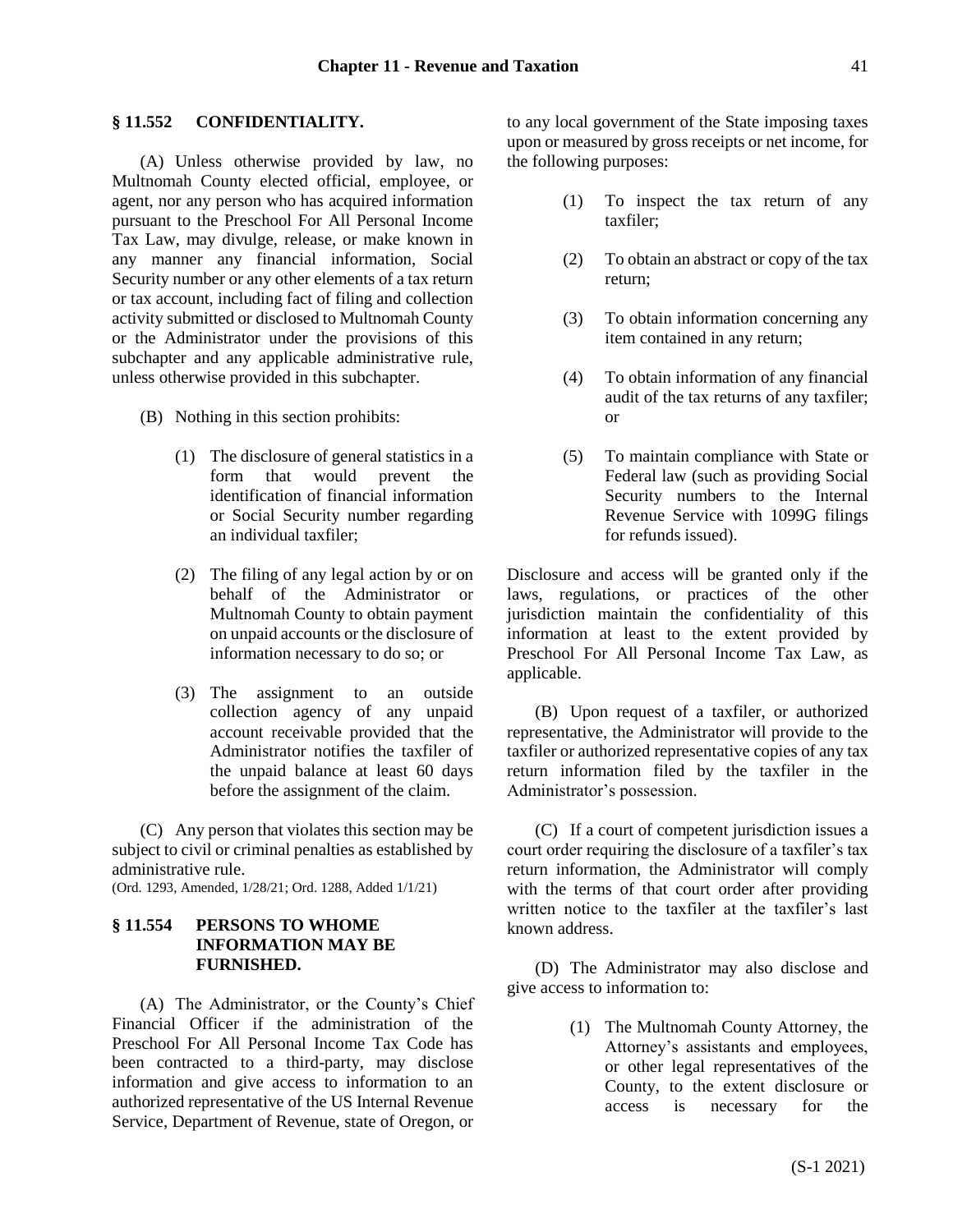performance of the duties of advising or representing the County.

- (2) The Administrator's attorney, the attorney's assistants and employees, or other legal representatives of the Administrator, to the extent the Administrator deems disclosure or access necessary for the performance of the duties of advising or representing the Administrator, including but not limited to instituting legal actions on unpaid accounts.
- (3) Other County employees and agents, to the extent disclosure or access is necessary for such employees or agents to perform their duties, including under contracts or agreements between Multnomah County and the Administrator.
- (4) The Administrator's employees, agents and officials, to the extent the Administrator deems disclosure or access necessary for such employees, agents, or officials to:
	- (a) Aid in any legal collection effort on unpaid accounts;
	- (b) Perform their duties under contracts or agreements between the Administrator and Multnomah County or between the Administrator and any other department, bureau, agency, or subdivision of the Administrator relating to the administration of the Preschool for All Personal Income Tax Law; or
	- (c) Aid in determining whether a Preschool For All Personal Income Tax Law account is in compliance with all City of Portland, County, State and Federal laws or policies.

(S-1 2021) (E) All employees and agents specified above, prior to the performance of duties involving access to financial information submitted to Multnomah County or the Administrator under the terms of the Preschool For All Personal Income Tax Law, must be advised in writing of the confidentiality provisions of the law and the penalties for violation of the law.

(F) No person described in subsection (A) above may receive access to financial information under this section unless that person:

- (1) Is advised in writing of the penalties relating to the violation of confidentiality provisions of the Preschool For All Personal Income Tax; and
- (2) Executes a certificate in a form prescribed by the Chief Financial Officer or Administrator, stating these provisions of law have been reviewed and that person is aware of the penalties for violating confidentiality rules. The Chief Financial Officer's or Administrator's signature on the certificate, required by this subsection, constitutes consent to disclosure to the persons executing the certificate.

(G) Any person that violates this section may be subject to criminal and/or civil penalties as set forth in the Preschool For All Personal Income Tax Administrative Code.

(Ord. 1293, Amended, 1/28/21; Ord. 1288, Added 1/1/21)

### <span id="page-41-0"></span>**§ 11.556 TAXFILER REPRESENTATION.**

Third-parties, such as attorneys or certified public accountants, may represent taxfilers before the Administrator. The Administrator may establish procedures in the Preschool For All Personal Income Tax Administrative Code for taxfilers to authorize a third-party to represent the taxfiler, which may include a written authorization submitted to the Administrator. The Administrator is not required to recognize a third-party who claims to represent a taxfiler if that third-party does not comply with the established procedures.

(Ord. 1293, Amended, 1/28/21; Ord. 1288, Added 1/1/21)

### <span id="page-41-1"></span>**§ 11.558 SUBPOENA POWERS.**

(A) The Administrator may subpoena and examine witnesses, administer oaths, and require the